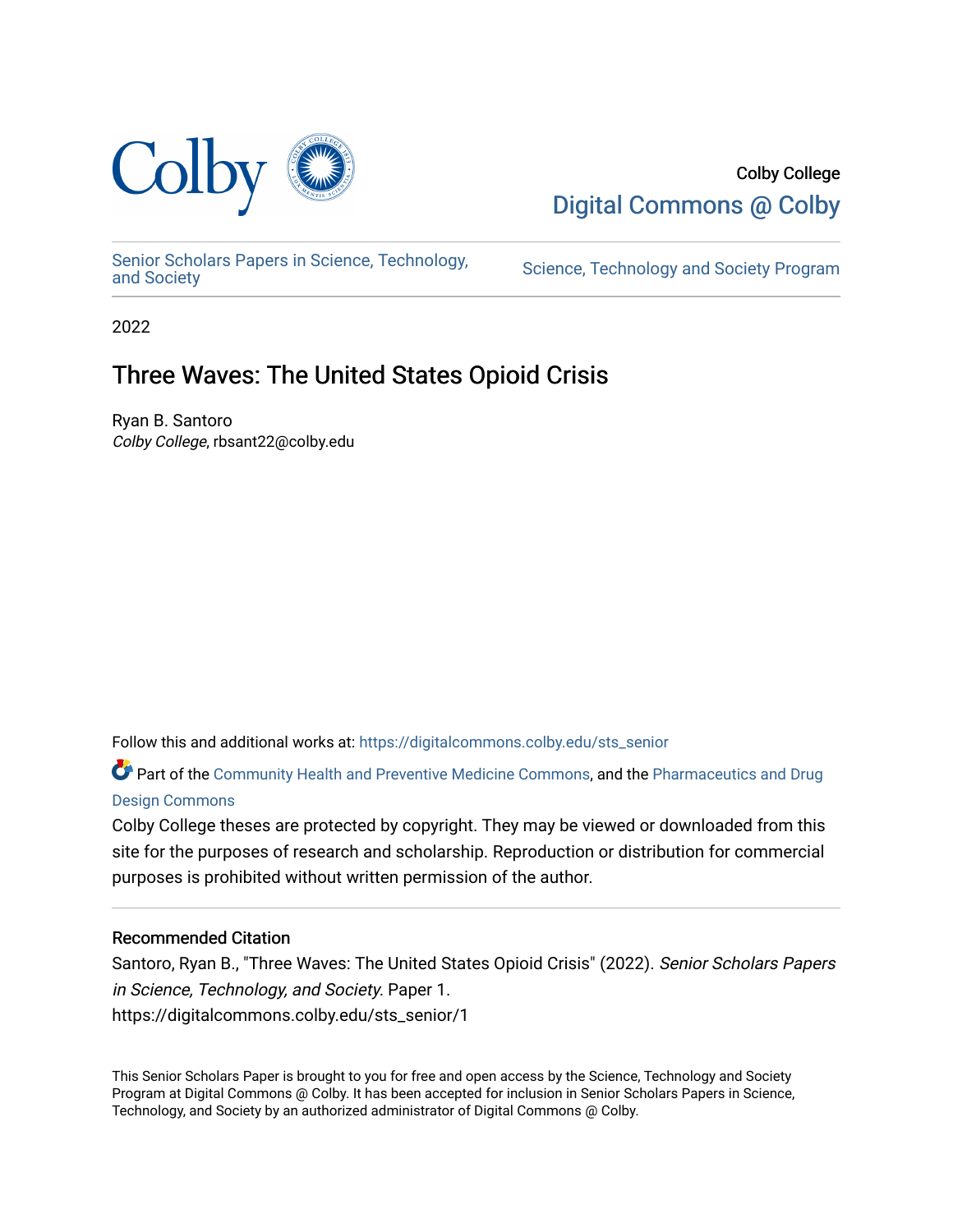Three Waves: The United States Opioid Crisis

An Honors Thesis

Presented to

The Faculty of the Department of Science, Technology, and Society

Colby College

In partial fulfillment of the requirements for the

Degree of Bachelor of Arts

By

Ryan Santoro

Waterville, Maine

Spring Semester 2022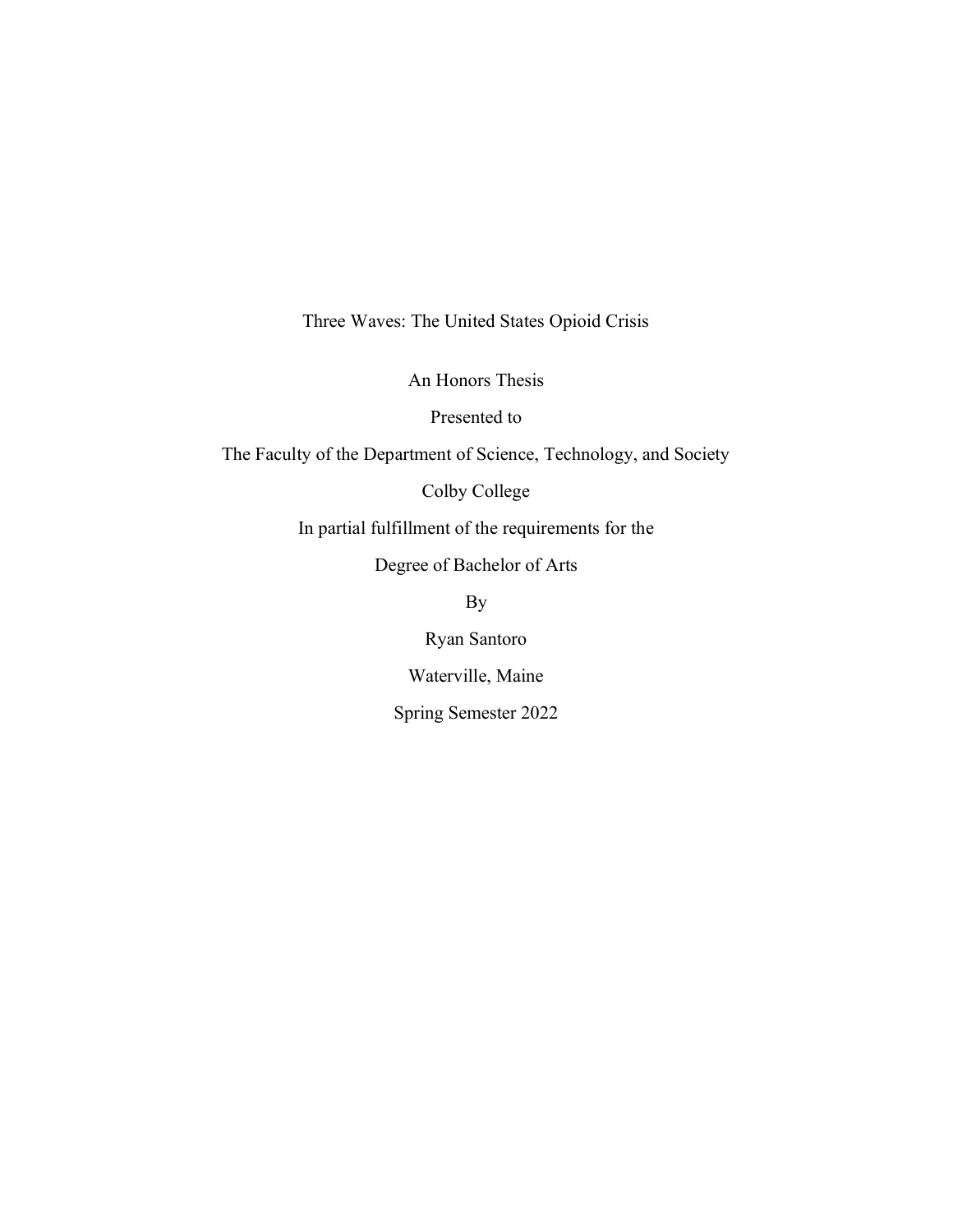# **Table of Contents**

| A Fourth Wave? Opioid Abuse Coupled with Mental Health Struggles30 |
|--------------------------------------------------------------------|
|                                                                    |
|                                                                    |
|                                                                    |
|                                                                    |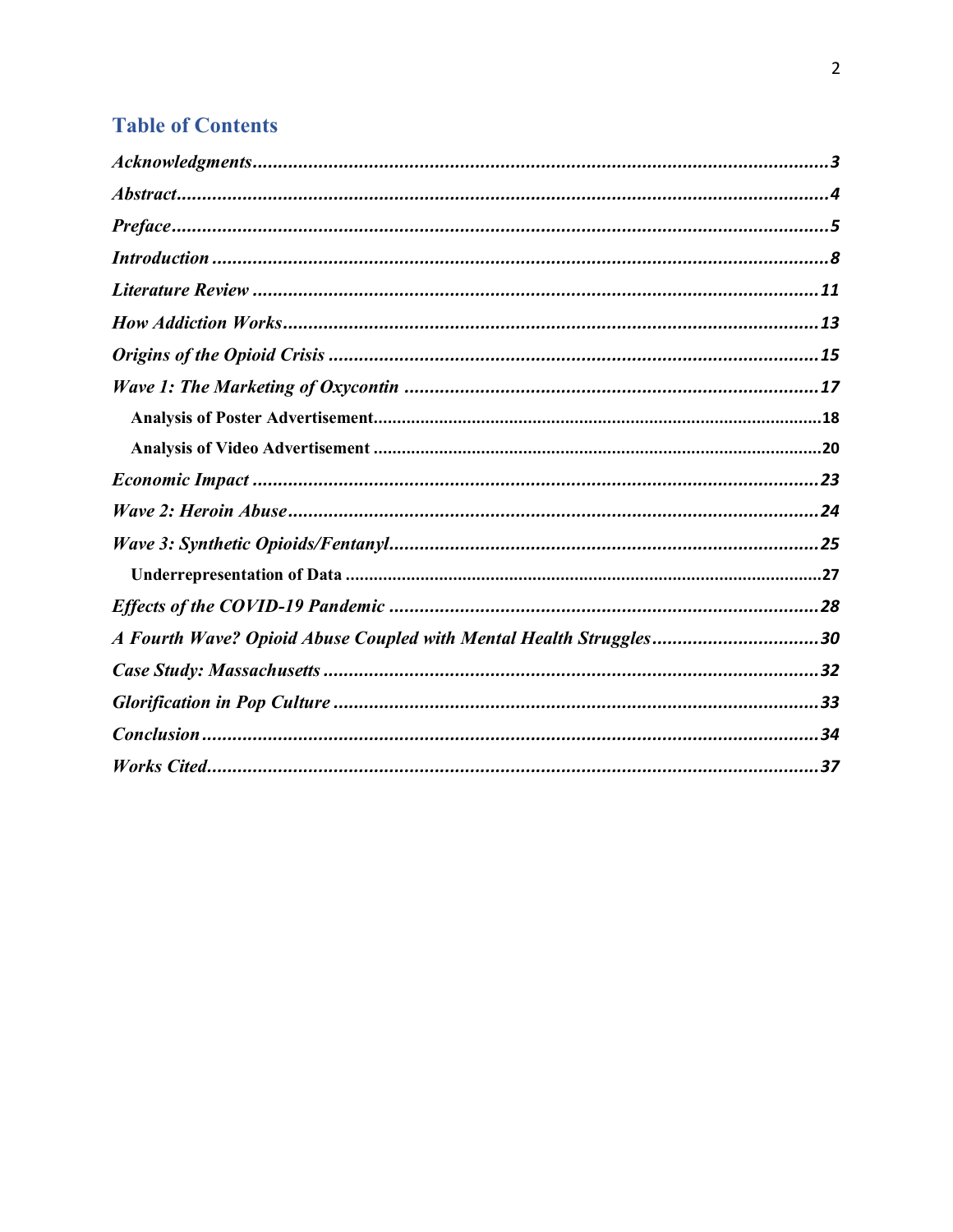## <span id="page-3-0"></span>Acknowledgments

First, I would like to thank my thesis advisor, **Professor Ashton Wesner** for her guidance and support throughout the process of research and writing this year. Professor Wesner has made this process enjoyable, providing feedback and help throughout the entire year, all while adapting to her first year at Colby as well. Thank you, Ashton!

Secondly, I want to thank my outside reader **Professor Gail Carlson** for her support throughout the entire writing process. The inspiration for this project came during Profesor Carlson's lecture on the opioid crisis in a September class on Global Public Health. Professor Carlson, thank you for all of your help and inspiration throughout this process.

Thank you to all former STS professors, mainly **Lijing Jiang, Jim Fleming and Paul Josephson**. Without your support for the past 3 years, this project would not have been possible. Thank you for giving me a background in Science and Technology studies and I hope you are all enjoying your post-Colby life!

Finally, thank you to **my parents** for supporting me throughout my entire academic career. I would not be in the position I am today without all of your sacrifices.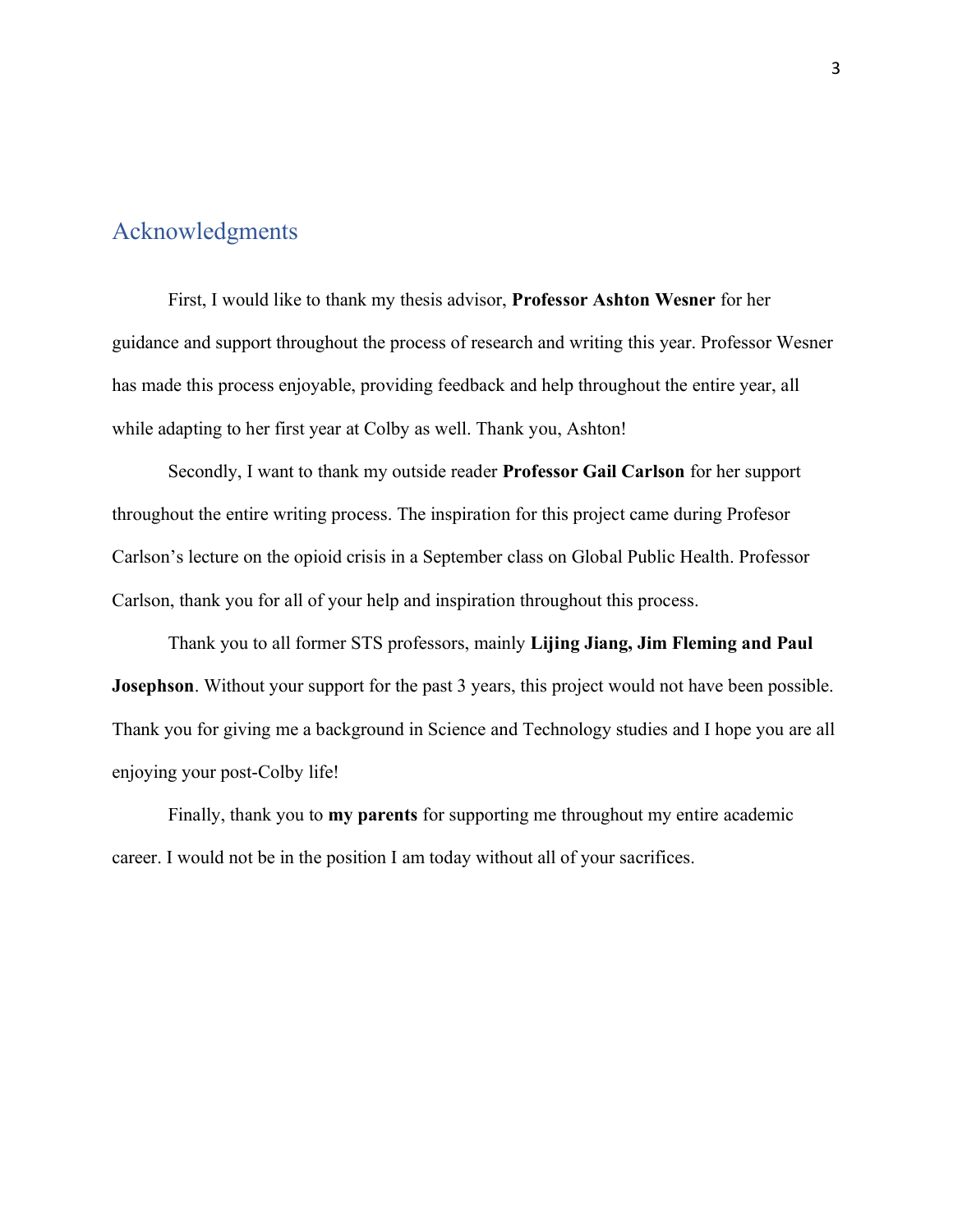# <span id="page-4-0"></span>Abstract

The past two and a half decades have witnessed widespread suffering, addiction, and death at the hands of the opioid crisis. This paper analyzes the crisis through a series of time periods, broken down into "waves." Drawing upon primary material in relation to OxyContin advertisements in the 1990's, this research takes aim at the origin of widespread opioid abuse disorder. By building upon analysis done on the Sackler Family, Purdue Pharma, heroin abuse, fentanyl overdoses, the COVID-19 pandemic and opioids and addiction in modern pop culture, this thesis shows how despite constant change in public policy, the opioid crisis continues to worsen year over year.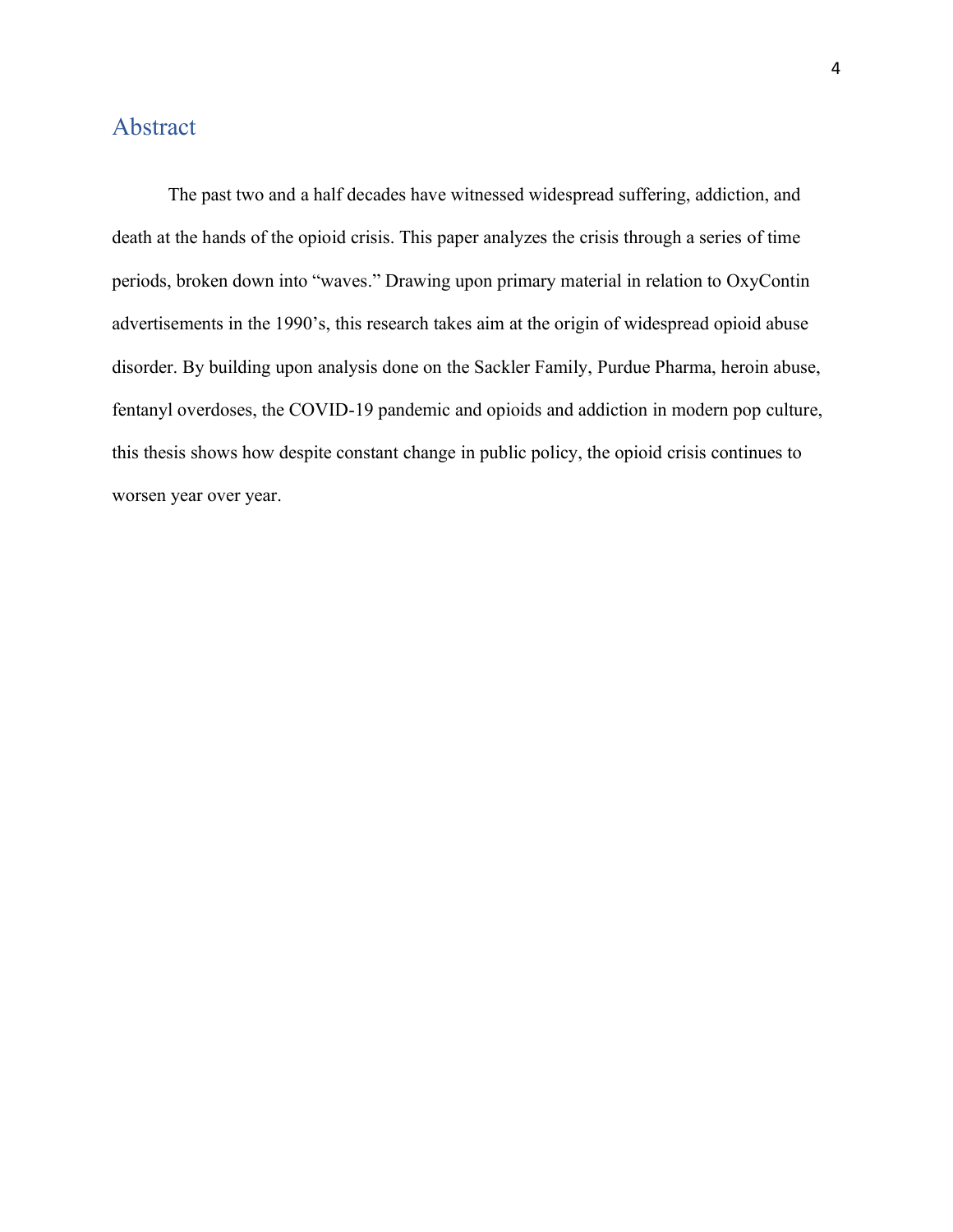### <span id="page-5-0"></span>Preface

When I was nine years old, I was diagnosed with third degree heart block. I will not delve into the specifics of all that has come with that, but the gist of it is that since then I have had three heart surgeries to both implant a pacemaker to return my heartbeat to normal, as well as remove harmful tissue from inside my heart walls. Two of the three surgeries I had took place before my eighteenth birthday, so my parents were "calling the shots" when it came to medical decisions for myself. I always assumed they were always following along with what the doctors suggested, and they were for nearly everything. A few months after my eighteenth birthday my doctor suggested I have a cardiac ablation to remove harmful electrical tissue in my heart which could potentially send me into cardiac arrest while exercising. This was an incredibly simple procedure, he explained, and I would be out of the hospital just a few hours after the surgery began. Being eighteen, my parents no longer had any say in terms of medical decisions. Of course, I could consult with them, but official decisions had to come directly from me. I have a vivid memory sitting in the hospital bed while my surgeon had me sign some paperwork as he went over potential risks and procedure following the surgery. He said something along the lines of, "you don't need to worry about any of this, these complications only happen in old people." The final piece of paperwork I needed to sign was in order to get prescribed pain killers for a few days after surgery. Dr. Alexander explained that they would be making six small incisions in my femoral artery which would be rather painful for a couple days and these pills would help alleviate the pain. Awesome, pain free with no risks! Is what I was thinking at the time. A few minutes later I was knocked out and a few hours after that I was back in my bed back home- the surgery was successful. After a short nap I remember being in a lot of pain and asking my dad to grab me my new prescription, he returned with Advil. He sat down and explained that for all my other surgeries he never let the doctors give me any form of painkiller, he was worried about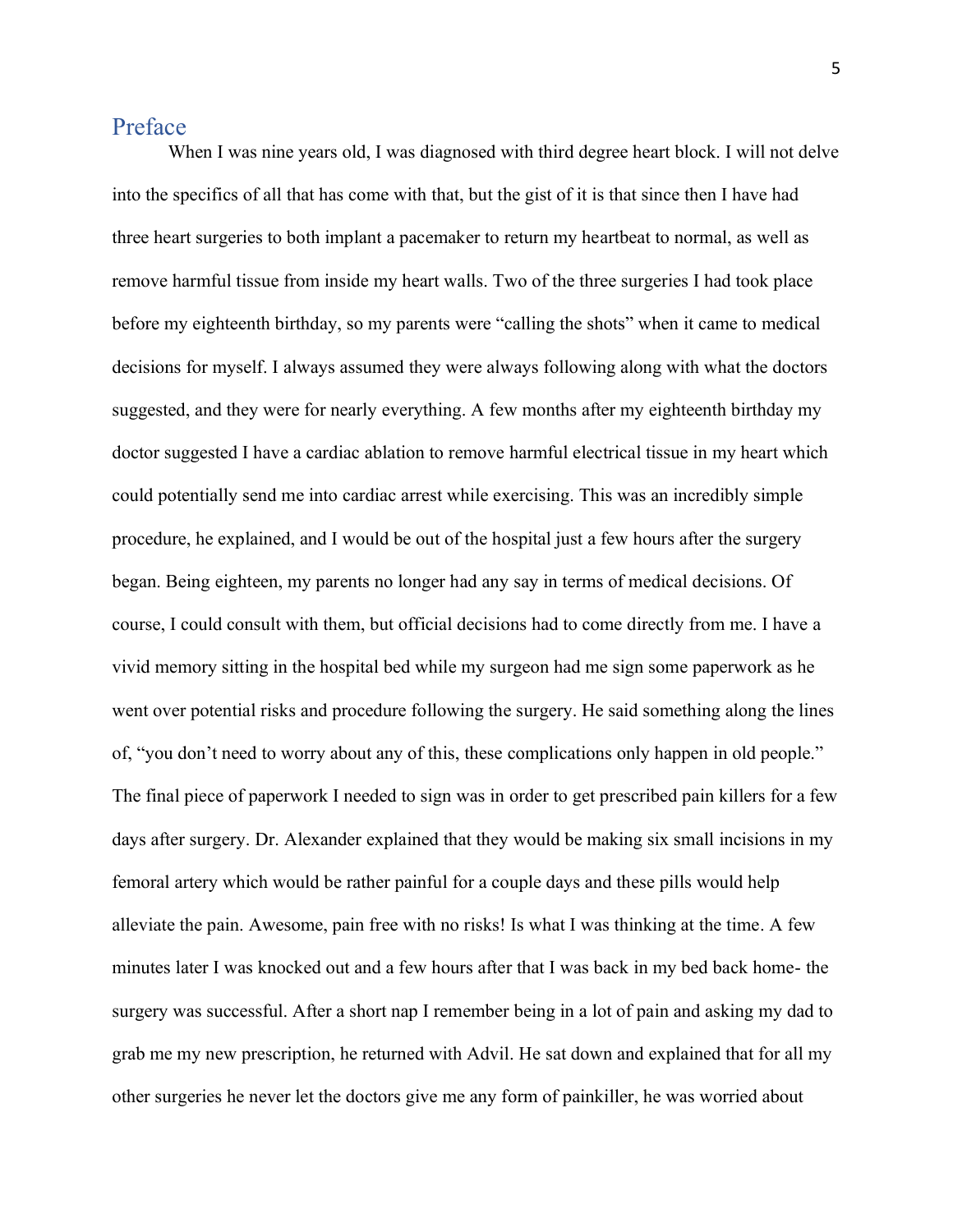addiction, which has run in my family for a few generations. The interaction wasn't all that dramatic, I just took the Advil, and it did the trick, I was still a bit sore but no longer in any pain. My six-day oxycodone prescription simply sat in our medicine cabinet, before eventually being thrown away. This was my first interaction with opioids.

Two years after that, on thanksgiving, was my next interaction. My grandmother is nearly 80 years old and can't weigh more than 75 pounds. I say this because, unbeknown to any of my aunts and uncles at the time, she had been prescribed 30 days' worth of oxycontin for "stomach pain." Apparently, her prescription had run out the day before and while eating thanksgiving dinner, she started experiencing extreme withdrawals from the medicine. She had become physically dependent on it after less than a month of prescription. A few questions arose from the family after this happened. Who the (explicative) prescribed her oxy? Wouldn't Advil have worked fine? Why didn't we know about this? Each of these three questions highlight broader issues going on throughout all of America right now, as well as offer insight into why I chose this project when there were so many other options. Although I never really realized it, I, like many others throughout the country, have a personal stake in this matter. My grandmothers story offers a small snapshot of the vicious cycle that plagues hundreds of thousands of people nationwide. A relatively small procedure is needed, and painkillers are prescribed afterwards. A level of dependency is created during this time, resulting in a craving once the prescription runs out. Oftentimes, doctors are willing to refill it, but when this stops, the only option is to turn to illicit drug trade in order to satisfy this craving. Unfortunately, for many, this will turn into a lifetime of addiction and oftentimes lead to a fatal overdose. The contents of this research will both explore and analyze this cycle and offer insight as to why this is a problem today, and hopefully, how it can be stopped.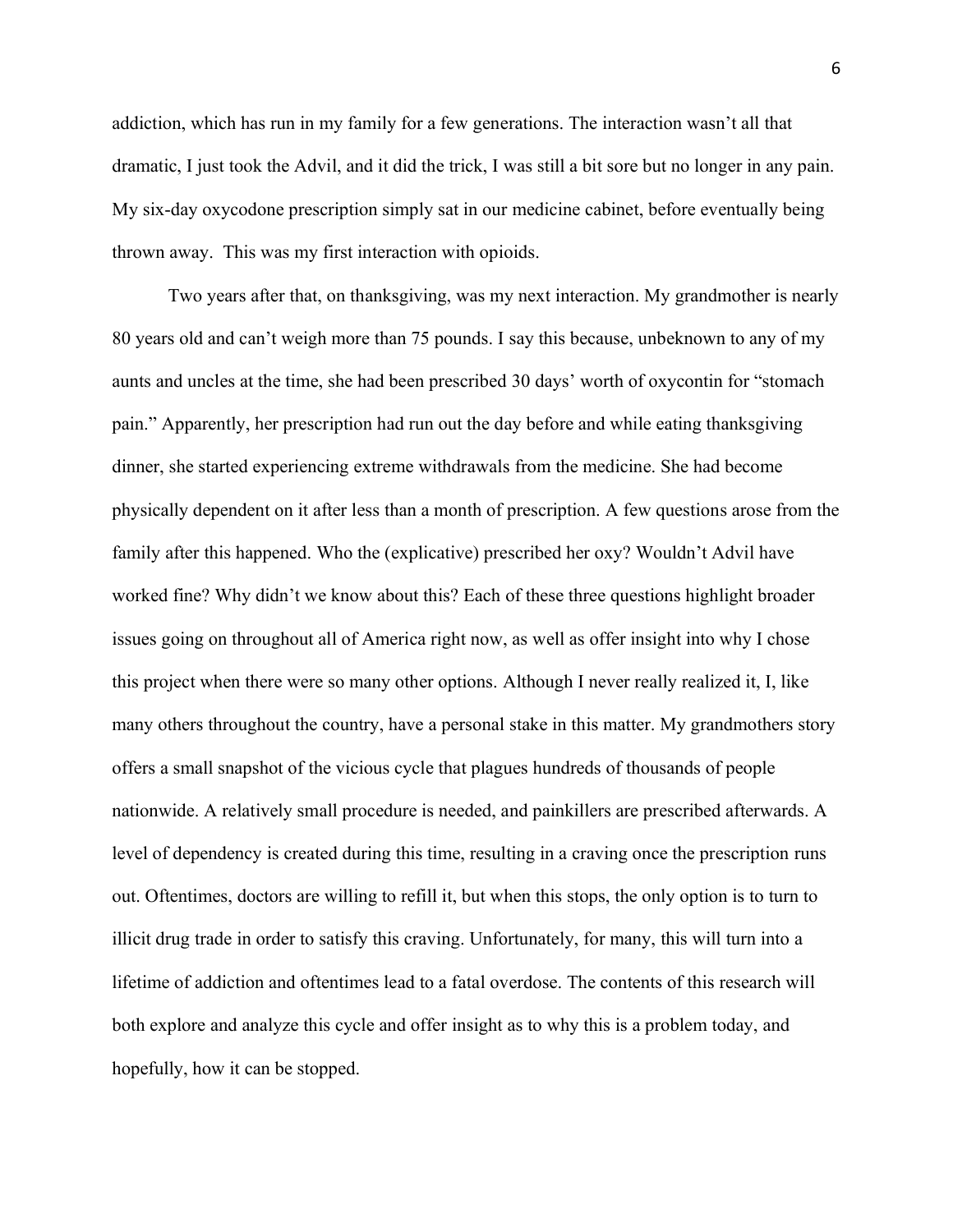Addiction takes many different forms. It does not discriminate, and it does not take long to happen. Some addiction can be beneficial: addiction to exercise and addiction to work exists and can play a massively beneficial role in the lives of many, but for more than 20 million Americans, addiction has become severely detrimental to their health and wellbeing. These addictions range from something as simple as caffeine, to far more potent and dangerous drugs such as heroin and fentanyl. Many scholars argue that opioid addiction is one of the leading public health crises in the United States today, and of this research examines the history behind this crisis to help understand why we are where we are today.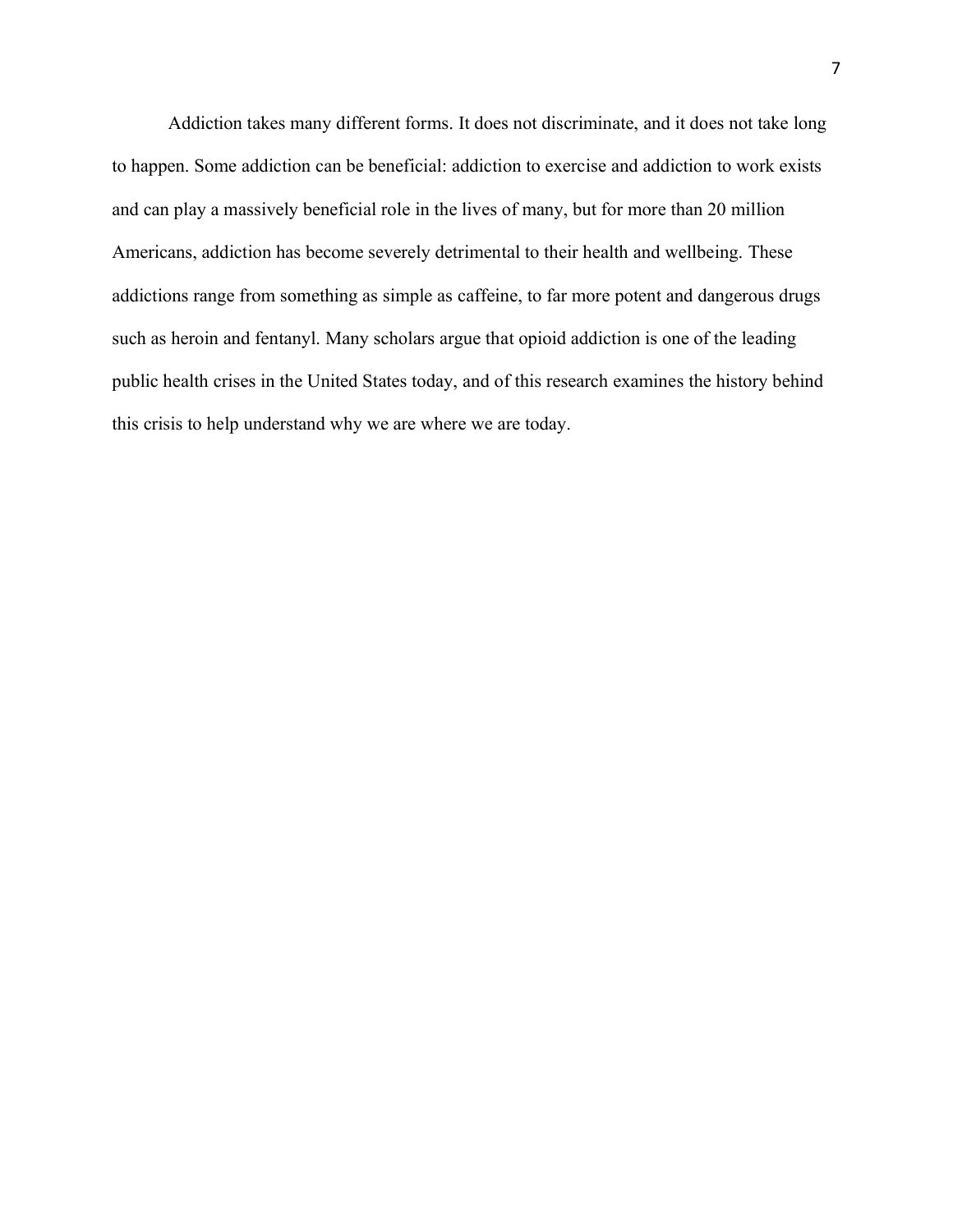# <span id="page-8-0"></span>Introduction

Since the mid 1990's, opioid overdose and addiction rates have risen nearly every year in the United States.<sup>1</sup> Poor drug planning, illegal drug trade, government policies and pharmaceutical companies are just a few of the major actors and causes for this crisis. Without major and swift policy and prevention change, this crisis will continue to be a prevalent issue in American society for years to come.

The opioid crisis can be broken down into three main "waves": prescription opioids (painkillers), heroin, and synthetic opioids.<sup>2</sup> In 1995, the FDA approved one of the more wellknown opioids for public release, OxyContin.<sup>3</sup> OxyContin was marketed much differently than previous prescription painkillers, such as Vicodin and Morphine, with the main point of emphasis being that it was not as addictive as alternative prescription opioids. This, of course, was not the case. By the mid 2000's, thousands of Americans had developed a severe addiction to these opioid based painkillers, and by 2004, Oxycontin was the leading drug of abuse in the United States, making doctors far more cautious in their prescription and refill of the drug.<sup>4</sup> This directly led to the second wave of the crisis, heroin abuse. The lowering of prescription and refill rates led to many people turning to "street drugs" to satisfy their addictive cravings. Many were able to purchase illegally traded OxyContin, but for others they were faced with a choice: try and endure extreme withdrawals or satisfy their craving with heroin. From 2010-2012 the leading

<sup>1</sup> "Products - Vital Statistics Rapid Release - Provisional Drug Overdose Data," April 5, 2022, https://www.cdc.gov/nchs/nvss/vsrr/drug-overdose-data.htm.

<sup>2</sup> Daniel Ciccarone, "The Triple Wave Epidemic: Supply and Demand Drivers of the US Opioid Overdose Crisis," *The International Journal on Drug Policy* 71 (September 2019): 183–88, https://doi.org/10.1016/j.drugpo.2019.01.010. <sup>3</sup> "Background - OxyContin Diversion and Abuse," accessed April 25, 2022,

https://www.justice.gov/archive/ndic/pubs/651/backgrnd.htm.

<sup>4</sup> Art Van Zee, "The Promotion and Marketing of OxyContin: Commercial Triumph, Public Health Tragedy," *American Journal of Public Health* 99, no. 2 (February 2009): 221–27, https://doi.org/10.2105/AJPH.2007.131714.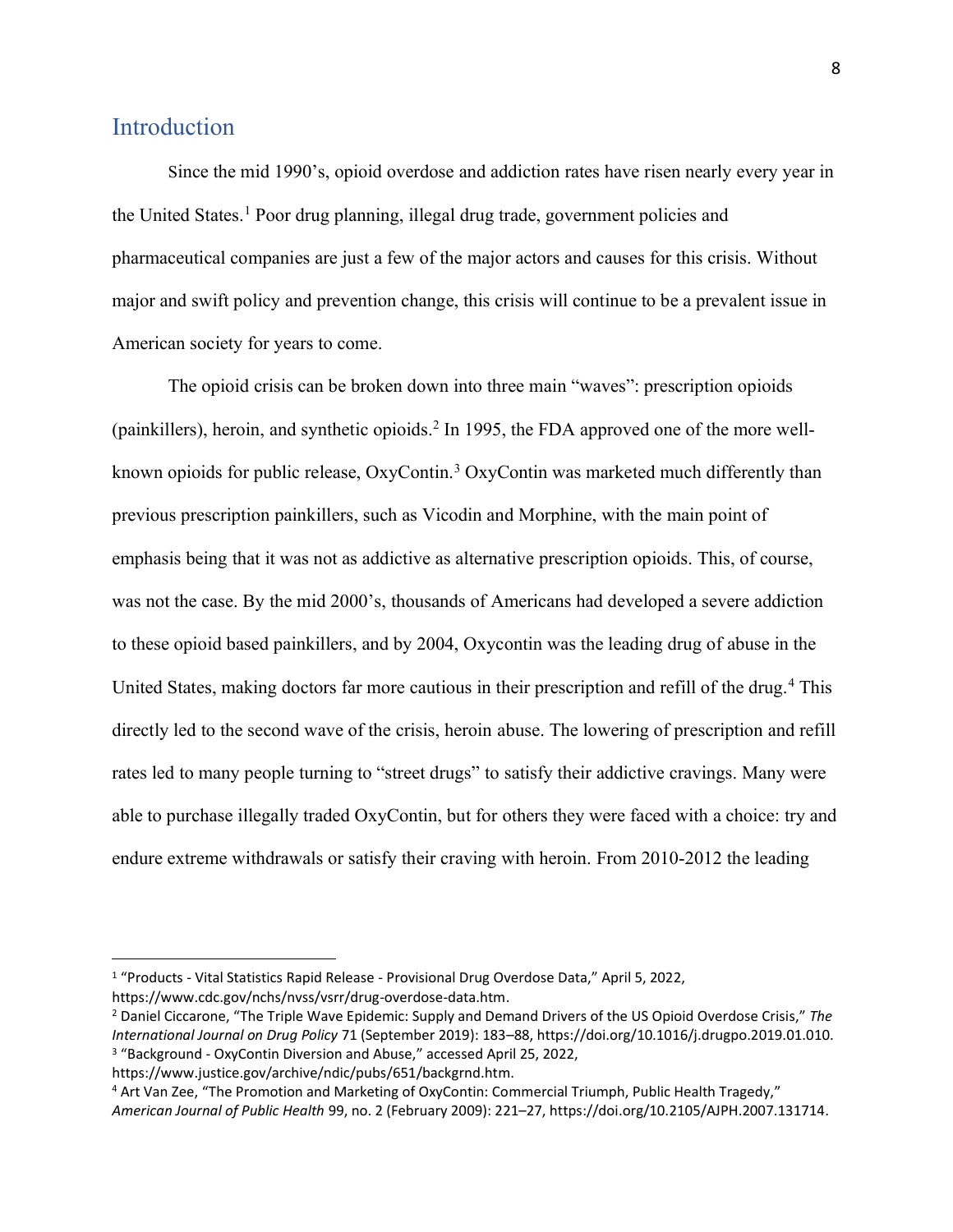cause of overdose death in the United States was due to heroin abuse. <sup>5</sup> By 2012 a new form of opioid became prevalent nationwide: synthetic opioids. Synthetic opioids refer to illegally manufactured painkillers, the most common of which being fentanyl.<sup>6</sup> Fentanyl is more than one hundred times more potent of a painkiller than Oxycontin, meaning even the smallest dose of it can result in an overdose.<sup>7</sup> Although many people do willingly take fentanyl, the rise in fentanyl related overdoses is mainly attributed to other drugs being "laced" with doses of fentanyl.<sup>8</sup>

There are many complexities that lie within these three waves, including marketing tactics, overdose data collection and analysis and broader public health concerns. Over the past fifty years, federal policy has played a major role in drug addiction, and how it is handled by law enforcement. In 1970, 37<sup>th</sup> President of the United States Richard Nixon declared a so called "War on drugs," a war that has now lasted for over fifty years.<sup>9</sup> Over the course of that time, federal policies have focused their efforts on punishing people with addiction, specifically in lower-income areas of the nation. Places with the highest opioid addiction rates, such as North and South Dakota as well as the Carolina's, also have some of the strictest drug laws in America.<sup>10</sup> The war on drugs has not done much to mitigate drug use in the US, but rather the opposite. Drug users are oftentimes arrested for possession or consumption of illegal drugs, before awaiting trial and a potential prison sentence. These incredibly strict drug laws and

<sup>5</sup> "Opioid Data Analysis and Resources | CDC's Response to the Opioid Overdose Epidemic | CDC," October 15, 2021, https://www.cdc.gov/opioids/data/analysis-resources.html.

<sup>6</sup> Christine L. Mattson et al., "Trends and Geographic Patterns in Drug and Synthetic Opioid Overdose Deaths — United States, 2013–2019," *MMWR. Morbidity and Mortality Weekly Report* 70, no. 6 (February 12, 2021): 202–7, https://doi.org/10.15585/mmwr.mm7006a4.

<sup>7</sup> "Fentanyl," accessed May 10, 2022, https://www.dea.gov/factsheets/fentanyl.

<sup>8</sup> Michelle L. Nolan et al., "Increased Presence of Fentanyl in Cocaine-Involved Fatal Overdoses: Implications for Prevention," *Journal of Urban Health : Bulletin of the New York Academy of Medicine* 96, no. 1 (February 2019): 49–54, https://doi.org/10.1007/s11524-018-00343-z.

<sup>9</sup> Sherrod D Hollingshed, "The Drug War in America: How Much Damage Has It Done," n.d., 37.

<sup>&</sup>lt;sup>10</sup> National Institute on Drug Abuse, "Opioid Summaries by State," National Institute on Drug Abuse, April 16, 2020, https://nida.nih.gov/drug-topics/opioids/opioid-summaries-by-state.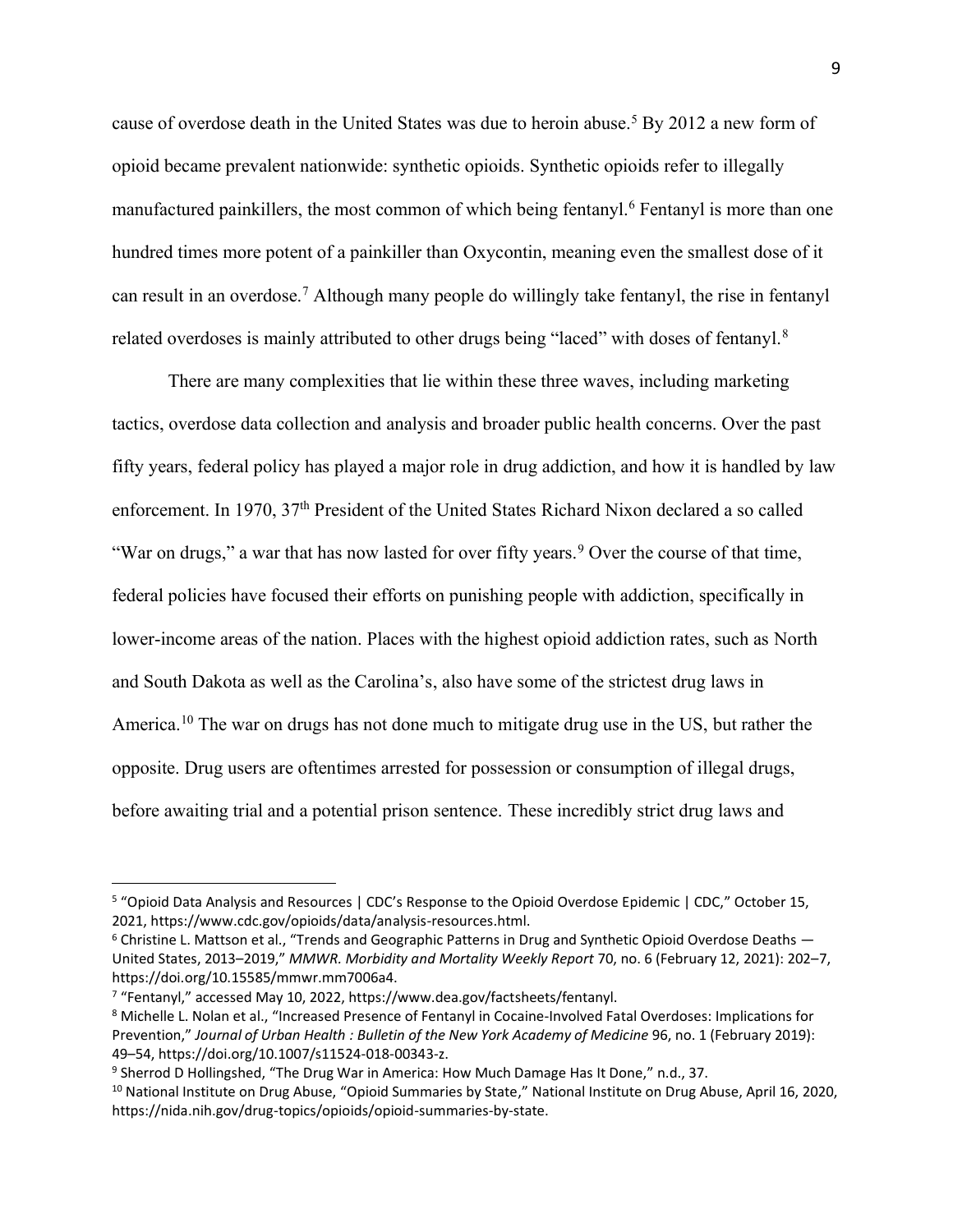policies lead to a vicious cycle of addiction and punishment and offer little way for those battling with addiction to get the help they need.

Perhaps the most important part of understanding this issue and how it can be managed in the future is to understand that addiction is a disease, but oftentimes it feels like public policy fails to acknowledge that this is the case. More than ten million people ages 12 or older abused opioids in 2019. <sup>11</sup> Some can mask their struggles and lead a relatively normal life, but for far too many people who battle with addiction led to loss of their job, friends, and family- entire lives can unravel in the blink of an eye. Very few people choose to be in this position, addiction is a disease that requires treatment and care, and the cycle of punishment has not gotten us anywhere.

In this thesis I examine the history of the opioid crisis, carefully walking through each of the three waves to understand why despite overwhelming recognition that opioid addiction is a massive issue in this country, we have made little progress in reducing national overdose rates. I discuss and investigate some of the major actors in the crisis. Recently, Federal Judge Robert Drain reached a bankruptcy settlement with who many see to be the primary actor in the opioid crisis: the Sackler Family.<sup>12</sup> The family will pay upwards of ten billion dollars which will directly go towards treatment and recovery centers, but also frees the family of any legal wrongdoing in terms of their part in the crisis.<sup>13</sup> The Sackler's directly profited off the suffering of millions, and despite the result of the trial, maintain no wrongdoing for their part in the crisis.

<sup>11</sup> Digital Communications Division (DCD), "Opioid Crisis Statistics," Text, HHS.gov (https://plus.google.com/+HHS, May 8, 2018), https://www.hhs.gov/opioids/about-the-epidemic/opioid-crisis-statistics/index.html.

<sup>&</sup>lt;sup>12</sup> "Justice Department Announces Global Resolution of Criminal and Civil Investigations with Opioid Manufacturer Purdue Pharma and Civil Settlement with Members of the Sackler Family," October 21, 2020,

https://www.justice.gov/opa/pr/justice-department-announces-global-resolution-criminal-and-civil-investigationsopioid.

<sup>13</sup> Jan Hoffman, "Sacklers and Purdue Pharma Reach New Deal With States Over Opioids," *The New York Times*, March 3, 2022, sec. Health, https://www.nytimes.com/2022/03/03/health/sacklers-purdue-oxycontinsettlement.html.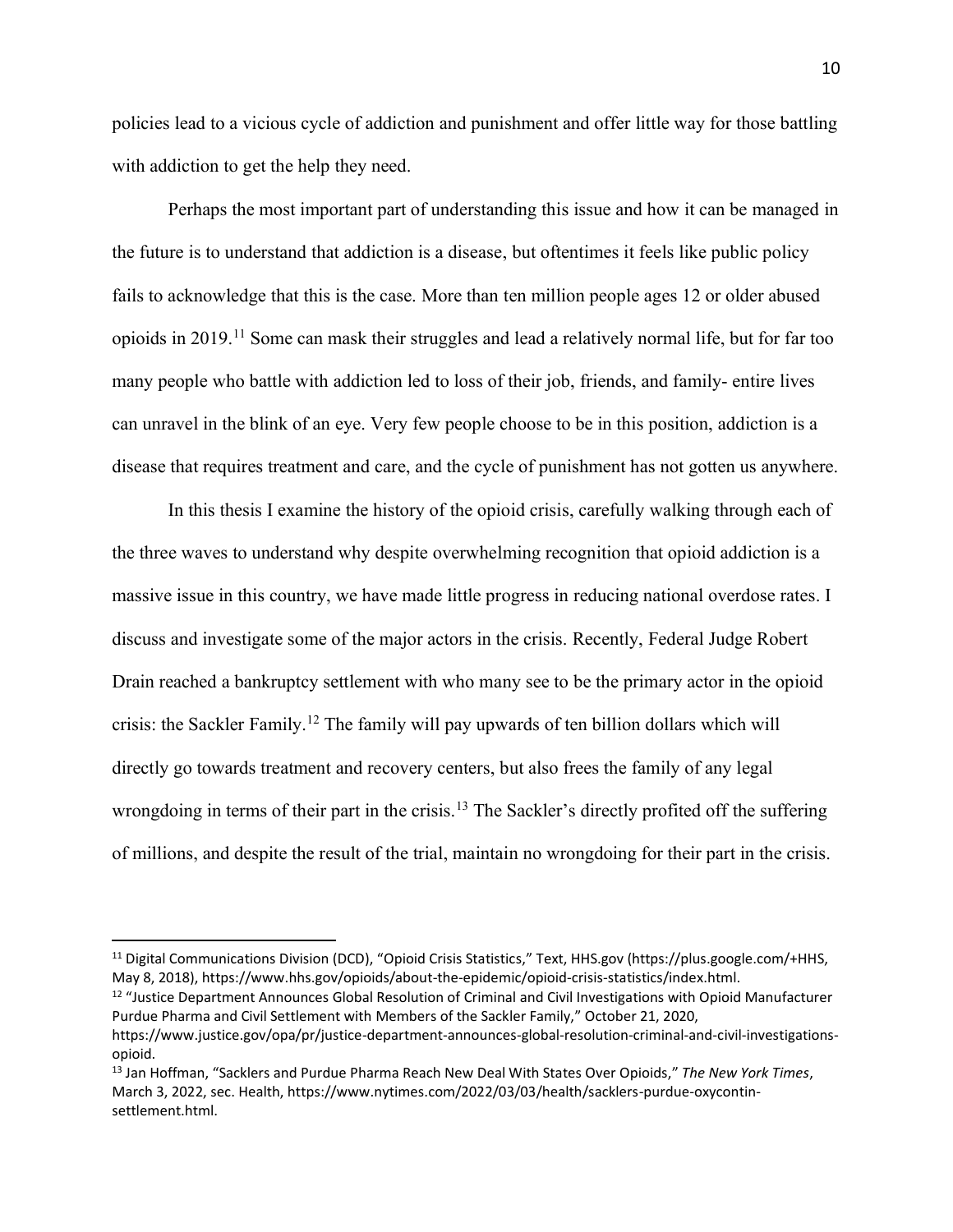Although The Sackler Family is perhaps the biggest player in the opioid crisis, they are not the only group of people that profited off the suffering of others. The thesis will also explain why while ten billion dollars will help create many treatment centers, it hardly accounts for the physical, emotional and political damages that these corporations created.

First, I will offer an overview of how the crisis started by explaining how, scientifically, opioids are created and why they are so addictive. This portion of research will go through a timeline of the crisis beginning with the creation of OxyContin in 1995 and ultimately leading to the recent impacts of the Covid-19 pandemic. Then, I will examine major peer reviewed literature surrounding the crisis, including an analysis of the false advertisement of OxyContin in the 1990's, the rise of fentanyl in the United States, the effects of the Covid-19 pandemic and the romanticization of addiction in modern pop culture. Then I analyze a specific case study in my hometown of Boston, Massachusetts. On a national level there are too many factors to include in one piece of research so instead I will analyze one specific area and explain why opioid addiction is so prevalent, what is being done to combat widespread addiction and what future plans are for mitigating the crisis in Massachusetts. Finally, I will offer my opinion on how we can move forward in a productive manner and begin to decrease both the addiction rate in the US and in turn decrease the overdose rate.

### <span id="page-11-0"></span>Literature Review

The literature surrounding this topic centers itself on the basis of science and technology studies. Much of what is used to research the opioid crisis is reliant on national datasets released by various health organizations like the Center for Disease Control (CDC). To identify any of the issues facing the country, public health researchers require this data be accurate on both a national and local level. Conveniently, the CDC releases available data on their website at the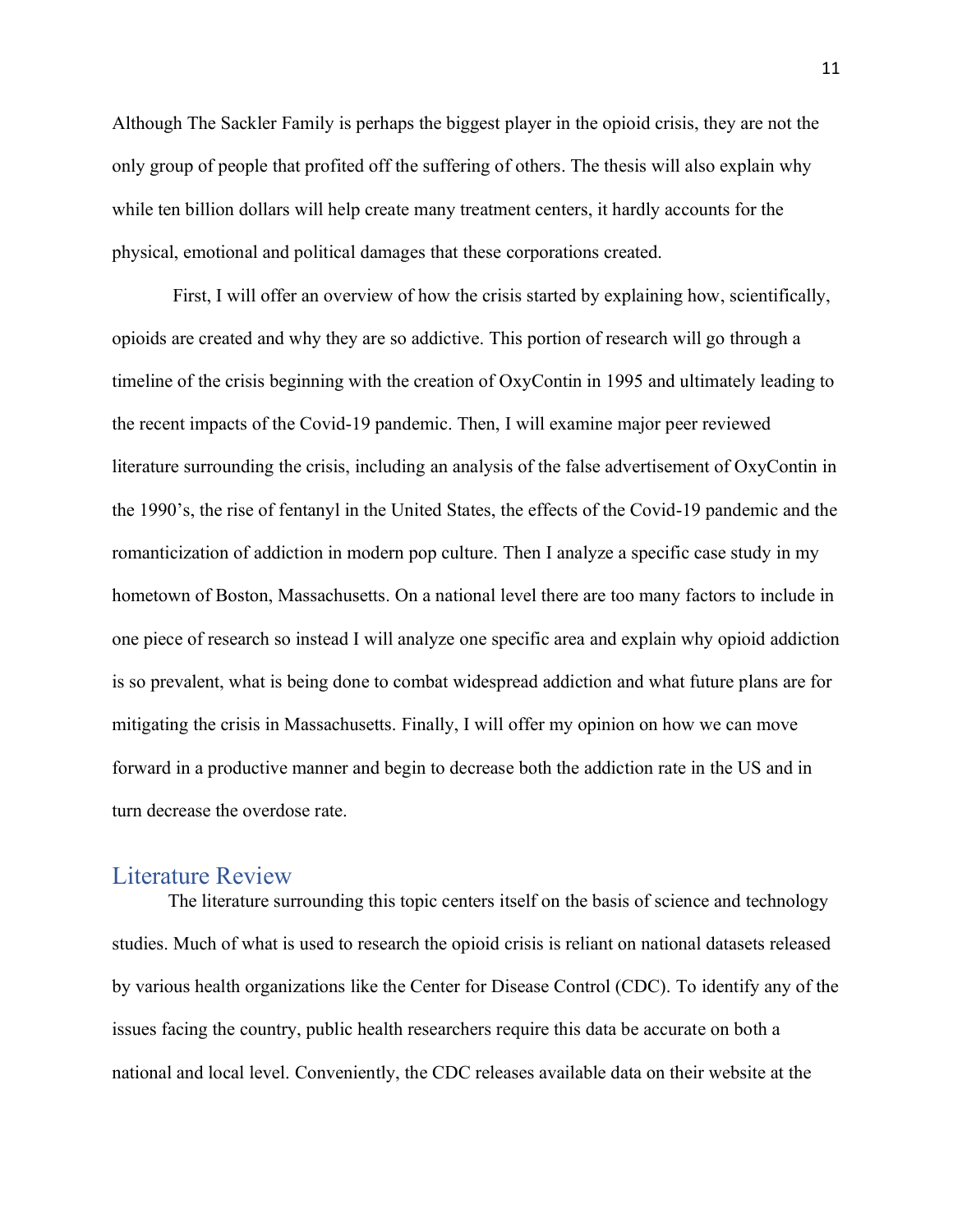beginning of each month, providing scholars the opportunity to utilize up-to-date information regarding prescription rates, abuse rates and overdose rates. The data collection itself is both a scientific and technological process which requires the CDC to accurately obtain and distribute the information they receive for productive research and analysis to be done on the topic.

Similarly, the analysis itself is both a technological and scientific process. Studies like Art Van Zee's *The Promotion and Marketing of OxyContin* demonstrate how society was influenced by Purdue Pharma sales representatives' utilization of misleading advertisements. The technology utilized by these representatives included the misrepresentation of scientific data, followed using technology to spread this misinformation to doctors with a higher likelihood of prescribing OxyContin to patients.<sup>14</sup> The piece directly exemplifies how science and technology directly impacted the origins of this crisis.

Other literature, such as *The Neurobiology of Opioid Dependence*, by Thomas Kosten and Tony George provide insight into the deeply scientific nature of how one becomes dependent on opioids and how the brain changes after sustained opioid abuse.<sup>15</sup> George and Kosten explain that while the neurological process is nearly the same for everyone suffering from addiction, both individual and environmental factors influence each individual person's probability to become dependent or addicted to opioids. Such literature helps us to recognize that people with opioid use disorder are not "bad," in nature, but rather have an illness that is deeply rooted in a biological basis.<sup>16</sup>

<sup>&</sup>lt;sup>14</sup> Art Van Zee, "The Promotion and Marketing of OxyContin: Commercial Triumph, Public Health Tragedy," *American Journal of Public Health* 99, no. 2 (February 2009): 221–27, https://doi.org/10.2105/AJPH.2007.131714. <sup>15</sup> Thomas Kosten and Tony George, "The Neurobiology of Opioid Dependence: Implications for Treatment," *Science & Practice Perspectives* 1, no. 1 (July 2002): 13–20, https://doi.org/10.1151/spp021113. <sup>16</sup> Kosten and George.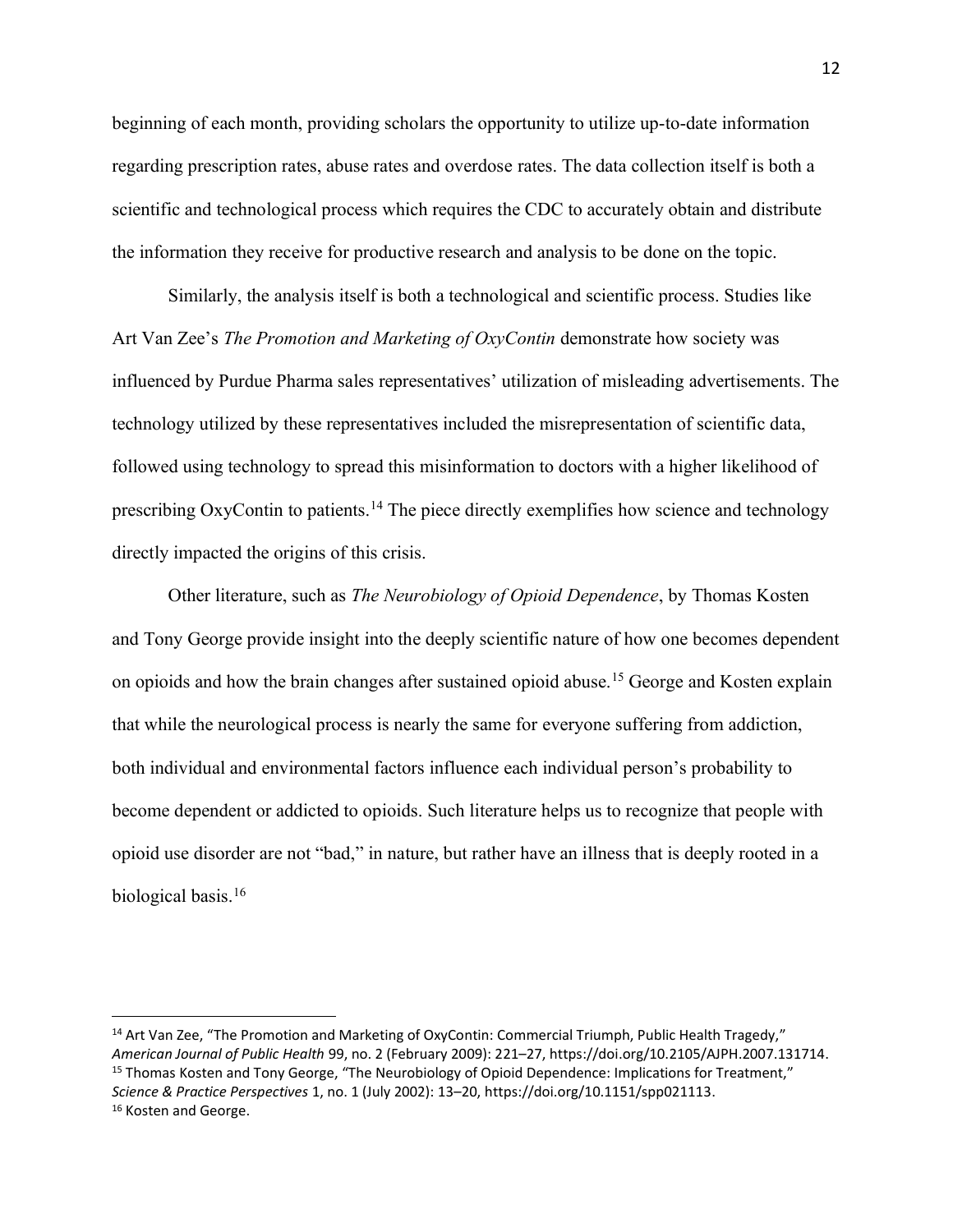### <span id="page-13-0"></span>How Addiction Works

First and foremost, it is necessary to understand what an opioid is, the science behind its addictive properties and list a few examples of what opioids are. From a medical context, opioids are classified as what many know to be pain killers. This includes Vicodin, OxyContin, Percocet, Morphine, Codeine and Fentanyl.<sup>17</sup> Each of these are given by prescription from one's physician. Some of the main reasons to be prescribed opioids are for chronic pain such as arthritis and back pain. They are also prescribed for pain relief following a surgical procedure or a broken bone. The other main group that may be given an opioid prescription are those undergoing chemotherapy for cancer.<sup>18</sup> Anyone prescribed opioids of any sort are at a massive risk to develop an addiction to them.<sup>19</sup> The American Society of Addiction Medicine defines addiction as, "A treatable, chronic medical issue involving complex interactions among brain circuits, genetics, the environment, and an individual's life experiences. People with addiction use substances or engage in behaviors that become compulsive and often continue despite harmful consequences."<sup>20</sup> Depending on the length of prescription, type of opioid, and previous life experiences, some people may be at a greater risk to develop an addiction than others.

The process of becoming addicted is quite simple. Opioids release endorphins into the brain upon consumption. These endorphins are the "feel good" neurotransmitters inside the brain. When someone takes an opioid a massive release of these endorphins results in a shortterm feeling of euphoria.<sup>21</sup> After the dose wears off many people feel a sense of short-term

https://integrationacademy.ahrq.gov/news-and-resources/news/new-asam-definition-addiction.

<sup>&</sup>lt;sup>17</sup> "Opioid Basics | CDC's Response to the Opioid Overdose Epidemic | CDC," March 17, 2022, https://www.cdc.gov/opioids/basics/index.html.

<sup>18</sup> "20151 Prescription Opioids," CAMH, accessed April 25, 2022, https://www.camh.ca/en/health-info/mentalillness-and-addiction-index/prescription-opioids.

<sup>19</sup> Van Zee, "The Promotion and Marketing of OxyContin."

<sup>&</sup>lt;sup>20</sup> "New ASAM Definition of Addiction | The Academy," accessed May 10, 2022,

<sup>&</sup>lt;sup>21</sup> Kosten and George, "The Neurobiology of Opioid Dependence."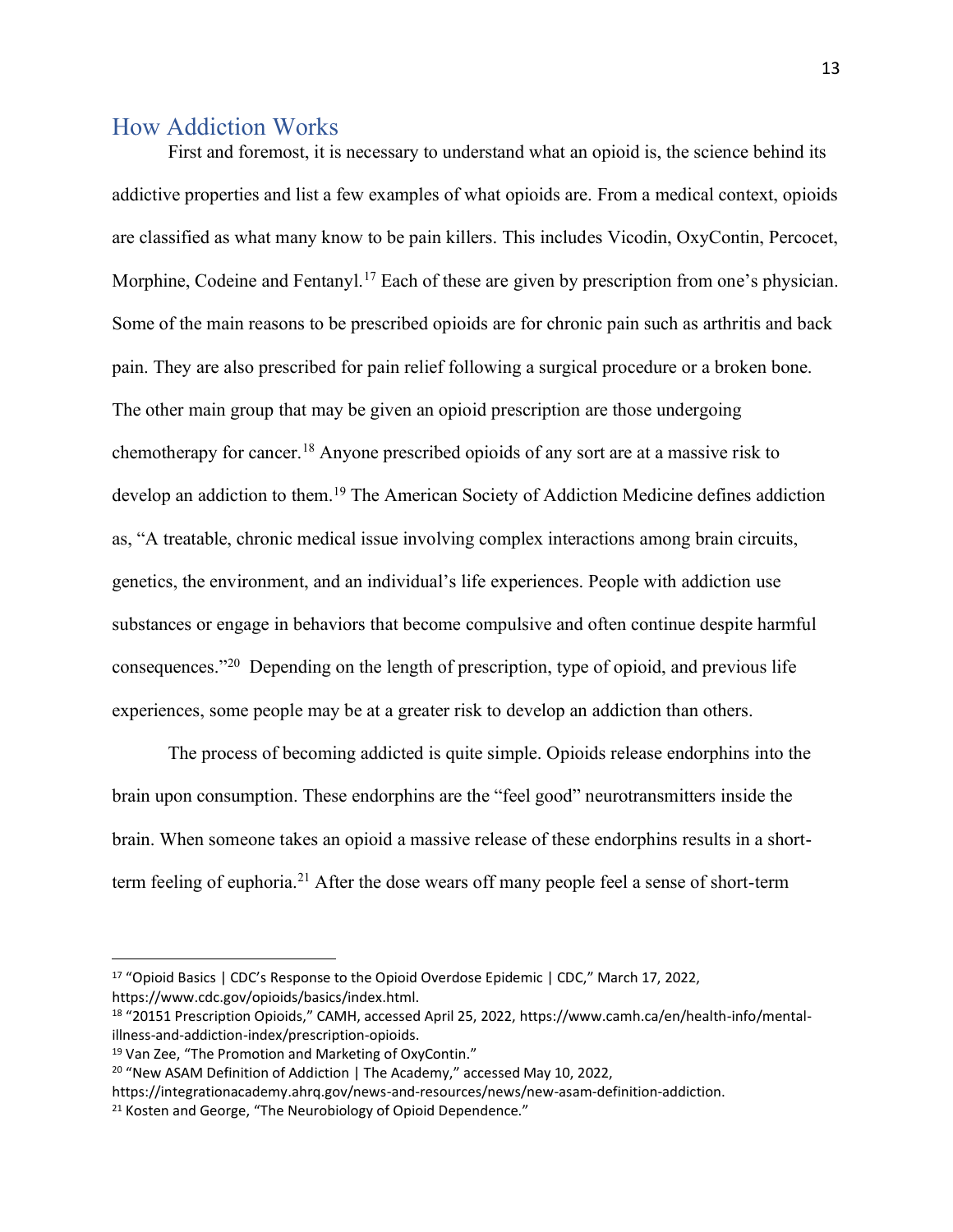depression, and a desire to get the euphoric feeling back.<sup>22</sup> When taking opioids for an extended period adults will release less endorphins into the brain. This is called building a tolerance to the drug. The many reasons opioid addiction is so common is because this oftentimes results in patients wanting an increase in their dosage to counteract their tolerance. Fortunately, physicians are incredibly aware of the addictive properties and are oftentimes reluctant to increase dosage for patients. Unfortunately, this leads to other issues that will be discussed later in this analysis, such as heroin use. Once someone's body has become physically dependent on opioids, a sudden stop in consumption will result in severe withdrawal symptoms. Withdrawals can be incredibly painful and will make the pain that the opioids were originally being taken for far worse. Some symptoms include mood swings, extreme pain, sweatiness, nausea, and depression, among many other things.<sup>23</sup> The CDC recommends to never abruptly stop taking opioids, but rather consult with your doctor about a plan to taper off your prescription.<sup>24</sup>

Oftentimes, an opioid addiction starts with a prescription from a doctor and turns into purchasing of these pills from illegal sources once a tolerance is built.<sup>25</sup> As mentioned before, physicians are very hesitant to increase dosage for these drugs due to their addictive nature. Unfortunately, this leads many people to turn to illegal drug trade to satisfy the newfound addiction. The illegal drug trade is an incredibly unregulated market and accounts for most of the deaths by overdose in the United States.<sup>26</sup> The main player in this vicious cycle is fentanyl. Fentanyl was originally created for cancer patients undergoing chemotherapy to deal with some

<sup>&</sup>lt;sup>22</sup> Thomas Kosten and Tony George, "The Neurobiology of Opioid Dependence: Implications for Treatment," *Science & Practice Perspectives* 1, no. 1 (July 2002): 13–20, https://doi.org/10.1151/spp021113.

<sup>&</sup>lt;sup>23</sup> "Pocket Guide: Tapering Opioids for Chronic Pain," n.d., 4.

<sup>&</sup>lt;sup>24</sup> "Pocket Guide: Tapering Opioids for Chronic Pain," n.d., 4.

<sup>25</sup> Johan Kakko et al., "Craving in Opioid Use Disorder: From Neurobiology to Clinical Practice," *Frontiers in Psychiatry* 10 (2019), https://www.frontiersin.org/article/10.3389/fpsyt.2019.00592.

<sup>&</sup>lt;sup>26</sup> Holly Hedegaard et al., "Drug Overdose Deaths in the United States, 1999–2020" (National Center for Health Statistics ( U.S.), December 30, 2021), https://doi.org/10.15620/cdc:112340.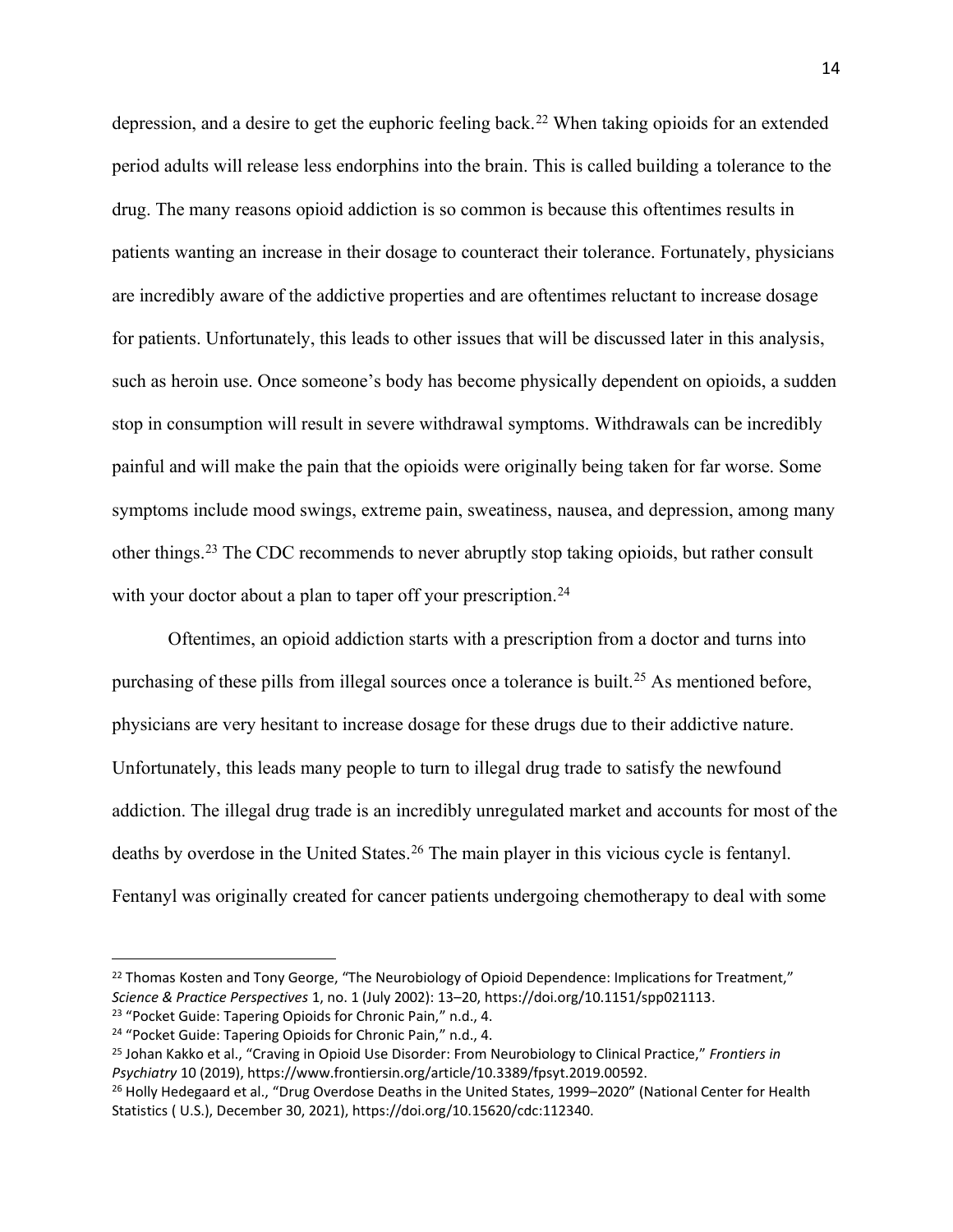of the pain caused by cancer treatment. It is about 80-100 times stronger than the next most powerful opioid, morphine.<sup>27</sup> It is because of this that even the smallest dose can lead to an overdose, and often people don't know there is fentanyl in the drug they are taking. Fentanyl was originally introduced into street drugs to "strengthen" a dose of heroin, cocaine, or methamphetamine. Due to its incredibly euphoric effect, any consumption of fentanyl can quickly lead to an opioid addiction, if it doesn't kill you upon the first dose.<sup>28</sup> Fentanyl created by pharmaceutical companies for advanced cancer pain is not the issue, though. It is illegally manufactured batches that are mixed with other drugs that have been the major subject in this crisis.

## <span id="page-15-0"></span>Origins of the Opioid Crisis

Medical researchers oftentimes point to the late 1990's as the original root of the opioid crisis in the United States. Starting in the 90's medical providers began to ramp up how often they prescribed painkillers to patients. Between 1990 and 2000, the prescription of long-acting opioids increased by nearly 18 times.<sup>29</sup> Much of that statistic can be attributed to the creation of oxycontin in 1995, which was marketed as less addictive than previous opioids like Vicodin and Morphine.<sup>30</sup> At the time, this increase was not all that worrisome to doctors. Considering that opioid addiction had not been a widespread issue in America before this, the rate at which these drugs were being prescribed had a minimal immediate impact on overdose rates.<sup>31</sup> The

<sup>&</sup>lt;sup>27</sup> "Fentanyl Facts," accessed April 25, 2022, https://www.cdc.gov/stopoverdose/fentanyl/index.html.

<sup>&</sup>lt;sup>28</sup> https://plus.google.com/+NIDANIH, "Research on the Use and Misuse of Fentanyl and Other Synthetic Opioids," June 30, 2017, https://archives.drugabuse.gov/testimonies/2017/research-use-misuse-fentanyl-other-syntheticopioids.

<sup>&</sup>lt;sup>29</sup> Emily A. Karanges et al., "Twenty-Five Years of Prescription Opioid Use in Australia: A Whole-of-Population Analysis Using Pharmaceutical Claims: Prescription Opioid Utilization in Australia," *British Journal of Clinical Pharmacology* 82, no. 1 (July 2016): 255–67, https://doi.org/10.1111/bcp.12937. <sup>30</sup> Van Zee, "The Promotion and Marketing of OxyContin."

<sup>&</sup>lt;sup>31</sup> "Opioid Data Analysis and Resources | CDC's Response to the Opioid Overdose Epidemic | CDC."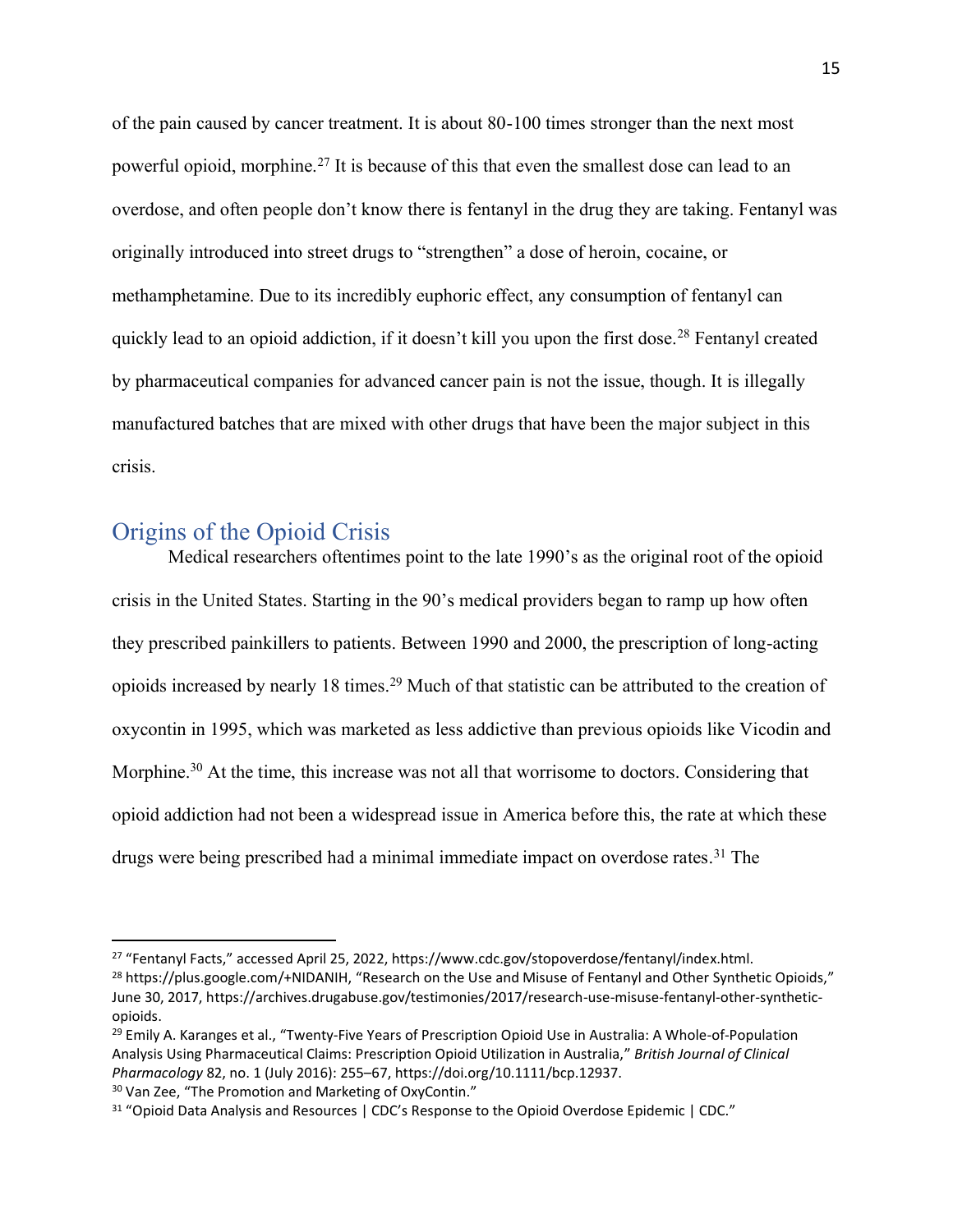unfortunate reality of this situation is that it didn't become a prominent issue until people started dying at alarming rates in the 2000's. Nonetheless, many statistical analyses attribute the current issue to this spike in prescription rates in the 1990's.

An increase in prescriptions is not solely the fault of medical professionals. When drugs like oxycontin are created, pharmaceutical companies must go through a variety of checkpoints with the Food and Drug Administration (FDA) to get the drug approved. First, the concept of the drug is created or discovered, where preliminary research takes place. For the most part, this takes place in a lab, where scientists try and create the perfect "concoction" in order to begin testing its useability. Once the drug is created, it is tested on animals to ensure that it works and is safe. If this is successful, companies move onto human trials before the drug hits the open market. By the time human trials are complete, FDA scientists review the research and help create a label for how to use the drug.<sup>32</sup> Finally, the FDA asks one major question: do the benefits outweigh the potential risks? This is a small, yet incredibly important part of the drug approval process. If the FDA approves a drug, this does not mean that it can be taken safely with zero repercussions, but rather means they answered yes to that question: despite all the risks, this drug will do more good than harm.<sup>33</sup> Upon FDA approval, prescription pharmaceuticals can be marketed to hospitals before ultimately being prescribed to patients. In the case of Oxycontin, the drug passed the FDA approval process and was swiftly marketed to hospitals nationwide. Manufacturers reassured the medical community that patients would not develop a dependency to these drugs.

<sup>&</sup>lt;sup>32</sup> "FDA Approval - Process of Approving Drugs & Medical Devices," Drugwatch.com, accessed April 25, 2022, https://www.drugwatch.com/fda/approval-process/.

<sup>33 &</sup>quot;FDA Approval - Process of Approving Drugs & Medical Devices."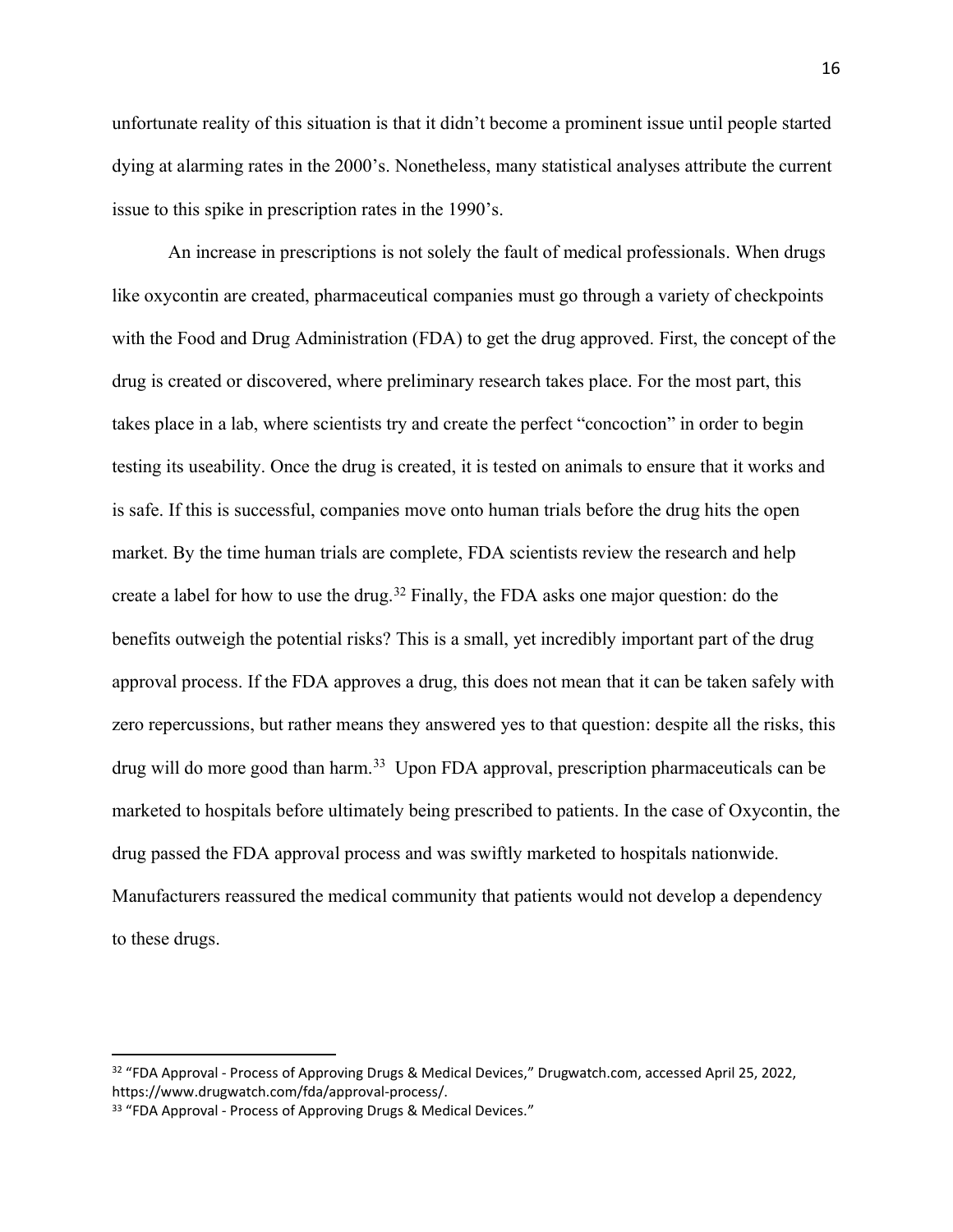### <span id="page-17-0"></span>Wave 1: The Marketing of Oxycontin

The opioid crisis originally began when pharmaceutical companies began aggressively advertising and marketing the latest prescription painkiller to hit the market in 1995, OxyContin. Opioid based painkillers have been used in American medicine as far back as the Civil War, when many soldiers became addicted to morphine.<sup>34</sup> Painkillers are a useful and necessary tool in medicine, but the major drawback was that they came with a high risk of addiction and abuse. Pharmaceutical companies looked for an alternative which would be marketed as less addictive than opiates of the past- seemingly creating a new era in medicine in which prescription painkillers were not as addictive. 35

The main advertiser of OxyContin was Purdue Pharma, owned by the now infamous Sackler family.<sup>36</sup> After receiving FDA approval, executives at Purdue began training sales representatives on how to market their new drug. Between 1996 and 2001, Purdue held more than 40 pain management and conferences throughout Florida, California, and Arizona.<sup>37</sup> The purpose of these conferences was to provide an all-expenses paid trip for more than 5,000 nurses and physicians where Purdue sales representatives would "pitch" Oxycontin as the next great option for pain relief. The invited nurses and doctors were not chosen at random, pharmaceutical companies have access to prescriber profiles, which can help them identify which physicians tend to prescribe certain drugs at higher rates than others. Purdue specifically targeted doctors

<sup>34</sup> Melissa Grafe, "The 'Great Risk' of 'Opium Eating': How Civil War-Era Doctors Reacted to Prescription Opioid Addiction," Text, Harvey Cushing/John Hay Whitney Medical Library, December 1, 2020, https://library.medicine.yale.edu/blog/great-risk-opium-eating-how-civil-war-era-doctors-reacted-prescriptionopioid-addiction.

<sup>&</sup>lt;sup>35</sup> Van Zee, "The Promotion and Marketing of OxyContin."

<sup>&</sup>lt;sup>36</sup> "Justice Department Announces Global Resolution of Criminal and Civil Investigations with Opioid Manufacturer Purdue Pharma and Civil Settlement with Members of the Sackler Family."

<sup>37</sup> Van Zee, "The Promotion and Marketing of OxyContin."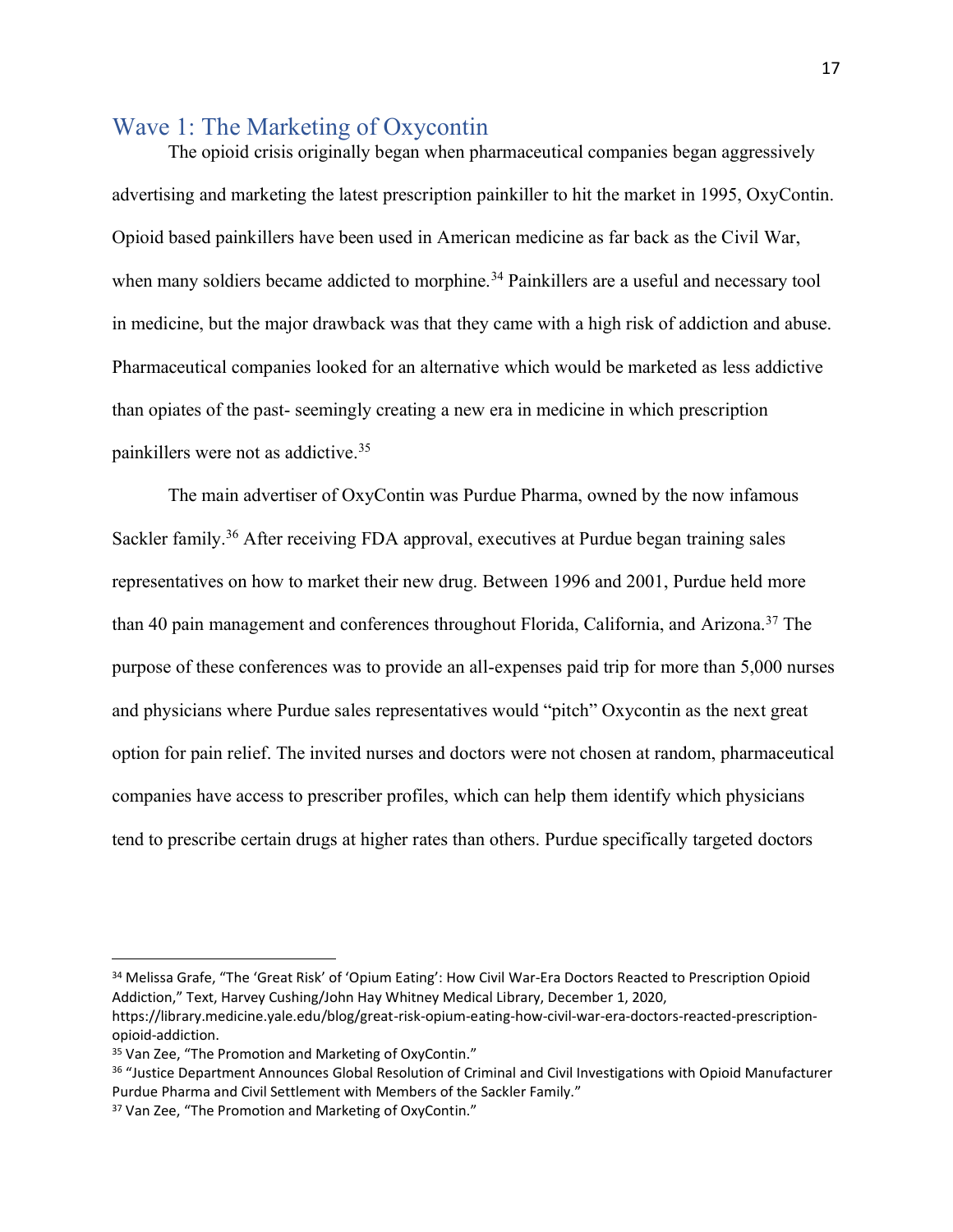whose clinics contained high rates of chronic pain patients, therefore increasing the likelihood that OxyContin would be prescribed more often.<sup>38</sup>

Purdue's marketing also relied on a bonus system put in place for their sales representatives. Representatives would earn an annual salary of \$55,000, but could earn an annual bonus of up to \$240,000 depending on how much OxyContin they were able to sell. In 2001, annual bonus compensation averaged  $$71,500$  for more than 600 sales representatives.<sup>39</sup> The marketing campaign neglected many of the risks that came with OxyContin prescription. By specifically targeting offices where chronic pain rates were high, Purdue maximized the number of prescriptions sold and therefore generated as much profit for themselves as possible. This marketing resulted in a 10x increase in prescriptions between 1996 (670,000) and 2002 (6.2 million).<sup>40</sup>

#### <span id="page-18-0"></span>Analysis of Poster Advertisement

The marketing of OxyContin, as shown in a poster below, contains two sets of images, one in black and white depicting someone with back and neck pain, aside a much larger image of someone working out, filled with bright colors and saying, "Take the next step in pain relief."<sup>41</sup> While yes, marketing campaigns are supposed to paint any drug in a positive light, knowing the damage that OxyContin caused to millions brings into question how such marketing tactics were allowed. A 2009 study, conducted by Art Van Zee, found that upon release of similar advertisements, OxyContin sales grew from \$48 million in 1996, to \$1.1 billion by 2001.<sup>42</sup> It is

<sup>&</sup>lt;sup>38</sup> Chris Adams, "Painkiller's Sales Far Exceeded Levels Anticipated by Maker," WSJ, accessed May 10, 2022, https://www.wsj.com/articles/SB1021494490171464720.

<sup>39</sup> United States General Accounting Office, *Prescription Drugs OxyContin Abuse and Diversion and Efforts to Address the Problem : Report to Congressional Requesters.* (DIANE Publishing, 2003). <sup>40</sup> Office.

<sup>41</sup> "The Four-Sentence Letter Behind the Rise of Oxycontin | Center of Alcohol & Substance Use Studies," accessed April 25, 2022, https://alcoholstudies.rutgers.edu/the-four-sentence-letter-behind-the-rise-of-oxycontin/. <sup>42</sup> Van Zee, "The Promotion and Marketing of OxyContin."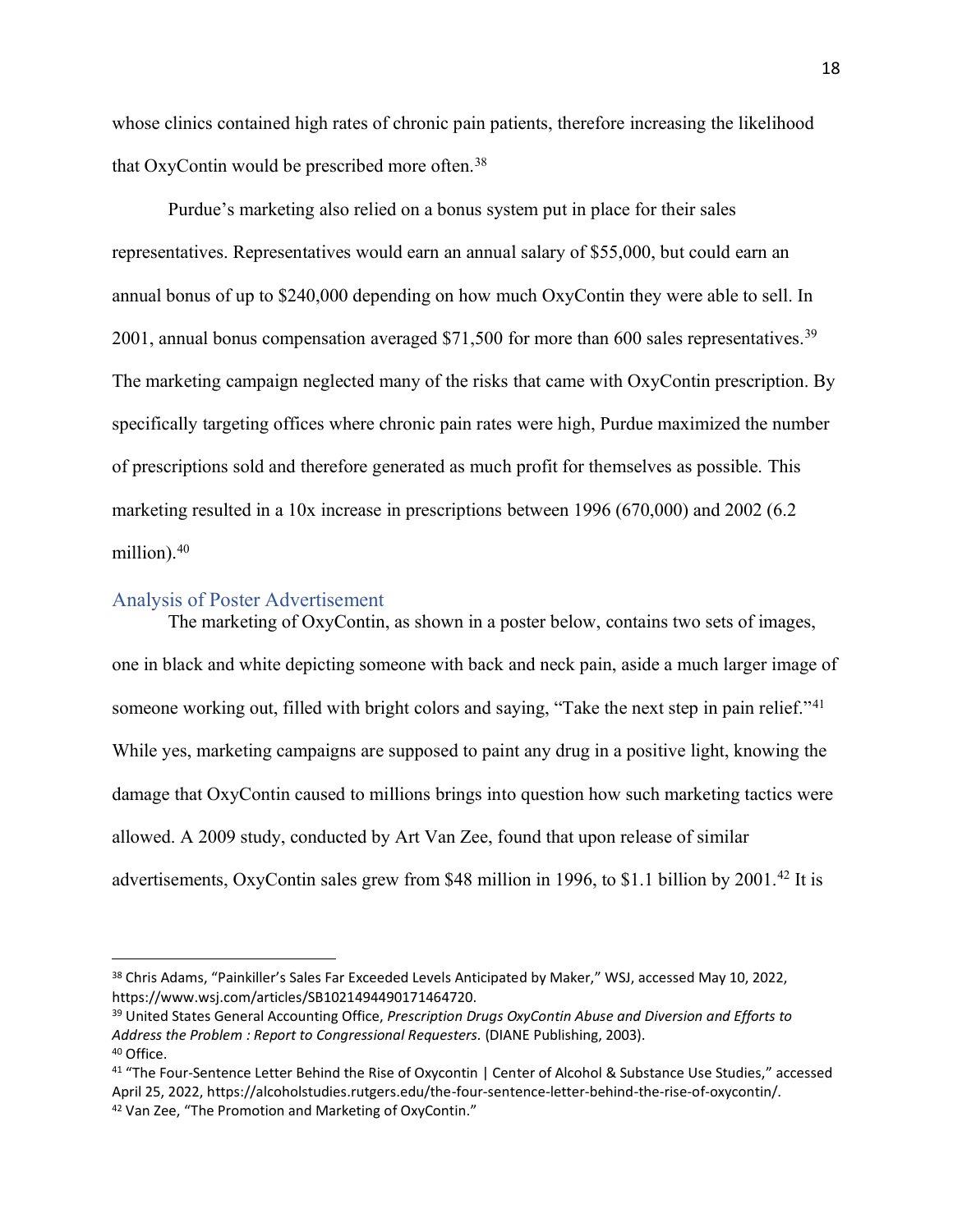quite clear that the advertisements worked from the view of Purdue Pharma, but the aftereffects led to no change in policy from the FDA. The FDA has always held the stance that companies should be allowed to market any drug they make to, "Create more educated consumers who are aware of the choices available."<sup>43</sup> Advertisements like the one shown do nearly the exact opposite. Even though the fine print displays some of the dangerous side effects, most of the advertisement markets OxyContin as a safe alternative to acetaminophen (Tylenol) which will allow users to live a healthy and active lifestyle.



44

<sup>&</sup>lt;sup>43</sup> Brian Engle, "The Truth Behind Drug Commercials | Health Policy Musings," accessed April 25, 2022, https://sites.tufts.edu/cmph357/2017/04/09/the-truth-behind-drug-commercials/.

<sup>44</sup> "The Four-Sentence Letter Behind the Rise of Oxycontin | Center of Alcohol & Substance Use Studies."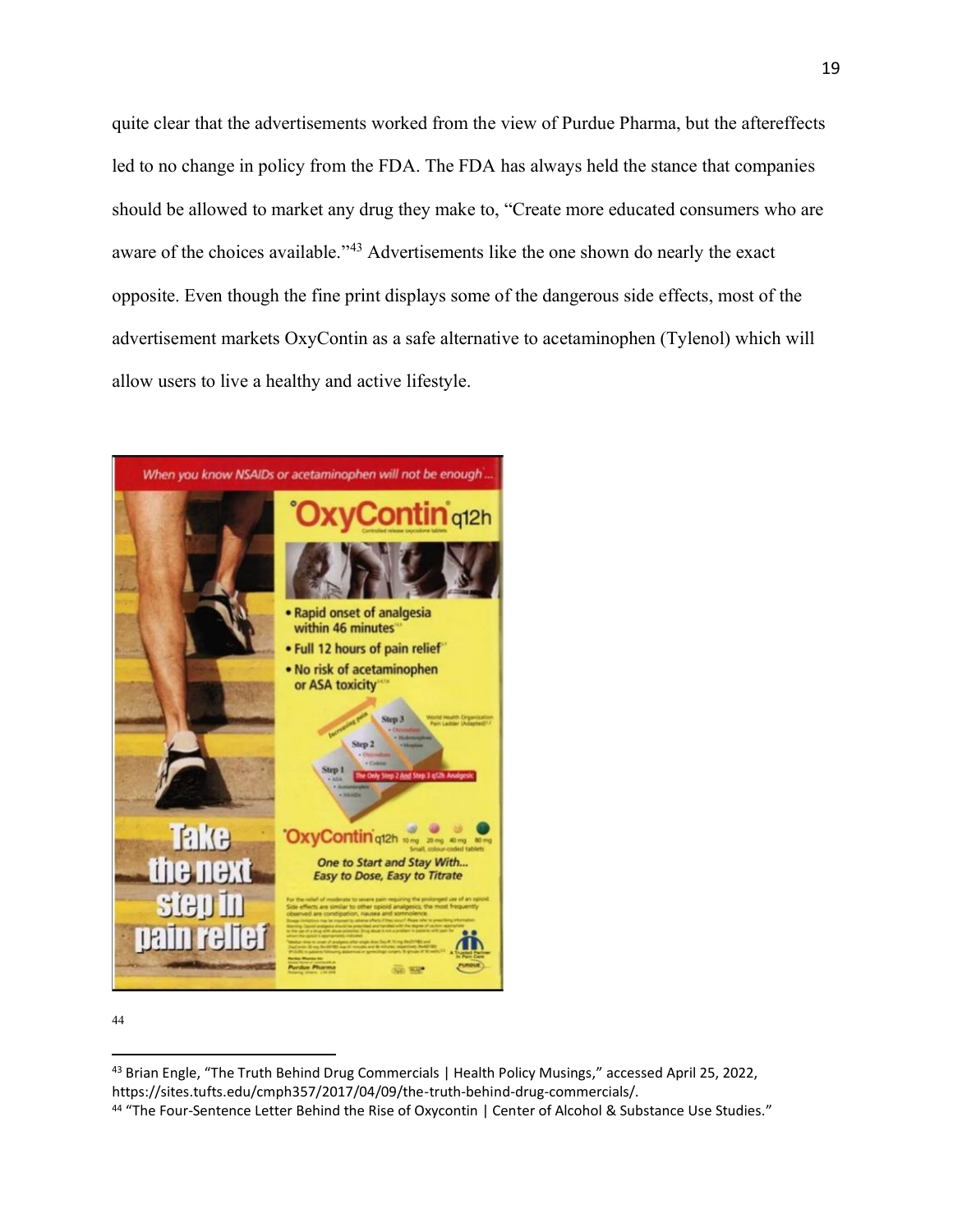The bright colors of this poster play into what Purdue was trying to market, specifically involving the brightly colored yellow on the entire poster. It attempts to draw you into the graphics while maintaining focus on all the benefits listed about OxyContin. Nearly all the posters I have come across are colored with this same shade of yellow. The shade itself is very welcoming in nature and comes with a sense of trust and security.<sup>45</sup> Surely, the message resonated with many people dealing with chronic pain- wouldn't anybody want to be the active, healthy person on the left and stop being the constantly injured and sore person on the right? If the goal was to sell as many prescriptions as possible, Purdue certainly created a strong case for why people should switch to Oxycontin, with the help of this graphic.

#### <span id="page-20-0"></span>Analysis of Video Advertisement

Posters weren't the only way Purdue advertised their new drug, though. Much like we see commercials for drugs such as Claritin and Cialis, Purdue also heavily marketed Oxycontin through television commercials throughout the 1990's. The posters were usually put up in doctors' offices, targeting an audience already in a sphere where the drug could be prescribed whereas the commercials were broadcasted nationally, so that anyone with a television would be able to see.<sup>46</sup> The commercials mainly consisted of an executive at Purdue Pharma talking directly into the camera while citing misleading statistics to benefit the sale of OxyContin. A transcript and still from the commercial are provided below.

"Once you've found the right doctor, and have told him or her about your pain, don't be afraid to take what they give you. Often, it will be an opioid medication. Some patients may be afraid of taking opioids because they are perceived as too strong or addictive. But that is far from actual

<sup>45</sup> Andrew J. Elliot, "Color and Psychological Functioning: A Review of Theoretical and Empirical Work," *Frontiers in Psychology* 6 (April 2, 2015): 368, https://doi.org/10.3389/fpsyg.2015.00368.

<sup>46</sup> Van Zee, "The Promotion and Marketing of OxyContin."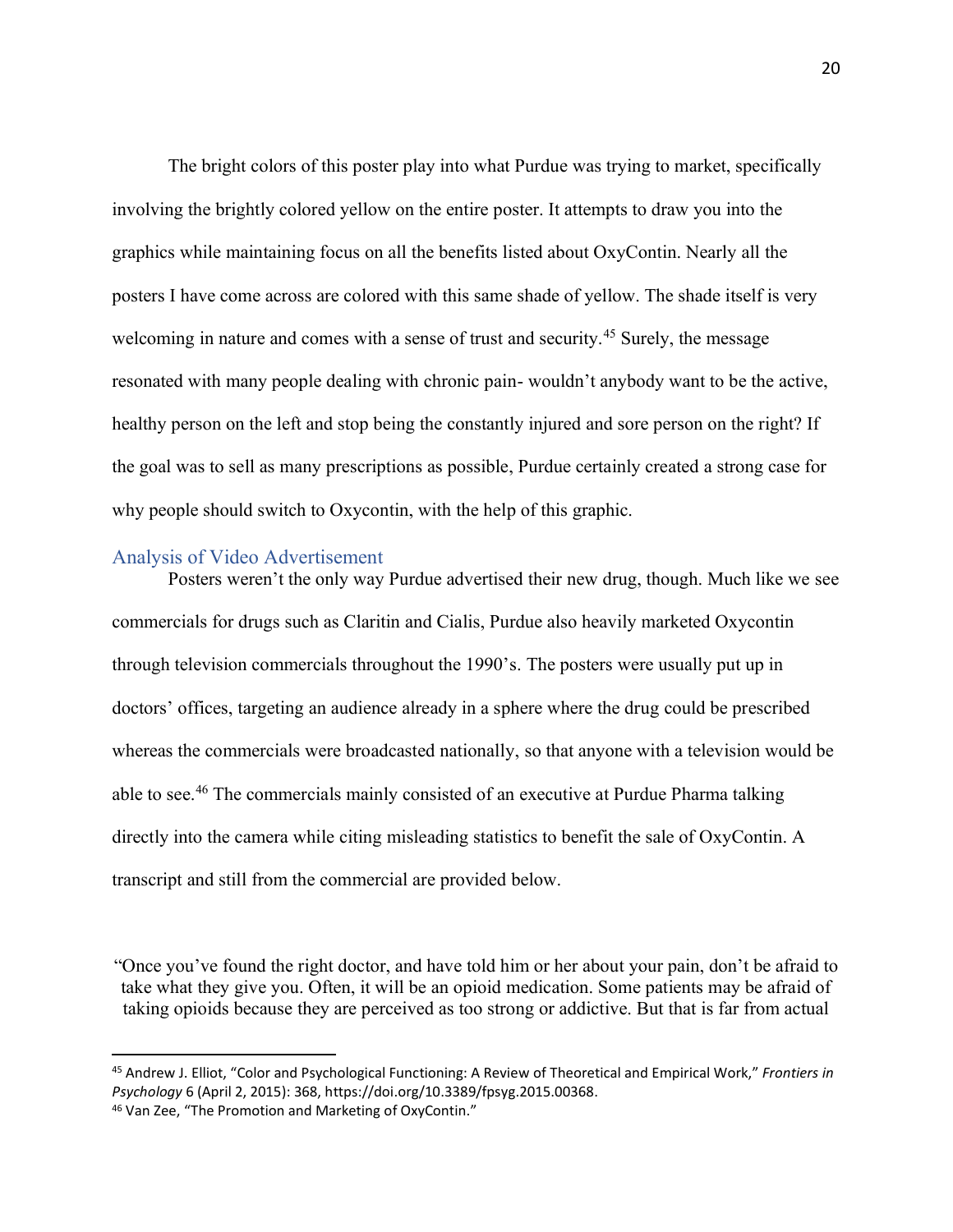fact. Less than 1% of patients taking opioids actually become addicted. And any drowsiness that might occur when you start to take the medication will soon wear off in most patients."<sup>47</sup>



The statistic presented in the still from this advertisement is not false, but may be misleading to viewers because its context is not explained: The "less than 1%" that the man refers to is in relation to patients undergoing care while hospitalized, an incredibly different environment than those who would be self-administering these drugs.<sup>49</sup> Numerous statistical studies have disproven the notion that "less than 1% of patients become addicted," including a 2015 study which concluded that the actual number is somewhere between 8 and 12%, and the rate of opioid prescription misuse is likely around 30%.<sup>50</sup> With millions of Americans dealing with chronic pain, Purdue marketed OxyContin as a new alternative painkiller that was promised

<sup>47</sup> GoLocal LIVE, *1998 Purdue Pharma Marketing Video*, 2019, https://www.youtube.com/watch?v=LaxlJXpwkzs.

<sup>48</sup> "The Four-Sentence Letter Behind the Rise of Oxycontin | Center of Alcohol & Substance Use Studies."

<sup>49</sup> "The Four-Sentence Letter Behind the Rise of Oxycontin | Center of Alcohol & Substance Use Studies." <sup>50</sup> Kevin E. Vowles et al., "Rates of Opioid Misuse, Abuse, and Addiction in Chronic Pain: A Systematic Review and

Data Synthesis," *Pain* 156, no. 4 (April 2015): 569–76, https://doi.org/10.1097/01.j.pain.0000460357.01998.f1.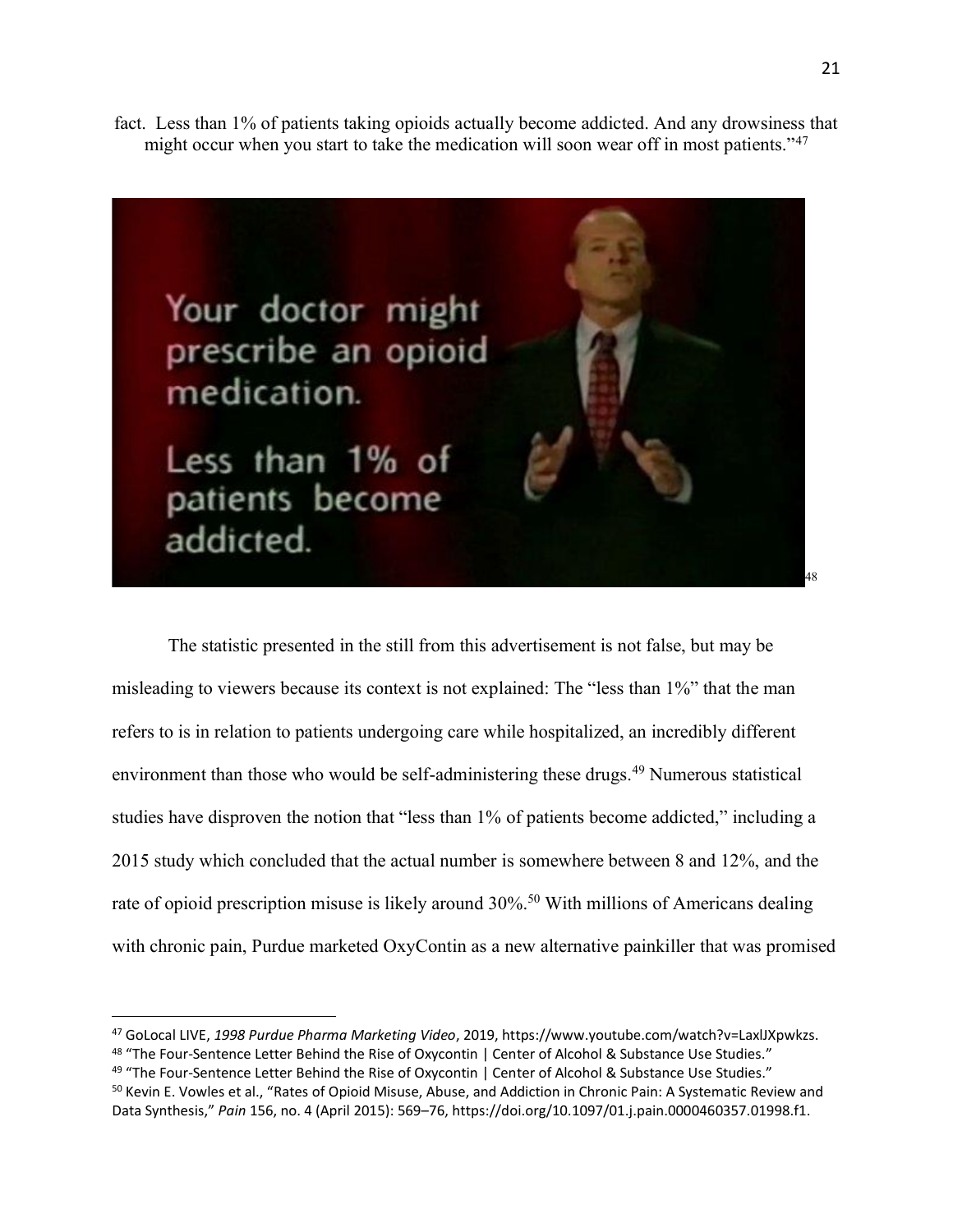to have minimal addictive qualities and provide the same, if not better, pain relief as compared to other prescription painkillers. The commercial seeks to be so memorable, that the average viewer would then ask their doctor for a prescription, which would be readily supplied in many cases. Since the statistics listed are not inherently false, Purdue was able to exploit a flaw in FDA marketing regulations. Everything the man says *is* true but lacks enough specificity for potential patients to understand the risks associated with OxyContin prescription. FDA regulations don't require companies to include all the minute details about their drugs, but rather whatever information they do choose to present, must be true.<sup>51</sup> In this commercial Purdue exploited that requirement to mislead the public about the potential dangers of opioid use.

The manufacturing, marketing, and distribution of Oxycontin by Purdue Pharma and the Sackler family *is* the origin of the opioid crisis in the United States. The major issue with their marketing is the unwillingness to adequately explain the dangers of opioid use. The facts at hand are that one, OxyContin is no more helpful in terms of pain relief when compared to other prescription painkillers.<sup>52</sup> Two, that the Sackler family knew this to be true, and marketed their drugs as stronger and less addictive anyways.<sup>53</sup> These two facts show that the company and family willingly misled and profited by encouraging millions of Americans to become physically dependent on OxyContin. This sales and marketing campaign directly led to a nearly 30-year crisis that has shown no sign of improvement.

<sup>51</sup> Center for Drug Evaluation and Research, "Prescription Drug Advertising | Questions and Answers," *FDA*, February 3, 2020, https://www.fda.gov/drugs/prescription-drug-advertising/prescription-drug-advertisingquestions-and-answers.

<sup>&</sup>lt;sup>52</sup> Van Zee, "The Promotion and Marketing of OxyContin."

<sup>53</sup> Van Zee.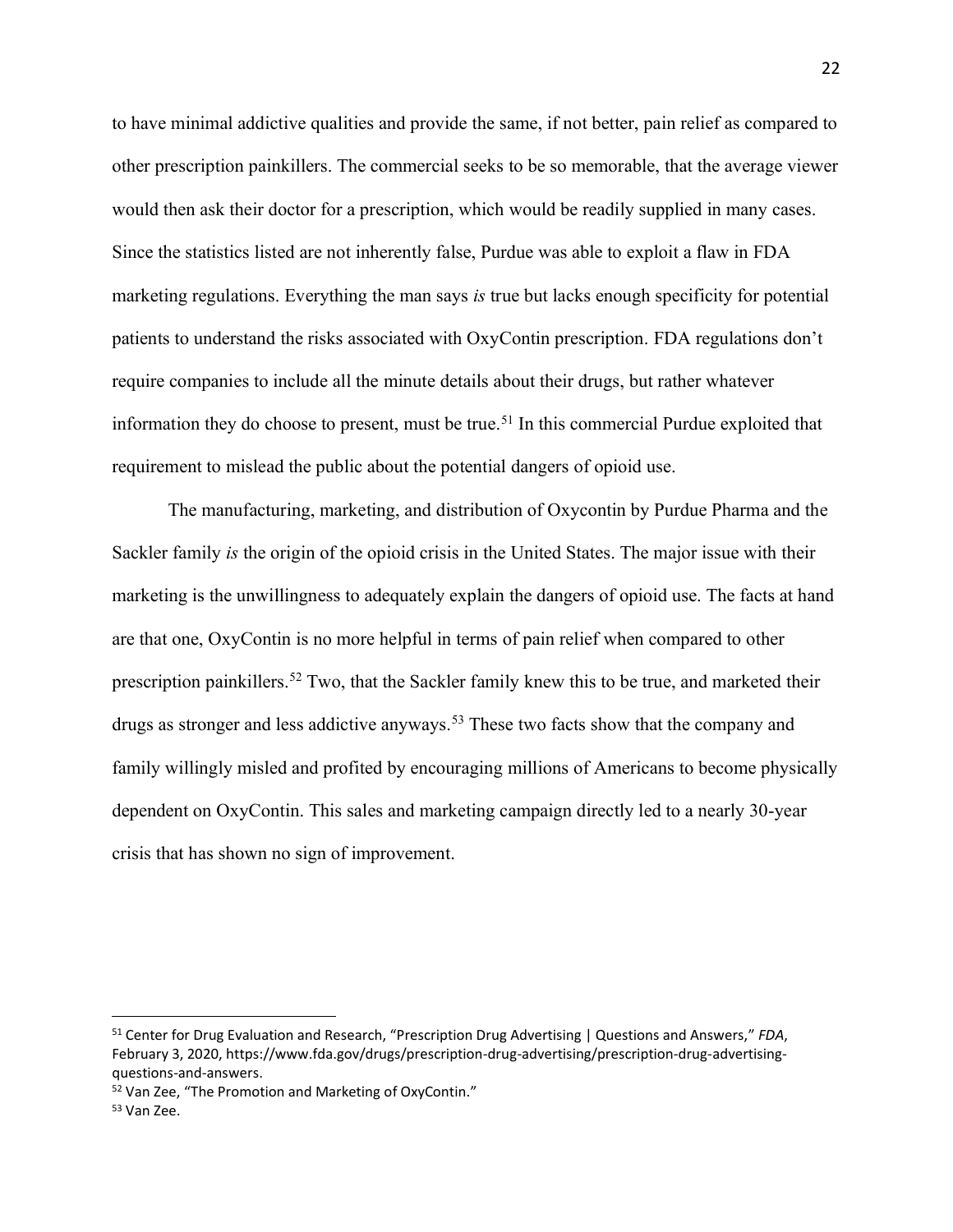### <span id="page-23-0"></span>Economic Impact

The issue of Big-Pharma advertisements further complicates the recently-ended saga between Pharmaceutical companies like Purdue, Cardinal Health, AmerisourceBergen and McKesson and makes their settlements with the supreme court even more infuriating to understand. These pharmaceutical companies recently reached settlements with both state and federal court that freed them of any legal wrongdoing in the opioid crisis, in return for a monetary settlement. The exact settlement value varies from company to company, but in total around \$50 billion will be split between states nationwide.<sup>54</sup> \$50 billion is an extraordinary amount of money which will improve treatment centers and provide more research opportunity nationwide, but in terms of damage done to peoples livelihood and to the country, this number hardly accounts for all the damages.

A 2017 study conducted by the CDC claimed that costs for opioid use disorder and fatal opioid overdoses were more than \$1 trillion. <sup>55</sup> This number accounts for many different losses, and likely underestimates the true value we have lost because of widespread addiction. The \$1 trillion accounts for treatment costs, including Narcan and extended hospital stays because of an overdose, but the largest part includes the value of a human life. In 2017 there were approximately 70,000 overdose deaths, resulting in countless dollars lost in economic output.<sup>56</sup> Describing the crisis in such a way seems to take away from the human aspect of this loss, but it can assist state legislators in understanding the economic burden this crisis creates.

<sup>54</sup> "Distributors Approve Opioid Settlement Agreement | McKesson," accessed April 25, 2022, https://www.mckesson.com/About-McKesson/Newsroom/Press-Releases/2022/Distributors-Approve-Opioid-Settlement-Agreement/.

<sup>55</sup> Curtis Florence, Feijun Luo, and Ketra Rice, "The Economic Burden of Opioid Use Disorder and Fatal Opioid Overdose in the United States, 2017," *Drug and Alcohol Dependence* 218 (January 1, 2021): 108350, https://doi.org/10.1016/j.drugalcdep.2020.108350.

<sup>56</sup> National Institute on Drug Abuse, "Overdose Death Rates," National Institute on Drug Abuse, January 20, 2022, https://nida.nih.gov/drug-topics/trends-statistics/overdose-death-rates.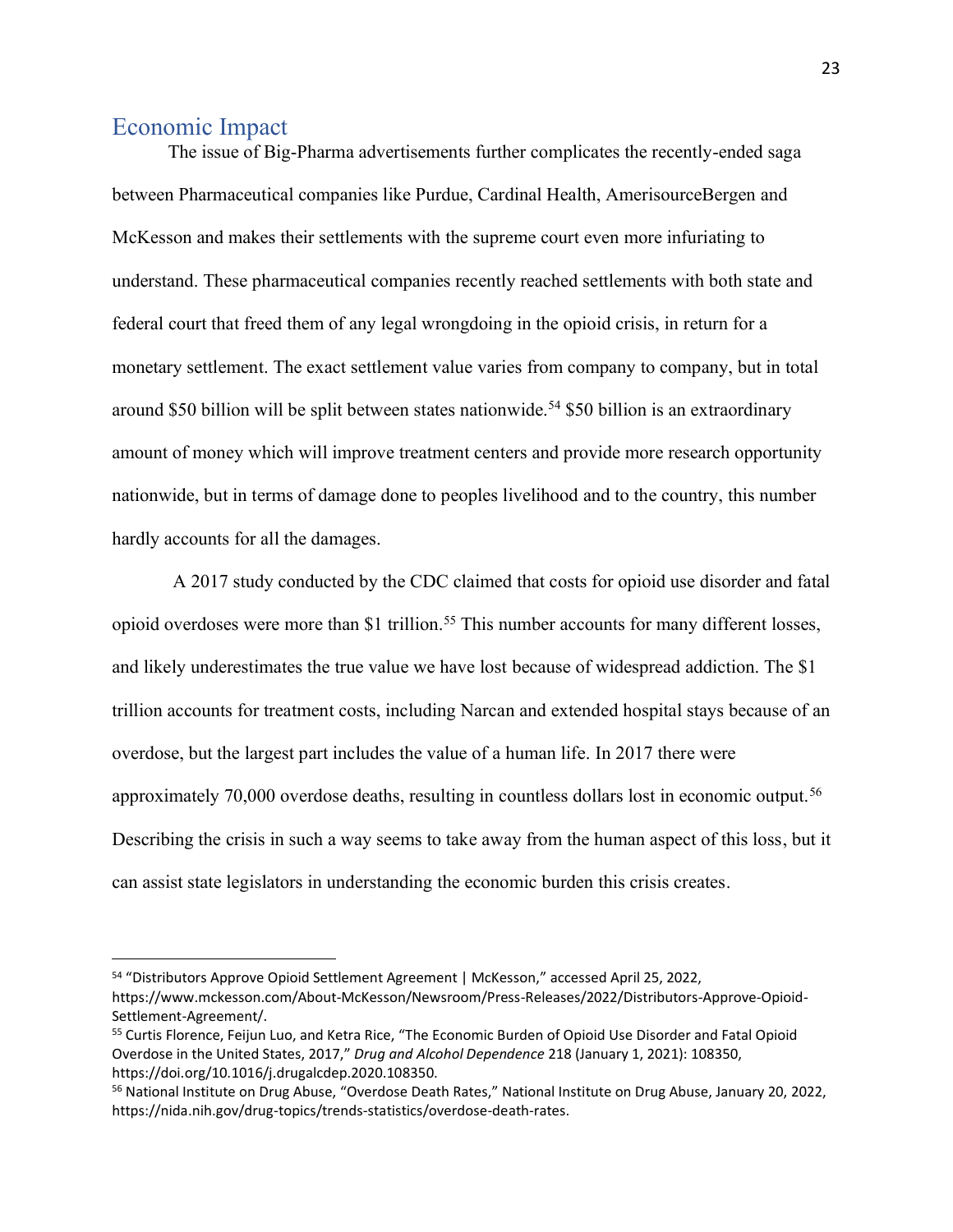### <span id="page-24-0"></span>Wave 2: Heroin Abuse

Wave one of this crisis lasted for nearly 15 years, and it was not until around 2010 when a new wave was distinctly identified by public health researchers. Pharmaceutical companies like Purdue had created an issue where once public health officials fully realized the gravity of the situation, it had spiraled too far out of control to contain quickly. Millions of people were addicted to prescription opioids, and when doctors wouldn't refill their prescription, many had to turn elsewhere to escape extreme withdrawals. In 2010 public health officials and law enforcement officers saw a massive uptick in heroin abuse throughout the United States.<sup>57</sup> Heroin is an opioid much like oxycontin, made from morphine, which is a natural substance taken from the seed pod of poppy plants, mainly grown in Asia, Mexico, and Columbia.<sup>58</sup> Heroin can be snorted and smoked but is most consumed by mixing the powder with water and injecting it with a needle. For those already addicted to opioids and unable to get a refill on prescriptions, heroin is the cheapest and easiest option to obtain. A 2016 study suggests that up to 80% of heroin users misused prescription opioids before switching to heroin.<sup>59</sup> Unfortunately, this data suggests that although the waves of the crisis are separate, they tend to build on each other. By that I mean moving into a new "wave" does not mean that the previous one has ended. In a sense they combine and build off each other, making the crisis spiral further out of control. While heroin abuse was on the rise from 2010-2013, millions of people were still misusing their opioid prescriptions, and an estimated 4-6% of prescription misusers would use heroin.<sup>60</sup>

<sup>57</sup> "Products - Vital Statistics Rapid Release - Provisional Drug Overdose Data."

<sup>&</sup>lt;sup>58</sup> National Institute on Drug Abuse, "Heroin DrugFacts," National Institute on Drug Abuse, June 1, 2021, https://nida.nih.gov/publications/drugfacts/heroin.

<sup>59</sup> Robert G. Carlson et al., "Predictors of Transition to Heroin Use among Initially Non-Opioid Dependent Illicit Pharmaceutical Opioid Users: A Natural History Study," *Drug and Alcohol Dependence* 160 (March 1, 2016): 127– 34, https://doi.org/10.1016/j.drugalcdep.2015.12.026.

<sup>&</sup>lt;sup>60</sup> Robert G. Carlson et al., "Predictors of Transition to Heroin Use among Initially Non-Opioid Dependent Illicit Pharmaceutical Opioid Users: A Natural History Study," *Drug and Alcohol Dependence* 160 (March 1, 2016): 127– 34, https://doi.org/10.1016/j.drugalcdep.2015.12.026.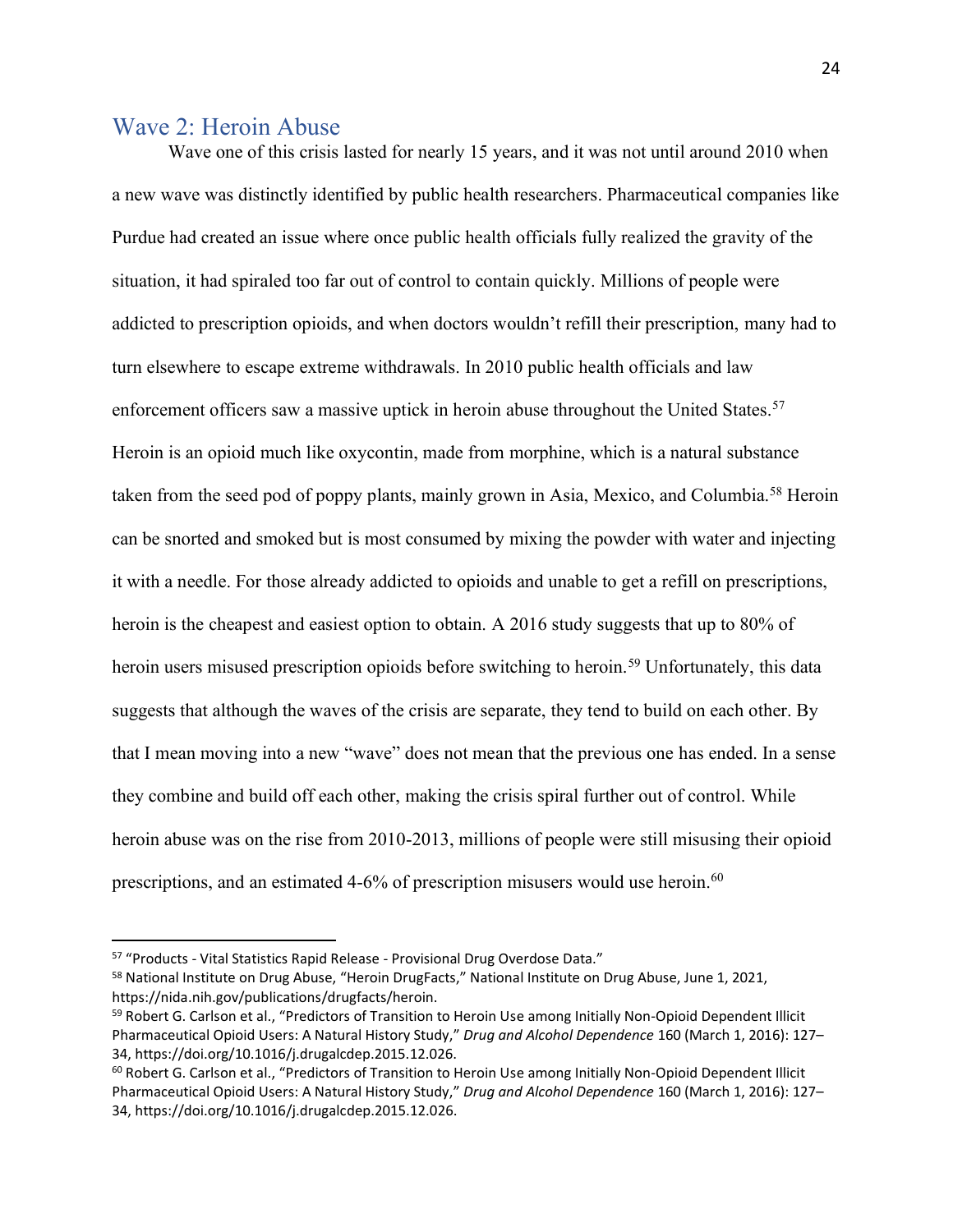Although opioids are dangerous when misused in any way, prescriptions are certainly the "safest" option available. The reason heroin abuse led to an uptick in overdose deaths is because the market for heroin is highly unregulated and users essentially have no idea what, exactly, they are taking. Heroin typically comes in three different colors: white, brown, and black, making mixing the drug with other substances relatively easy. White heroin is oftentimes cut with baking powder, laxatives, talcum powder or sugar. Brown and black heroin can be mixed with dirt or coffee.<sup>61</sup> Heroin is diluted with these substances to save more of the original product, and therefore increase profit margins after it is sold. The practice of "cutting" heroin is so widespread that health officials estimate none of the heroin in circulation is actually "pure."<sup>62</sup> The addition of these substances lead to a higher chance of overdose when ingested.

This process of cutting directly leads into the third wave of the opioid crisis. Although the aforementioned substances allowed sellers to increase how much heroin they were able to sell, they also noticeably decreased the strength of that heroin. The inclusion of fentanyl into the cutting process allowed heroin to have even stronger and potentially lethal effects while simultaneously continuing to maximize profit margins for sellers.

## <span id="page-25-0"></span>Wave 3: Synthetic Opioids/Fentanyl

Fentanyl was originally created as a high-intensity pain medication for cancer patients undergoing chemotherapy. $63$  Given the strength of the drug, doctors tend to primarily utilize fentanyl under direct supervision at a hospital. Much like many of the previous trends in this

<sup>61</sup> Marisa Crane, B. S. Last Updated: December 20, and 2021, "What Is Heroin Cut With? Mixing Agents, Substitutes & Adulterants," American Addiction Centers, accessed April 25, 2022,

https://americanaddictioncenters.org/heroin-treatment/cut-with.

<sup>&</sup>lt;sup>62</sup> Marisa Crane, B. S. Last Updated: December 20, and 2021, "What Is Heroin Cut With? Mixing Agents, Substitutes & Adulterants," American Addiction Centers, accessed April 25, 2022,

https://americanaddictioncenters.org/heroin-treatment/cut-with.

<sup>63</sup> "Fentanyl."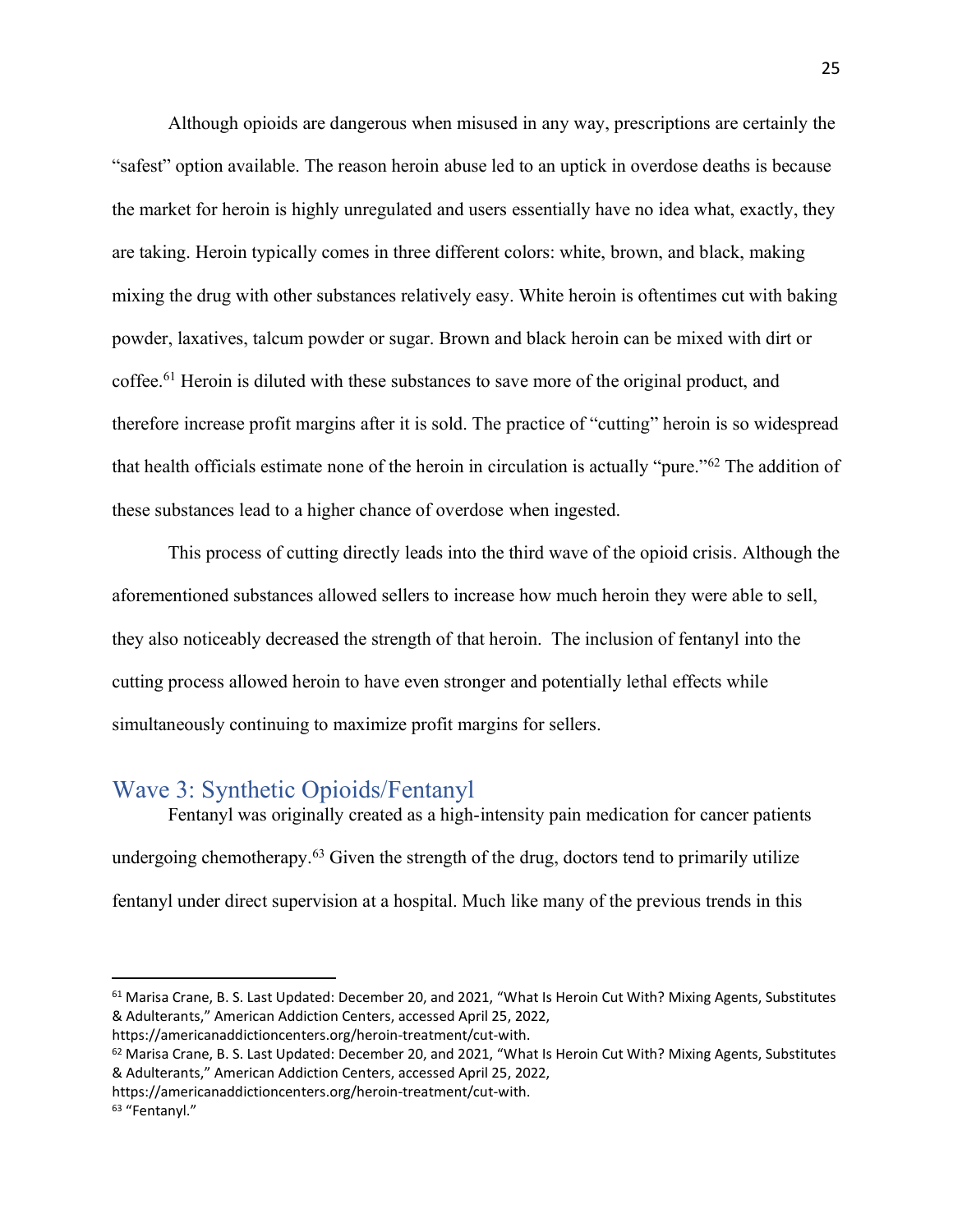crisis, fentanyl use becomes exponentially more dangerous when consumed for non-medical reasons.

2013 was one of the major years when opioid addiction started to become an even bigger issue than it was already, when fentanyl began to be included in heroin, counterfeit pills, cocaine, and methamphetamine. The addition of fentanyl lowered manufacturing costs for those dealing these drugs while also strengthening the drugs that they were selling. When fentanyl is combined with any of these drugs it increases the strength of the "high," leading many to believe that they purchased a "strong batch," of meth, heroin, or cocaine.<sup>64</sup> In doing so, drug dealers can sell smaller amounts of these drugs for higher prices, therefore maximizing the amount of money they can make.

Fentanyl does not even need to be consumed to overdose on it. Simply encountering it and then touching your eyes or mouth can result in an overdose.<sup>65</sup> Law enforcement agencies have had a difficult time limiting the spread of fentanyl throughout the country. As mentioned before, the market is entirely unregulated, and it is very difficult to control where these drugs are going. In any case, if purchasing drugs from anywhere but the pharmacy, a fentanyl test should be run on them, which can be purchased at places like CVS and Walgreens, to mitigate any risk of a potential overdose.<sup>66</sup>

The addition of fentanyl into the unregulated drug trade created a larger issue than the opioid crisis has seen in the past. From 1999-2013, the deadliest year for opioid overdoses in the United States saw around 22,000 people die in 2012. Once fentanyl began being cut into drugs

<sup>&</sup>lt;sup>64</sup> "Fentanyl."

<sup>65</sup> "Fentanyl."

<sup>66</sup> National Institute on Drug Abuse, "The Overdose Crisis: Interagency Proposal to Combat Illicit Fentanyl-Related Substances," National Institute on Drug Abuse, December 2, 2021, https://nida.nih.gov/about-nida/legislativeactivities/testimony-to-congress/2021/the-overdose-crisis-proposal-to-combat-illicit-fentanyl.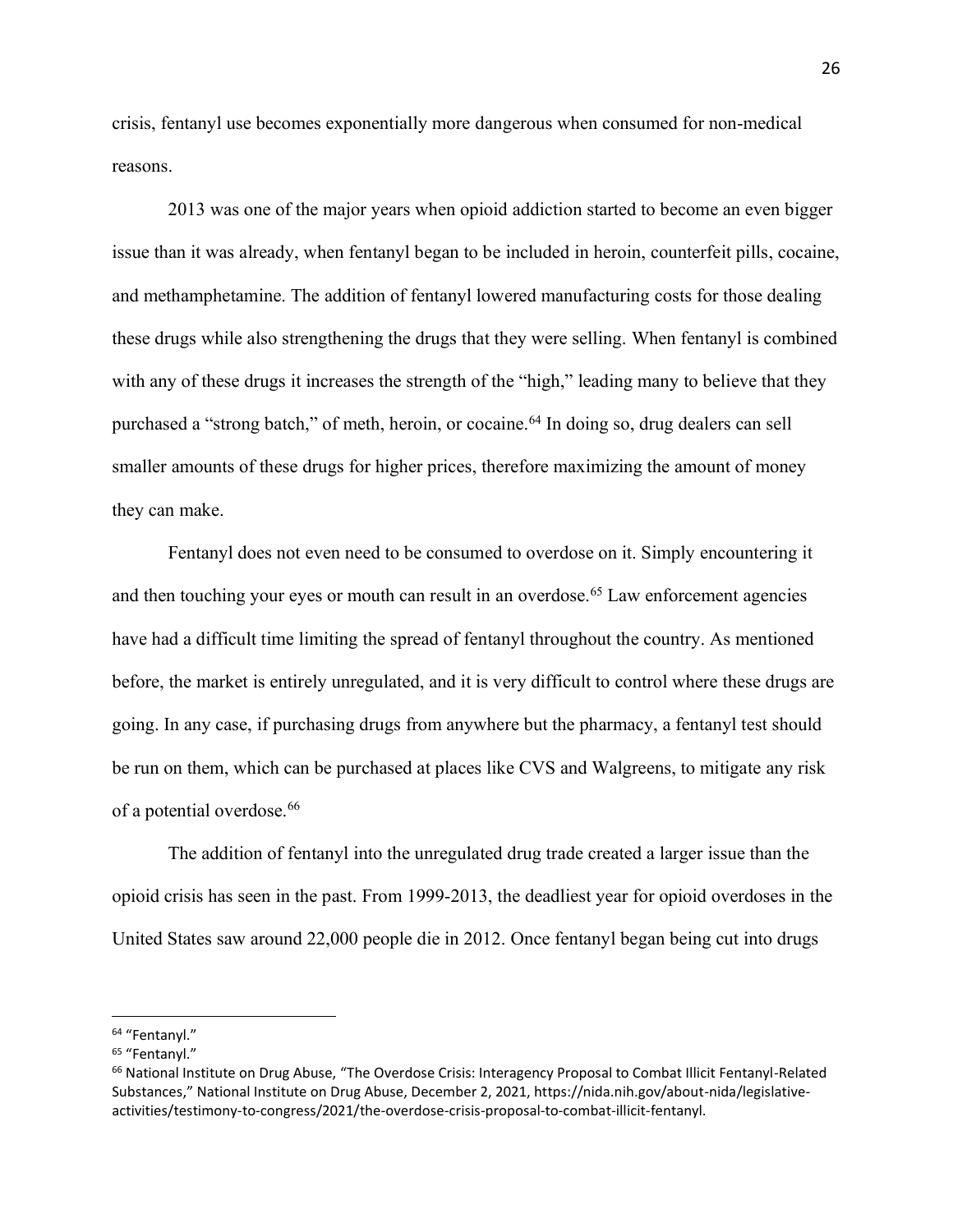like heroin and cocaine in 2013, the number of annual overdoses doubled in just three years.<sup>67</sup> In the 12-month period ending in November of 2021, the CDC estimates that 106,000 people will have died from opioid overdoses- nearly five times the number only eight years prior.<sup>68</sup> Currently, fentanyl and fentanyl related substances are driving the opioid crisis in the United States.<sup>69</sup> Part of the major drawback in current fentanyl research has to do with the fact that fentanyl is a Schedule II drug, meaning that it is approved as an active ingredient in some FDA approved medical products.<sup>70</sup> The main issue with fentanyl is its combination with Schedule I drugs (unapproved in any medical products) such as cocaine, meth, and heroin. For scientists to research the drugs in coordination with each other, they must obtain special licensing to work with Schedule I drugs, a lengthy and difficult approval process. Researchers in the field have "reported that sometimes these challenges impact Schedule I research and deter or prevent scientists from pursuing this critical work."<sup>71</sup> As a result of these difficult policies, further research on fentanyl in coordination with Schedule I drugs take such a long time for approval, that many drug researchers devote their efforts elsewhere.

#### <span id="page-27-0"></span>Underrepresentation of Data

Opioid overdose rates are massively underreported. In 2020, Andrew J. Boslett, Alina Denham and Elaine L. Hill ran a study regarding the 632,331 drug overdose incidents between 1999 and 2016. The general reporting of drug overdoses is split into two categories: known drug classification and unclassified drug overdoses. Of the 632,331 drug overdose incidents, roughly

<sup>67</sup> Abuse, "Overdose Death Rates."

<sup>68</sup> "Prodfucts - Vital Statistics Rapid Release - Provisional Drug Overdose Data," April 5, 2022, https://www.cdc.gov/nchs/nvss/vsrr/drug-overdose-data.htm.

<sup>69</sup> Abuse, "The Overdose Crisis."

<sup>70</sup> Abuse.

<sup>71</sup> Abuse.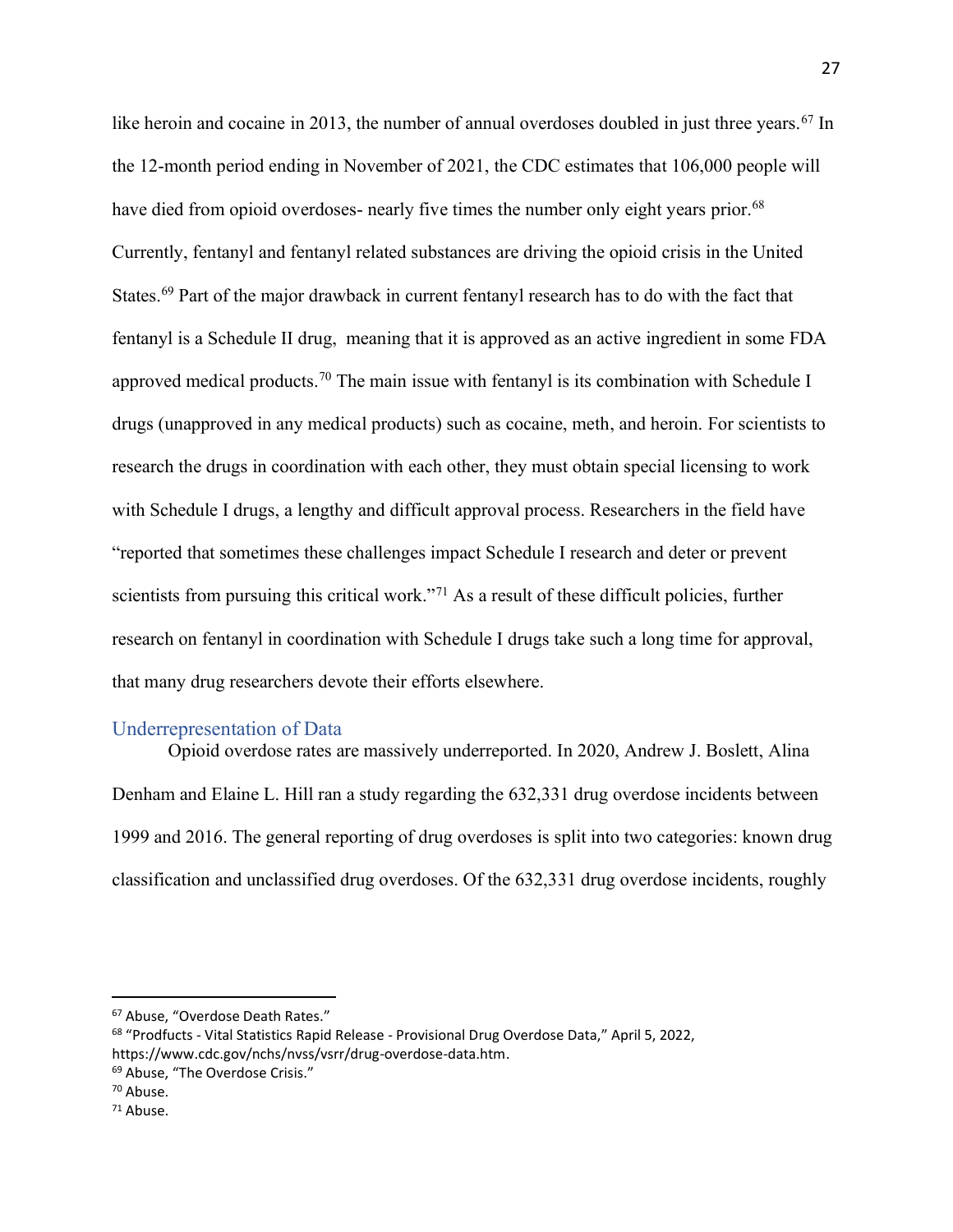140,000 fell into the category of "unclassified drug overdoses."<sup>72</sup> This means that 140,000 overdoses fell into no category, where they could not say for certain what caused the overdose. Upon further research involving such deaths, Boslett, Denham and Hill concluded that 71.8% of these deaths involved opioids, which resulted in nearly 100,000 additional opioid related deaths, a 28% increase in those that were originally reported.<sup>73</sup> Given that since 2016 we have seen a massive uptick in already reported opioid related deaths, the number is likely far higher when including 2017-2021. Scholarly studies have not yet been conducted on this period but using the same analysis as this study it can be inferred that there were even more deaths than originally reported over the past five years.

## <span id="page-28-0"></span>Effects of the COVID-19 Pandemic

March of 2020 marked a change in not only the public health landscape with the onset of the COVID-19 pandemic, but also created many new issues surrounding the opioid crisis. When Covid began to ravage nearly the entire world, many other issues were put on hold to address the largest problem at hand. Any progress that had been made to combat opioid addiction in the United States had to be put on hold as a more pressing issue ran rampant throughout the entire country.<sup>74</sup> With tens of thousands of people dying at the hands of coronavirus each day, hospitals and public health officials were forced to drop nearly everything they were doing and focus solely on treating Covid patients. The pandemic itself primarily created one massive issue which has now totaled nearly one million deaths nationwide, but it also forced previous issues to the

<sup>72</sup> Andrew J. Boslett, Alina Denham, and Elaine L. Hill, "Using Contributing Causes of Death Improves Prediction of Opioid Involvement in Unclassified Drug Overdoses in US Death Records," *Addiction (Abingdon, England)* 115, no. 7 (July 2020): 1308–17, https://doi.org/10.1111/add.14943.

<sup>73</sup> Boslett, Denham, and Hill.

<sup>74</sup> Seema Choksy Pessar et al., "Assessment of State and Federal Health Policies for Opioid Use Disorder Treatment During the COVID-19 Pandemic and Beyond," *JAMA Health Forum* 2, no. 11 (November 19, 2021): e213833, https://doi.org/10.1001/jamahealthforum.2021.3833.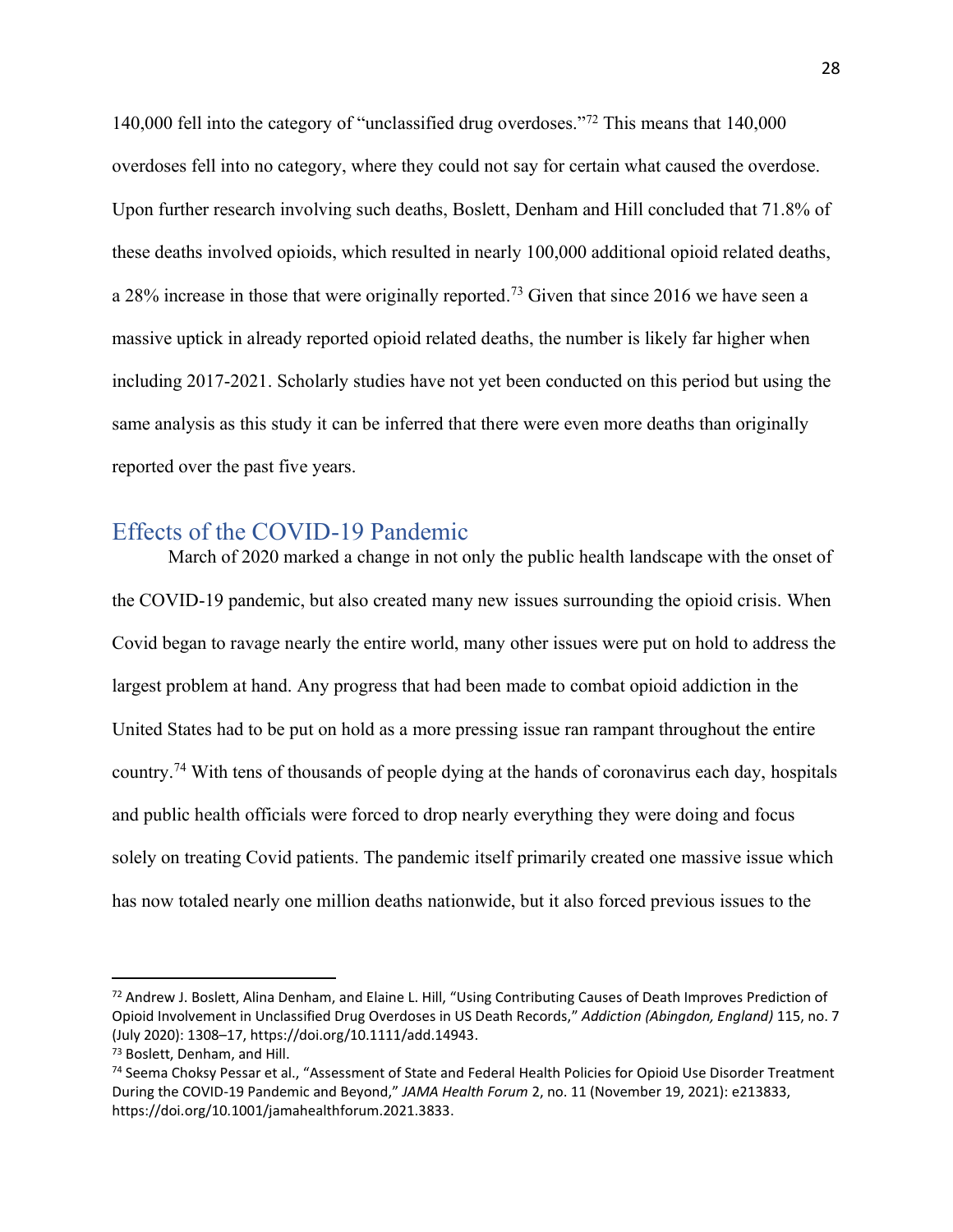"back of the line" while the most pressing one was dealt with.<sup>75</sup> This resulted in a massive change in opioid related deaths throughout the country, and opiate addiction rose *rapidly.*

When Covid first broke out in the early months of 2020 the entire country went into a nearly two-month lockdown. The lockdown included limited social interactions, less time outdoors and far more time "trapped" inside our own homes. The data summarized below offers more insight into the trends of the pandemic and how it affected opioid addiction and how on a national level, this issue became substantially worse.

Opiate addiction has risen drastically in nearly every state since the beginning of the Covid-19 pandemic.<sup>76</sup> As the entire world seemingly came to a standstill for nearly two years, opioid addiction continued to run rampant throughout the country. Data recovery during this time period was significantly more difficult for the CDC. Due to an increase in hospitalizations from Covid-19, other issues such as the opioid crisis received far less care and treatment as they had in the past. The only two states which did not report an increase in overdose deaths were New Hampshire and Delaware.<sup>77</sup> As we come out of this pandemic, it is even more important to address other public health crises and begin to make real change for those suffering from addiction nationwide.

Historically, opioid addiction has disproportionately affected white men more than any other demographic, but in most recent years that fact has begun to change.<sup>78</sup> A recent study done

<sup>75</sup> CDC, "COVID Data Tracker," Centers for Disease Control and Prevention, March 28, 2020, https://covid.cdc.gov/covid-data-tracker.

<sup>&</sup>lt;sup>76</sup> "Evaluation of Increases in Drug Overdose Mortality Rates in the US by Race and Ethnicity Before and During the COVID-19 Pandemic | Health Disparities | JAMA Psychiatry | JAMA Network," accessed April 25, 2022, https://jamanetwork.com/journals/jamapsychiatry/fullarticle/2789697.

<sup>77 &</sup>quot;Evaluation of Increases in Drug Overdose Mortality Rates in the US by Race and Ethnicity Before and During the COVID-19 Pandemic | Health Disparities | JAMA Psychiatry | JAMA Network," accessed April 25, 2022, https://jamanetwork.com/journals/jamapsychiatry/fullarticle/2789697.

<sup>&</sup>lt;sup>78</sup> "Evaluation of Increases in Drug Overdose Mortality Rates in the US by Race and Ethnicity Before and During the COVID-19 Pandemic | Health Disparities | JAMA Psychiatry | JAMA Network."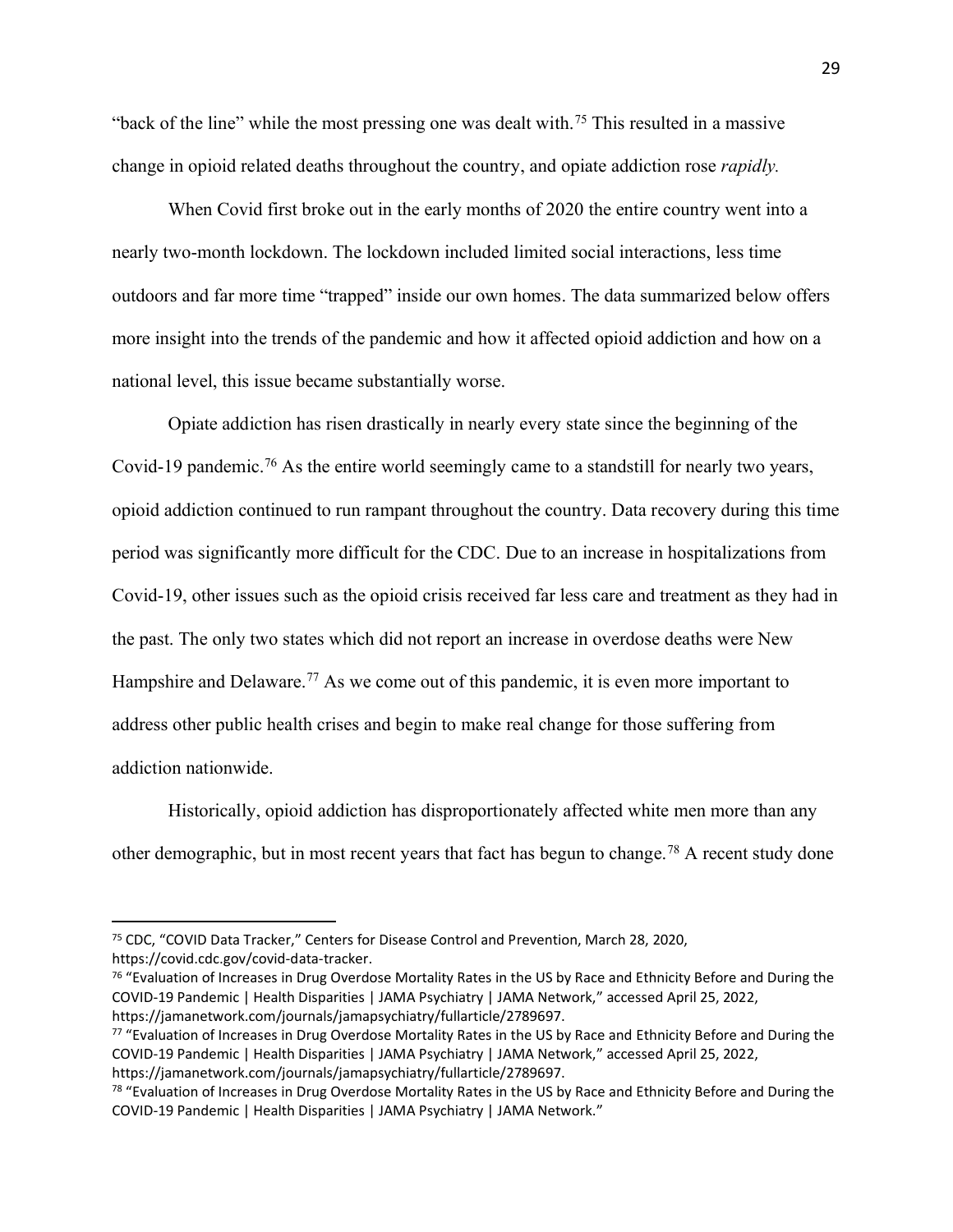by Joseph Friedman and Helena Henson examines the Center for Disease Control (CDC)'s data regarding opiate addiction since 1999. Friedman and Henson broke the data into two time periods: 1999-2019 and 2020-2021. In doing so, they were able to properly examine changes in various statistical trends once the Covid-19 pandemic began. Their findings show a stark increase in overdose percentages among each demographic studied, and more interestingly displayed that white individuals experienced the smallest increase in overdose deaths compared to their black, American Indian, and Hispanic or Latino counterparts.

"Overdose death rates per 100 000 among Black individuals increased from 24.7 in 2019 to 36.8 in 2020, which was 16.3% higher than that for White individuals (31.6) in 2020….In 2020, Black individuals had the largest percentage increase in overdose mortality (48.8%) compared with White individuals (26.3%)....The results also showed that American Indian or Alaska Native individuals experienced the highest rate of overdose mortality in 2020 (41.4 per 100 000), which was 30.8% higher than that for White individuals."<sup>79</sup>

Overdose deaths are at an all-time high in nearly every demographic of American citizens, and there is no sign to show that this will change anytime soon. President Biden addressed this crisis in his recent State of the Union address, saying that his administration hopes to move towards a treatment-based solution rather than a "war on drugs" type policy.<sup>80</sup> For nearly twenty years attempts to cut off illicit opioid supply into the United States has resulted in minimal progress and this change in policy offers a glimmer of hope for the future.

# <span id="page-30-0"></span>A Fourth Wave? Opioid Abuse Coupled with Mental Health Struggles

Most scholarly research on the opioid crisis clearly identifies three waves of the crisis,

but new data is suggesting that we may have already entered a new, fourth wave which is being

<sup>80</sup> "2022 State of the Union Address," The White House, accessed April 25, 2022,

<sup>&</sup>lt;sup>79</sup> "Evaluation of Increases in Drug Overdose Mortality Rates in the US by Race and Ethnicity Before and During the COVID-19 Pandemic | Health Disparities | JAMA Psychiatry | JAMA Network."

https://www.whitehouse.gov/state-of-the-union-2022/.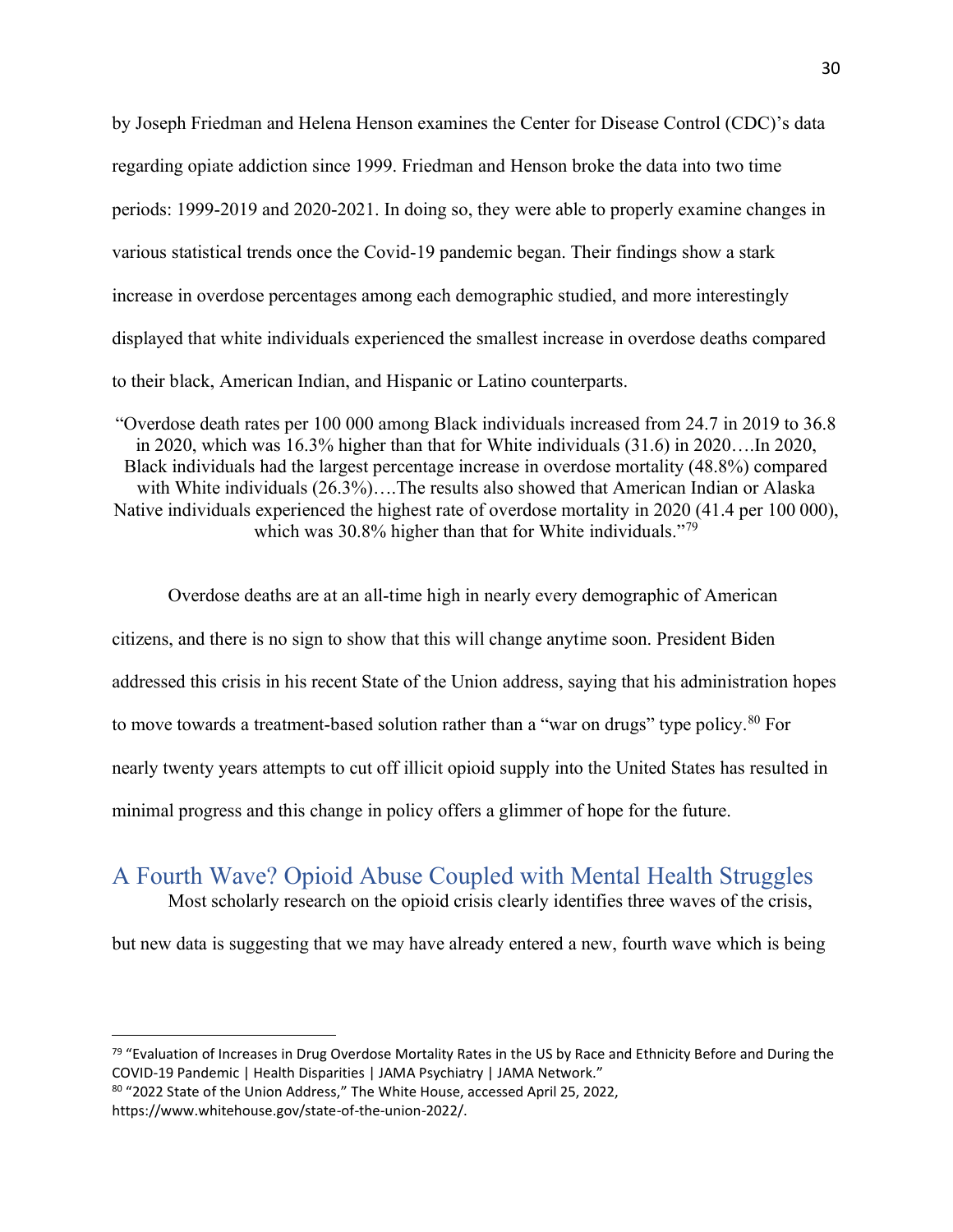characterized as a stimulant/opioid epidemic.<sup>81</sup> This new finding characterizes the fourth wave in a manner that had not been discussed in past literature, focusing on mental health as an active participant in opioid abuse. New CDC data has shown an increase in overdose rates in which both stimulants (Cocaine, Methamphetamine) and opioids are present. A 2021 study argues that "We have entered a fourth wave which can be characterized as a stimulant/opioid epidemic reflecting the use of either or both substances, where co-occurring mental illness is more evident than in the past."<sup>82</sup> The issue at hand is one that is even more complex than the previous three waves. In the other three we were able to point to a single actor which "changed" the opioid abuse landscape (Heroin, Fentanyl). But, in this case we are seeing opioid abuse, stimulant abuse and an increase in mental health issues all play a role in a potential new wave of the crisis. The same 2021 study cites that of people suffering from substance abuse and mental health issues, only 12% of them received treatment for both issues and many receiving no treatment for either issue.<sup>83</sup> This lack of treatment is becoming a prominent issue in how the crisis is being combated at the federal and local levels.

Case studies like this enable public health researchers to identify details as they relate to specific demographics of the overall population. Another approach is to look at the crisis through a state-by-state analysis and pinpoint which strategies are working and which are not.

<sup>81</sup> Richard A. Jenkins, "The Fourth Wave of the US Opioid Epidemic and Its Implications for the Rural US: A Federal Perspective," *Preventive Medicine*, Behavior Change, Health, and Health Disparities 2021: Rural Addiction and Health, 152 (November 1, 2021): 106541, https://doi.org/10.1016/j.ypmed.2021.106541. <sup>82</sup> Jenkins.

<sup>83</sup> Richard A. Jenkins, "The Fourth Wave of the US Opioid Epidemic and Its Implications for the Rural US: A Federal Perspective," *Preventive Medicine*, Behavior Change, Health, and Health Disparities 2021: Rural Addiction and Health, 152 (November 1, 2021): 106541, https://doi.org/10.1016/j.ypmed.2021.106541.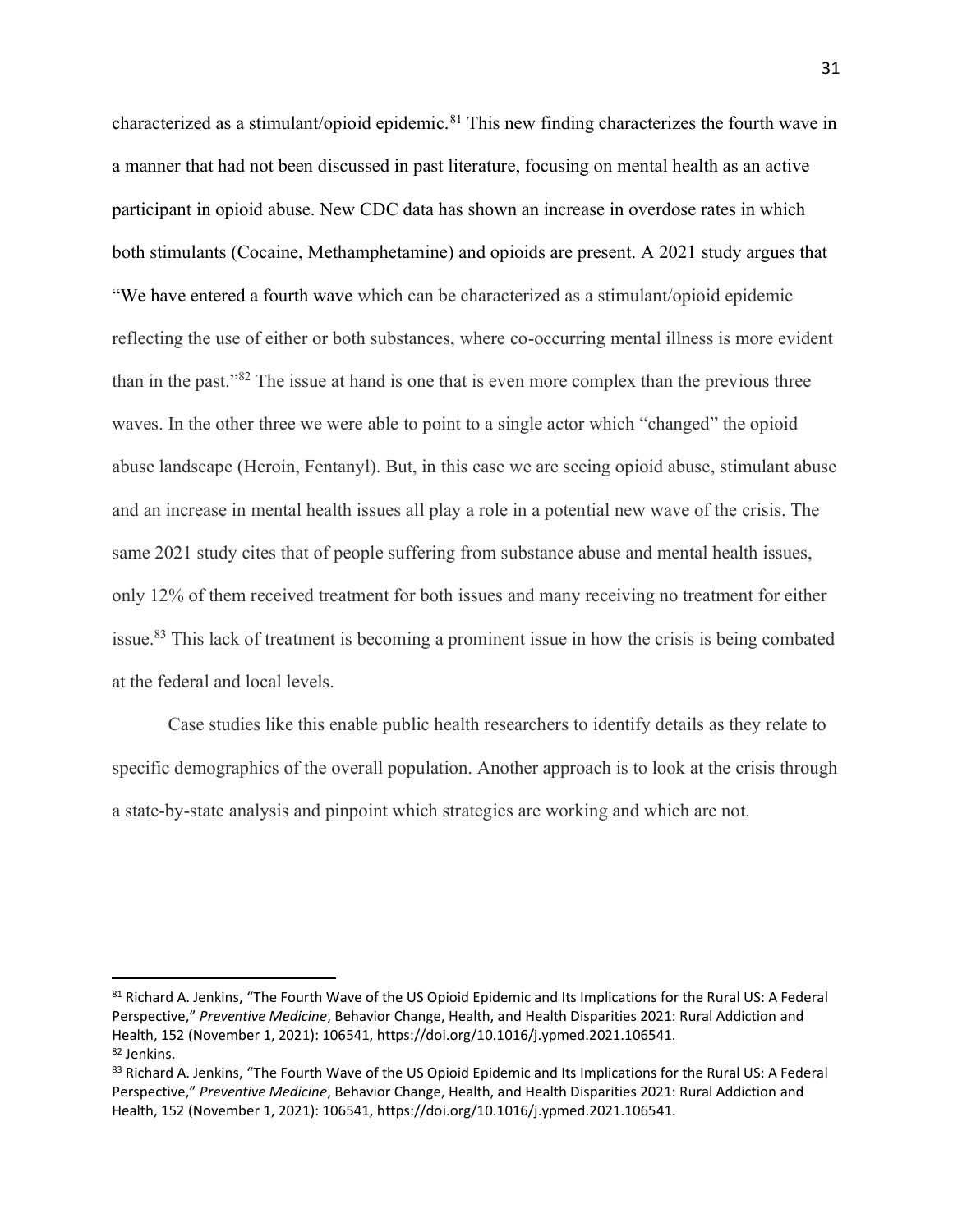### <span id="page-32-0"></span>Case Study: Massachusetts

Despite being one of the lowest states in terms of total opioid prescriptions written per 100 people (35.3), Massachusetts ranks fifth in opioid overdoses per 100,000 persons (29.3).<sup>84</sup> In Massachusetts, 88% of all overdose deaths involve at least one opioid, drastically higher than the national average of 70%.<sup>85</sup> What is driving these issues in Massachusetts and what is being done to lower these numbers?

Opioid overdose numbers are as high as they are in Massachusetts for similar reasons to that of the rest of the country. At the moment, numbers are at an all-time high mainly due to the presence of fentanyl in other unregulated drugs. Despite the best efforts of local governments, these numbers are expected to rise, again similarly to the rest of the country. Since 2013, local government has enacted the Massachusetts Opioid Abuse Prevention Collaborative to combat the crisis throughout the state, a collaborative which aims to customize prevention measures based off demographics in different neighborhoods.<sup>86</sup> This is what they describe as the Strategic Prevention Framework or SPF which is "a five step planning model developed by the Substance Abuse and Mental Health Services Administration. The SPF was developed to help local communities select, implement, and evaluate evidence-based substance misuse prevention processes that are culturally appropriate and sustainable."<sup>87</sup> The goal of this collaborative is to implement local policy, practice, systems, and environment to counteract the crisis and reduce opioid related overdoses and deaths. Massachusetts is facing the same issue that the rest of America is, which is that many people acknowledge that changes need to be made and policies need to be enacted, but it is difficult to find any real value that these programs are providing.

<sup>84</sup> Abuse, "Opioid Summaries by State."

<sup>85</sup> Abuse.

<sup>86</sup> "The Center for Strategic Prevention Support | CSPS-MA," accessed April 25, 2022, https://csps-ma.org/.

<sup>87 &</sup>quot;The Center for Strategic Prevention Support | CSPS-MA."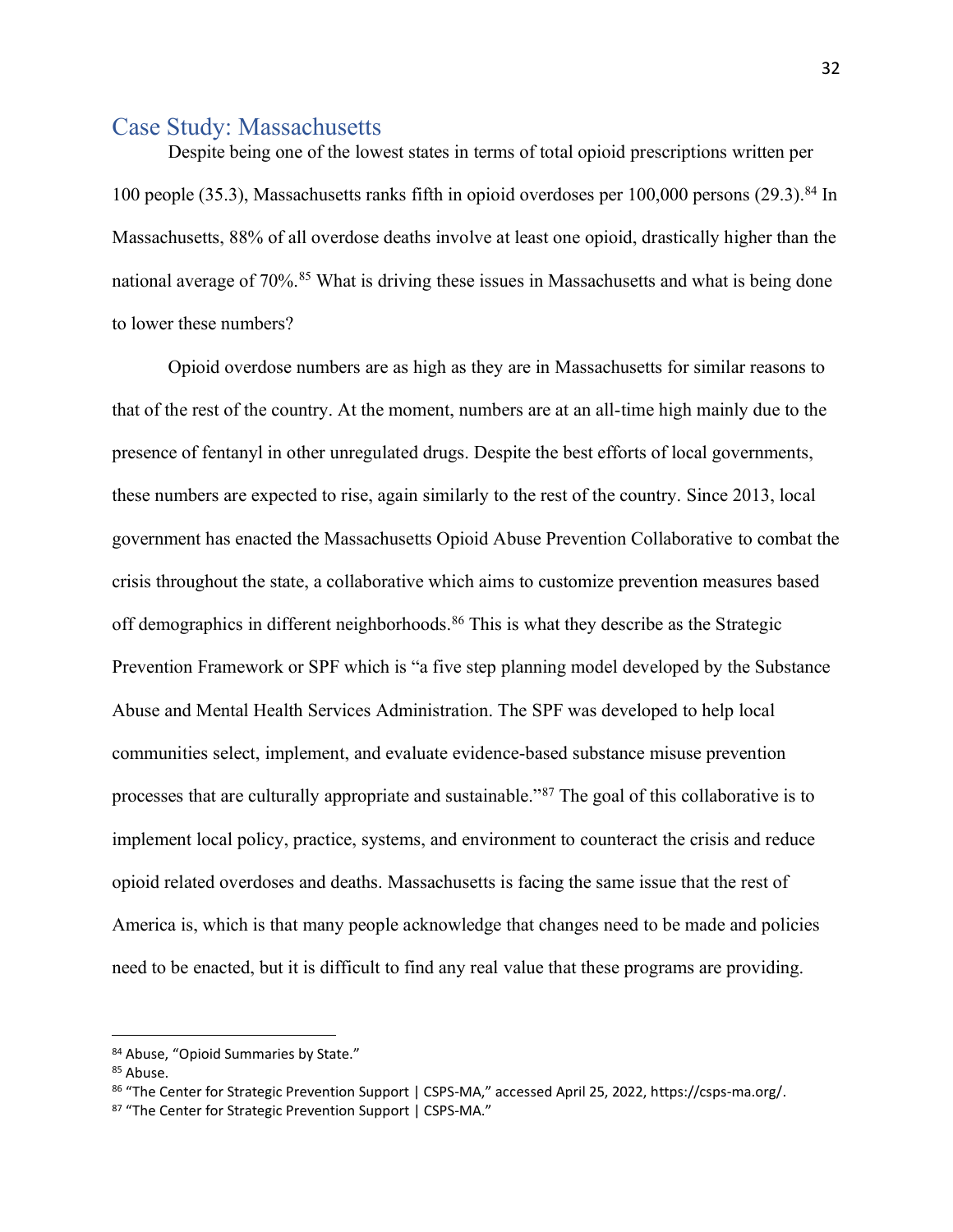When governor Charlie Baker was elected in 2014, he made it very clear that combating the opioid crisis was a top priority during his time as Massachusetts governor. From 2014-2018, Baker has made the overdose-counteracting drug naloxone more widely available than ever before, compiled a database of statistics on the crisis, and poured money into treatment centers statewide.<sup>88</sup> On top of this, prescription rates are down nearly 30% since 2014. In 2017, overdose rates decreased in Massachusetts, making it only one of eight states who could say that in that year.<sup>89</sup> Despite all of this, there is no evidence that addiction rates are down throughout the state and leaves many wondering if Massachusetts simply got lucky in their numbers from that year. Massachusetts is a great example of how despite the best efforts of local governments, it is possible that this crisis fails to improve for a very long time. Governor Baker has made a clear effort to limit the amount of death Massachusetts experiences at the hands of this crisis, but overdose rates still continue to rise year over year. It appears 2017 was just a fluke.

## <span id="page-33-0"></span>Glorification in Pop Culture

Another aspect of this crisis that is contributing to the potential fourth wave is the glorification of drug use in pop culture, specifically seen in movies and television shows. The first show that comes to mind is Euphoria, an Emmy award winning HBO series which follows the life of Rue Bennett, a severely drug addicted 16 year old, and portrays how she navigates her life while hiding her addiction from friends and family. Rue constantly mixes drugs of any sort, heroin, fentanyl, cocaine, ecstasy... the list goes on and on.<sup>90</sup> While on one hand the show depicts how her life is unraveling at the hands of her addiction, it also showcases scenes in which

<sup>88 &</sup>quot;Governor Baker Signs Landmark Opioid Legislation into Law | Mass.Gov," accessed May 10, 2022, https://www.mass.gov/news/governor-baker-signs-landmark-opioid-legislation-into-law. <sup>89</sup> Abuse, "Opioid Summaries by State."

<sup>90</sup> "What 'Euphoria' Gets Right—and Wrong—About Teen Drug Use," *Time*, March 2, 2022, https://time.com/6152502/euphoria-hbo-teenage-drug-use/.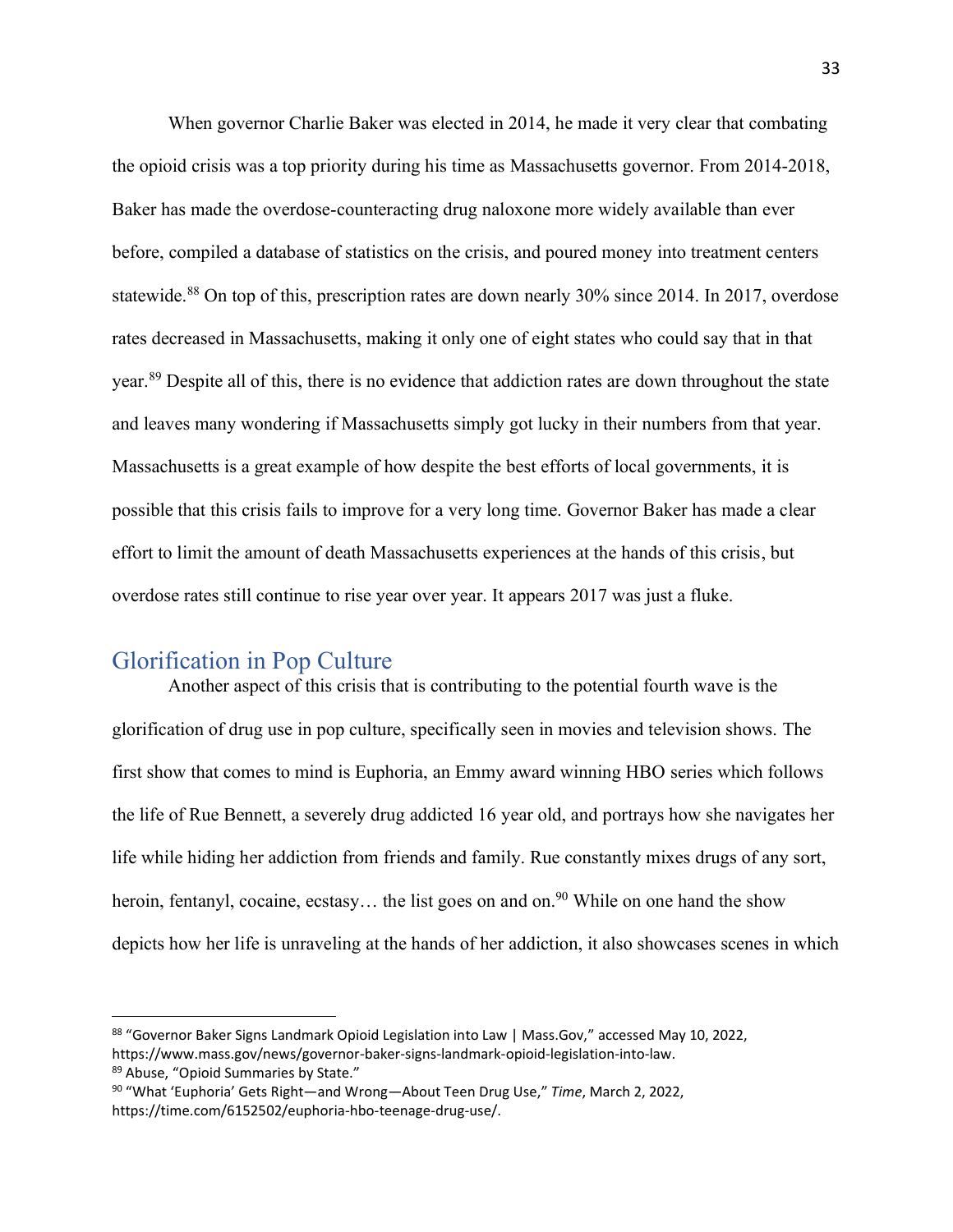drugs are used as her coping mechanism and suggests that turning to drugs will temporarily relieve the mental and physical pain one may be feeling. One scene that particularly comes to mind occurs when Rue's partner travels to New York City without her and Rue relapses on a combination of fentanyl and heroin, sending her into a dream like state where all the anger and sadness she felt simply evaporated. Being a show that follows high schoolers and therefore targets a younger audience, this depiction can be incredibly harmful to young people dealing with the same issues that Rue does. It seems to show that it's fine to escape into a drug induced reality in which real world problems are gone for even the shortest amount of time. I question whether the show is more likely to turn people away from drugs or see them as a coping mechanism for underlying issues. On another hand, the show also showcases the very real reality of how some younger people get into these drugs in the first place. We quickly learn that Rues father died of cancer, and her experimentation with drugs began when she tried one of his prescriptions for pain during chemotherapy. The issue here isn't that the show wrongfully depicts drug addiction, but rather that it creates an environment in which some may feel it is acceptable to turn to drugs rather than face the other issues that they may be dealing with. This, coupled with the possible "mental health," wave of the crisis showcases an environment in which drug use is not only accepted, but glorified.<sup>91</sup>

#### <span id="page-34-0"></span>Conclusion

Moving forward in this field of study it will be important to recognize the factors that lead to a "new wave" of this crisis. With the early identification of a potential fourth wave, efforts to counteract and prevent a fifth are even more necessary. Preventative measures must be

<sup>91</sup> Jenkins, "The Fourth Wave of the US Opioid Epidemic and Its Implications for the Rural US."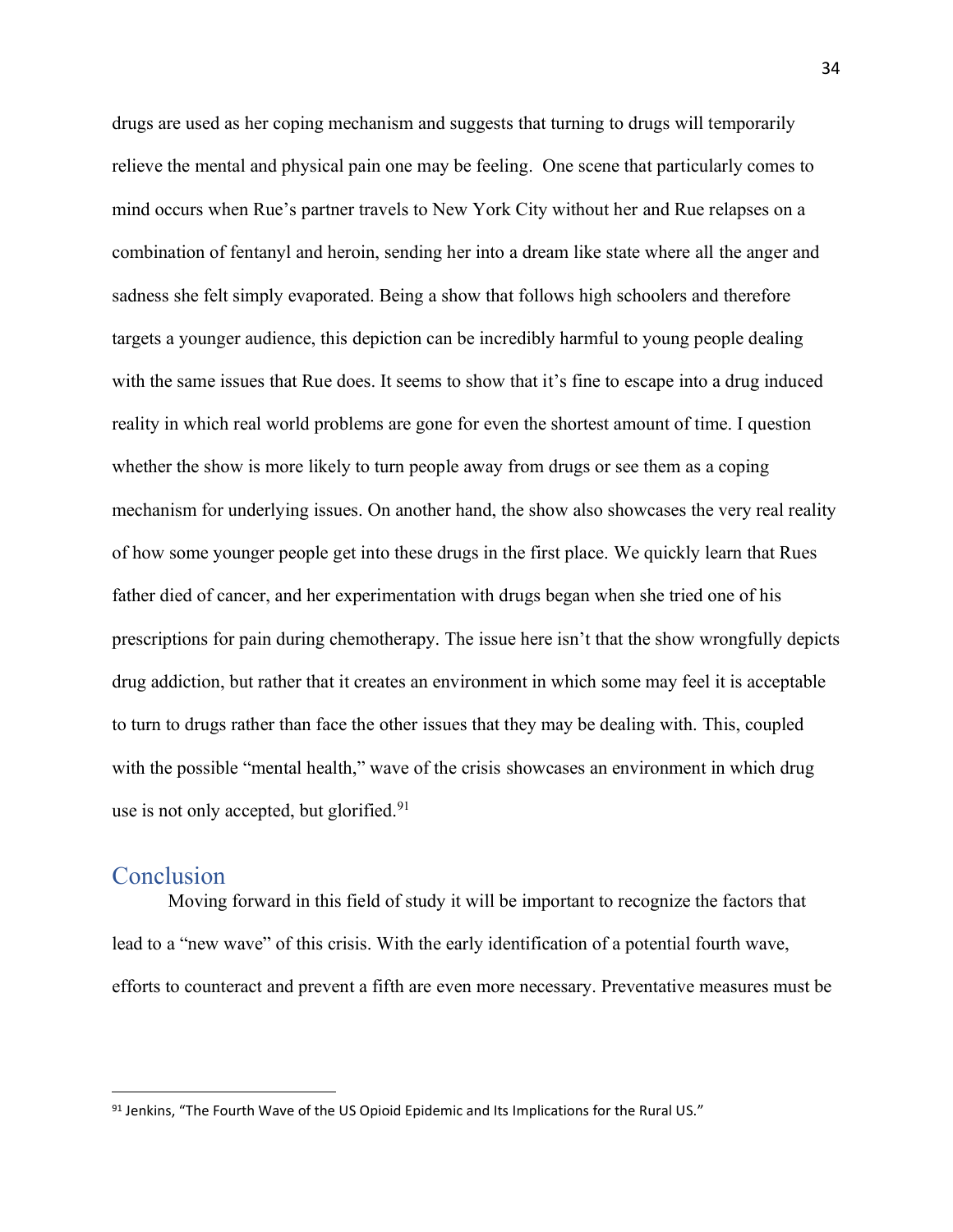taken, the history of this crisis has shown us that policy change fails to produce the results that it promises.

For nearly twenty years state and local governments have worked to combat this crisis with practically no results to show for it. Overdose deaths have risen nearly every year since 2000 and as we can see from this research, there is no indication that this will change in the near future. Although it varies from state to state, most local governments have focused their efforts on cutting off the supply of these drugs, rather than treating those who are suffering from addiction. This strategy has failed to minimize the number of overdoses in the United States. With a fourth wave of the crisis taking shape the federal government should be taking steps to directly help those addicted to opioids with the goal of lowering the number of overdose deaths each year. There needs to be greater access to treatment centers and mental health care, without the worry of being arrested for possession of any substance. Despite companies like Purdue, Cardinal Health, AmerisourceBergen, and McKesson being held accountable for their role in creating this crisis, monetary compensation has not resulted in a decline in numbers of people suffering from opioid addiction. Due to the settlements that they came to, they have been freed from any legal wrongdoing in creating this crisis, in return for a payout that hardly repairs the damages that have taken place.

The significance of this work carries far beyond recognizing who may or may not have been at fault in the foundation of this crisis. The actions of the past can no longer be reversed, irreprovable damages have already taken place: hundreds of thousands of lives lost, millions of people suffering from addiction and billions of dollars spent. The best that we can do as a society is attempt to change the grim course of history that is the opioid crisis. Understanding the path that the crisis has followed provides us with a better understanding of how we will be able to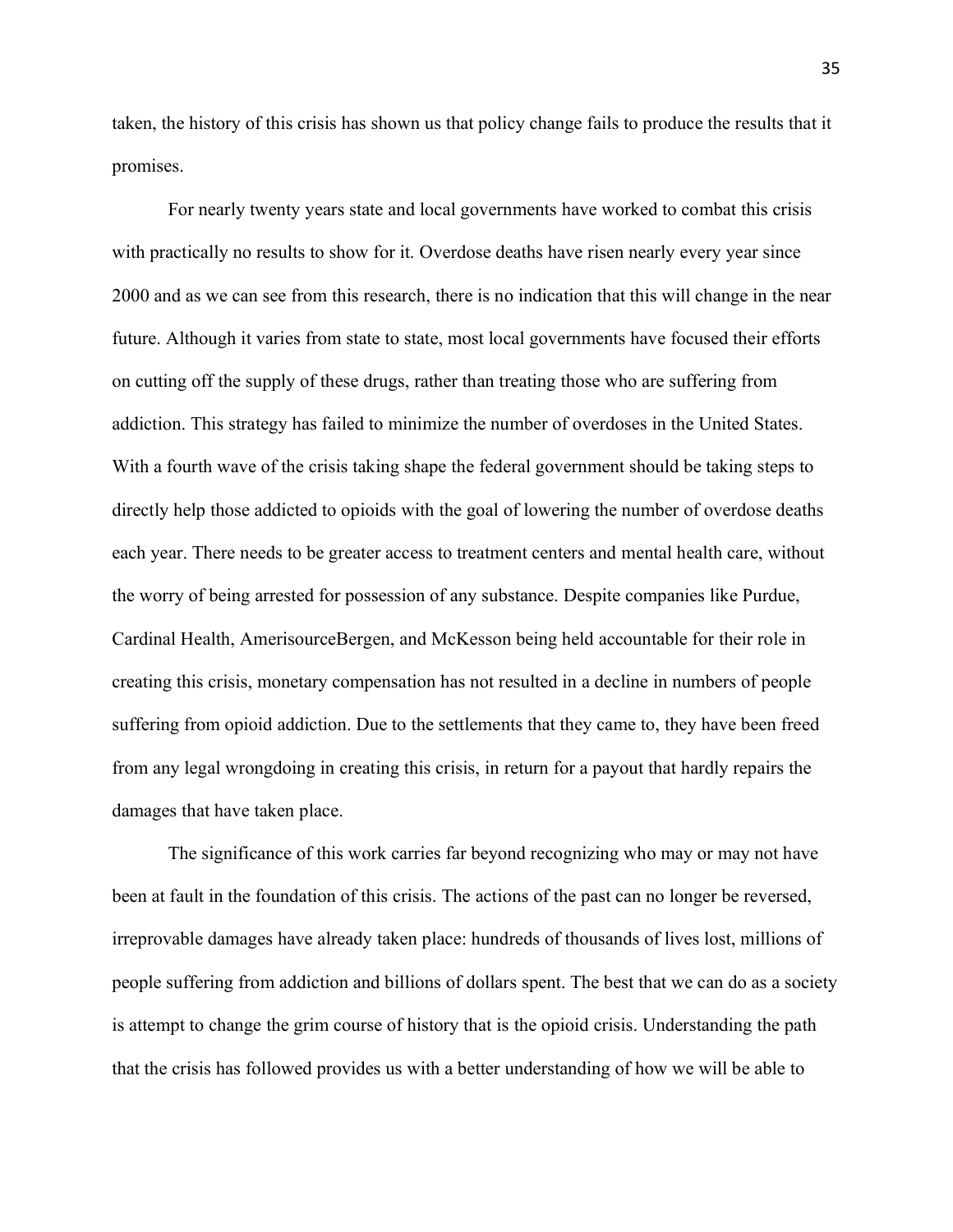solve it in the future. As lawmakers continue to enact policy change in regard to this crisis, let the previous waves serve as a reminder to how quickly things can unravel, so that this crisis can be mitigated in the years to come.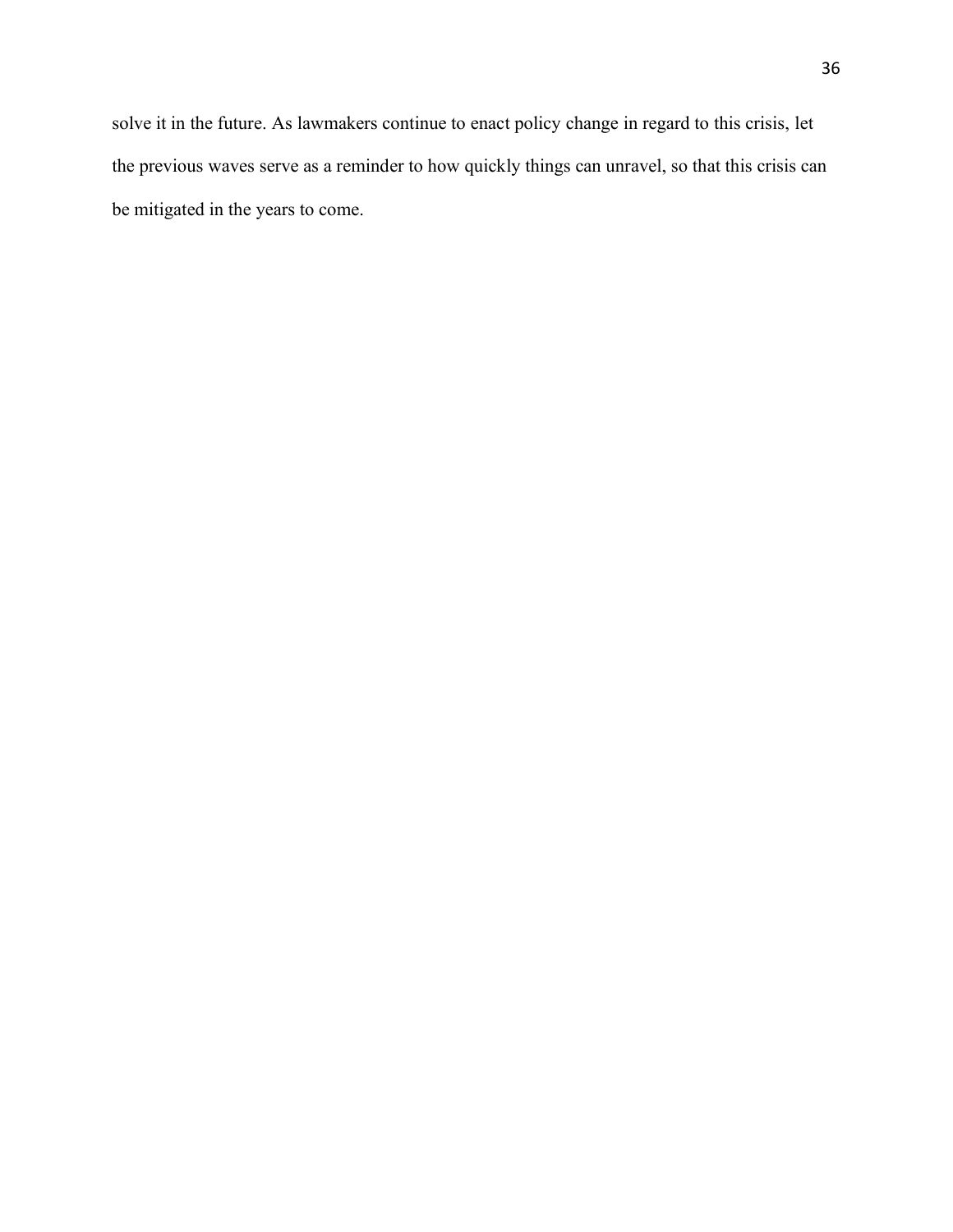## <span id="page-37-0"></span>Works Cited

- Abuse, National Institute on Drug. "Heroin DrugFacts." National Institute on Drug Abuse, June 1, 2021. https://nida.nih.gov/publications/drugfacts/heroin.
- Abuse, National Institute on Drug. "Opioid Summaries by State." National Institute on Drug Abuse, April 16, 2020. https://nida.nih.gov/drug-topics/opioids/opioid-summaries-bystate.
- "Background OxyContin Diversion and Abuse." Accessed April 25, 2022. https://www.justice.gov/archive/ndic/pubs/651/backgrnd.htm.
- Boslett, Andrew J., Alina Denham, and Elaine L. Hill. "Using Contributing Causes of Death Improves Prediction of Opioid Involvement in Unclassified Drug Overdoses in US Death Records." *Addiction (Abingdon, England)* 115, no. 7 (July 2020): 1308–17. https://doi.org/10.1111/add.14943.
- CAMH. "20151 Prescription Opioids." Accessed April 25, 2022. https://www.camh.ca/en/health-info/mental-illness-and-addiction-index/prescriptionopioids.
- Carlson, Robert G., Ramzi W. Nahhas, Silvia S. Martins, and Raminta Daniulaityte. "Predictors of Transition to Heroin Use among Initially Non-Opioid Dependent Illicit Pharmaceutical Opioid Users: A Natural History Study." *Drug and Alcohol Dependence* 160 (March 1, 2016): 127–34. https://doi.org/10.1016/j.drugalcdep.2015.12.026.
- CDC. "COVID Data Tracker." Centers for Disease Control and Prevention, March 28, 2020. https://covid.cdc.gov/covid-data-tracker.
- "The Center for Strategic Prevention Support | CSPS-MA." Accessed April 25, 2022. https://csps-ma.org/.
- Ciccarone, Daniel. "The Triple Wave Epidemic: Supply and Demand Drivers of the US Opioid Overdose Crisis." *The International Journal on Drug Policy* 71 (September 2019): 183–88. https://doi.org/10.1016/j.drugpo.2019.01.010.
- Crane, Marisa, B. S. Last Updated: December 20, and 2021. "What Is Heroin Cut With? Mixing Agents, Substitutes & Adulterants." American Addiction Centers. Accessed April 25, 2022. https://americanaddictioncenters.org/heroin-treatment/cut-with.
- Crane, Marisa, B. S. Last Updated: December 20, and 2021. "What Is Heroin Cut With? Mixing Agents, Substitutes & Adulterants." American Addiction Centers. Accessed April 25, 2022. https://americanaddictioncenters.org/heroin-treatment/cut-with.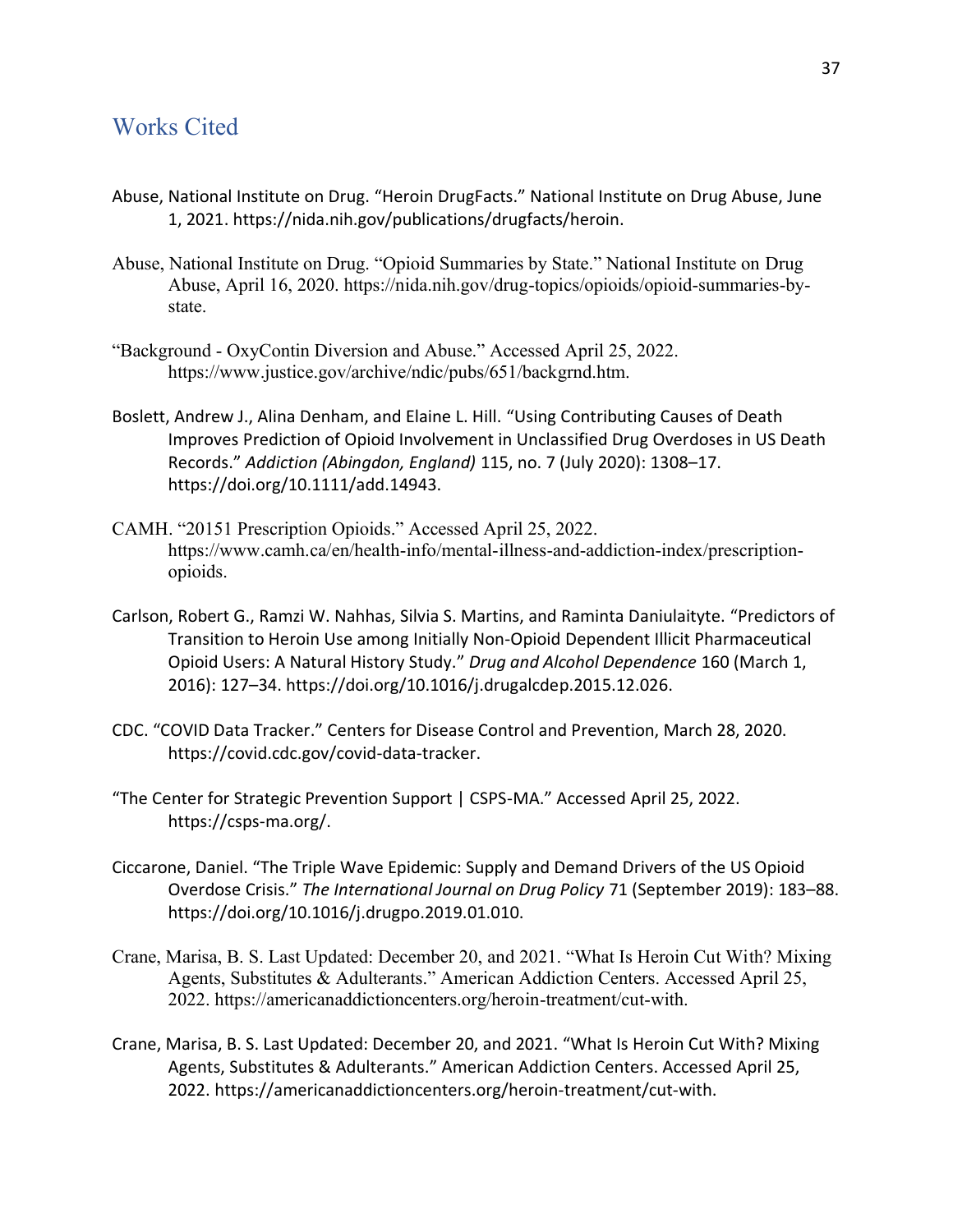- "Distributors Approve Opioid Settlement Agreement | McKesson." Accessed April 25, 2022. https://www.mckesson.com/About-McKesson/Newsroom/Press-Releases/2022/Distributors-Approve-Opioid-Settlement-Agreement/.
- Division (DCD), Digital Communications. "Opioid Crisis Statistics." Text. HHS.gov. https://plus.google.com/+HHS, May 8, 2018. https://www.hhs.gov/opioids/about-theepidemic/opioid-crisis-statistics/index.html.
- Drugwatch.com. "FDA Approval Process of Approving Drugs & Medical Devices." Accessed April 25, 2022. https://www.drugwatch.com/fda/approval-process/.
- Elliot, Andrew J. "Color and Psychological Functioning: A Review of Theoretical and Empirical Work." *Frontiers in Psychology* 6 (April 2, 2015): 368. https://doi.org/10.3389/fpsyg.2015.00368.
- Engle, Brian. "The Truth Behind Drug Commercials | Health Policy Musings." Accessed April 25, 2022. https://sites.tufts.edu/cmph357/2017/04/09/the-truth-behind-drugcommercials/.
- "Evaluation of Increases in Drug Overdose Mortality Rates in the US by Race and Ethnicity Before and During the COVID-19 Pandemic | Health Disparities | JAMA Psychiatry | JAMA Network." Accessed April 25, 2022. https://jamanetwork.com/journals/jamapsychiatry/fullarticle/2789697.
- "Fentanyl Facts." Accessed April 25, 2022. https://www.cdc.gov/stopoverdose/fentanyl/index.html.
- "Fentanyl." Accessed May 10, 2022. https://www.dea.gov/factsheets/fentanyl.
- Florence, Curtis, Feijun Luo, and Ketra Rice. "The Economic Burden of Opioid Use Disorder and Fatal Opioid Overdose in the United States, 2017." *Drug and Alcohol Dependence* 218 (January 1, 2021): 108350. https://doi.org/10.1016/j.drugalcdep.2020.108350.
- "The Four-Sentence Letter Behind the Rise of Oxycontin | Center of Alcohol & Substance Use Studies." Accessed April 25, 2022. https://alcoholstudies.rutgers.edu/the-four-sentenceletter-behind-the-rise-of-oxycontin/.
- GoLocal LIVE. *1998 Purdue Pharma Marketing Video*, 2019. https://www.youtube.com/watch?v=LaxlJXpwkzs.
- "Governor Baker Signs Landmark Opioid Legislation into Law | Mass.Gov." Accessed May 10, 2022. https://www.mass.gov/news/governor-baker-signs-landmark-opioid-legislationinto-law.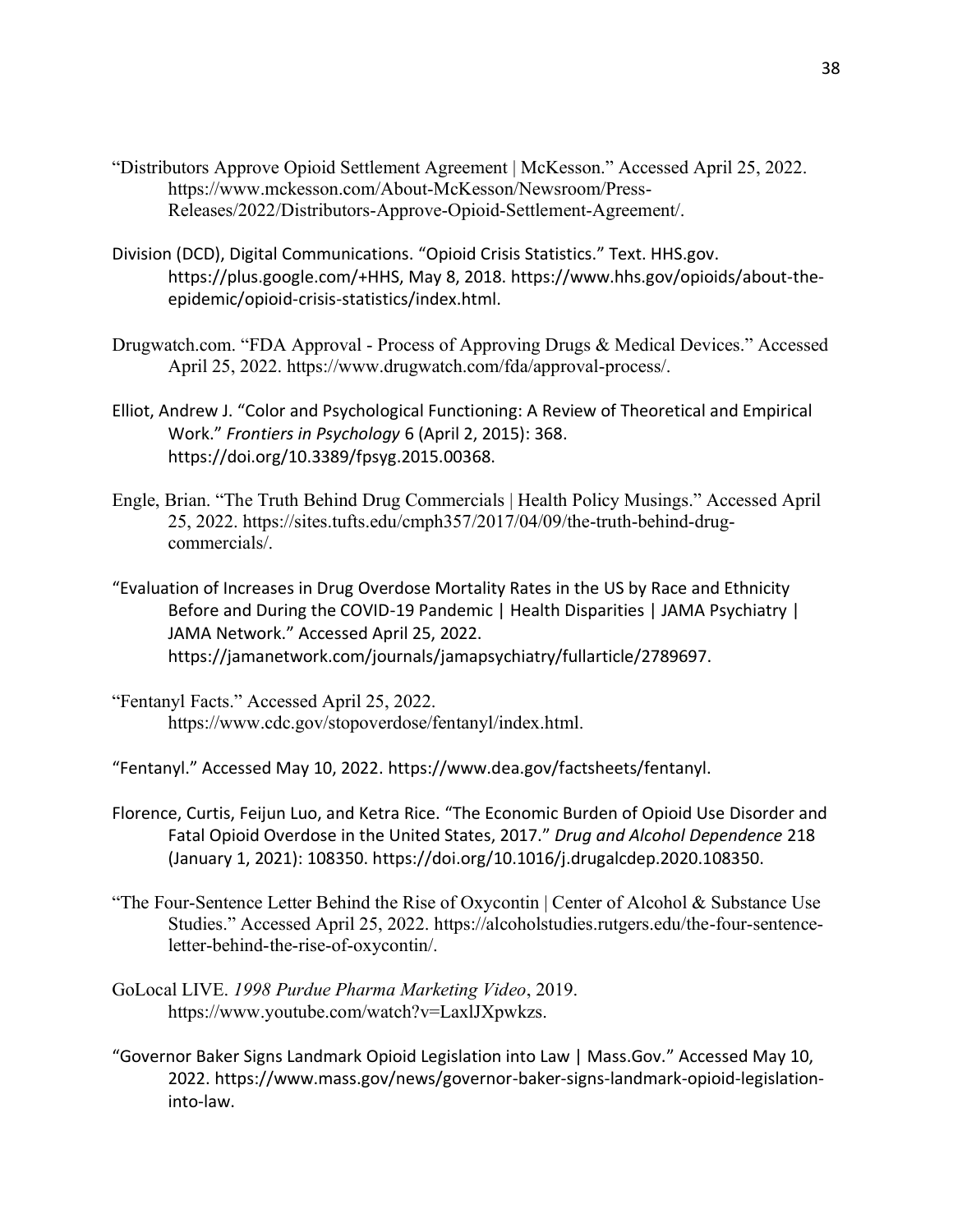- Grafe, Melissa. "The 'Great Risk' of 'Opium Eating': How Civil War-Era Doctors Reacted to Prescription Opioid Addiction." Text. Harvey Cushing/John Hay Whitney Medical Library, December 1, 2020. https://library.medicine.yale.edu/blog/great-risk-opium-eating-howcivil-war-era-doctors-reacted-prescription-opioid-addiction.
- Hedegaard, Holly, Arialdi Miniño, Merianne Rose Spencer, and Margaret Warner. "Drug Overdose Deaths in the United States, 1999–2020." National Center for Health Statistics ( U.S.), December 30, 2021. https://doi.org/10.15620/cdc:112340.
- Hedegaard, Holly, Arialdi Miniño, Merianne Rose Spencer, and Margaret Warner. "Drug Overdose Deaths in the United States, 1999–2020." National Center for Health Statistics ( U.S.), December 30, 2021. https://doi.org/10.15620/cdc:112340.
- Hoffman, Jan. "Sacklers and Purdue Pharma Reach New Deal With States Over Opioids." *The New York Times*, March 3, 2022, sec. Health. https://www.nytimes.com/2022/03/03/health/sacklers-purdue-oxycontin-settlement.html.

Hollingshed, Sherrod D. "The Drug War in America: How Much Damage Has It Done," n.d., 37. https://plus.google.com/+NIDANIH. "Research on the Use and Misuse of Fentanyl and Other

- "Synthetic Opioids," June 30, 2017. https://archives.drugabuse.gov/testimonies/2017/research-use-misuse-fentanyl-othersynthetic-opioids.
- Jenkins, Richard A. "The Fourth Wave of the US Opioid Epidemic and Its Implications for the Rural US: A Federal Perspective." *Preventive Medicine*, Behavior Change, Health, and Health Disparities 2021: Rural Addiction and Health, 152 (November 1, 2021): 106541. https://doi.org/10.1016/j.ypmed.2021.106541.
- "Justice Department Announces Global Resolution of Criminal and Civil Investigations with Opioid Manufacturer Purdue Pharma and Civil Settlement with Members of the Sackler Family," October 21, 2020. https://www.justice.gov/opa/pr/justice-departmentannounces-global-resolution-criminal-and-civil-investigations-opioid.
- Kakko, Johan, Hannu Alho, Alexander Baldacchino, Rocío Molina, Felice Alfonso Nava, and Gabriel Shaya. "Craving in Opioid Use Disorder: From Neurobiology to Clinical Practice." *Frontiers in Psychiatry* 10 (2019). https://www.frontiersin.org/article/10.3389/fpsyt.2019.00592.
- Karanges, Emily A., Bianca Blanch, Nicholas A. Buckley, and Sallie-Anne Pearson. "Twenty-Five Years of Prescription Opioid Use in Australia: A Whole-of-Population Analysis Using Pharmaceutical Claims: Prescription Opioid Utilization in Australia." *British Journal of Clinical Pharmacology* 82, no. 1 (July 2016): 255–67. https://doi.org/10.1111/bcp.12937.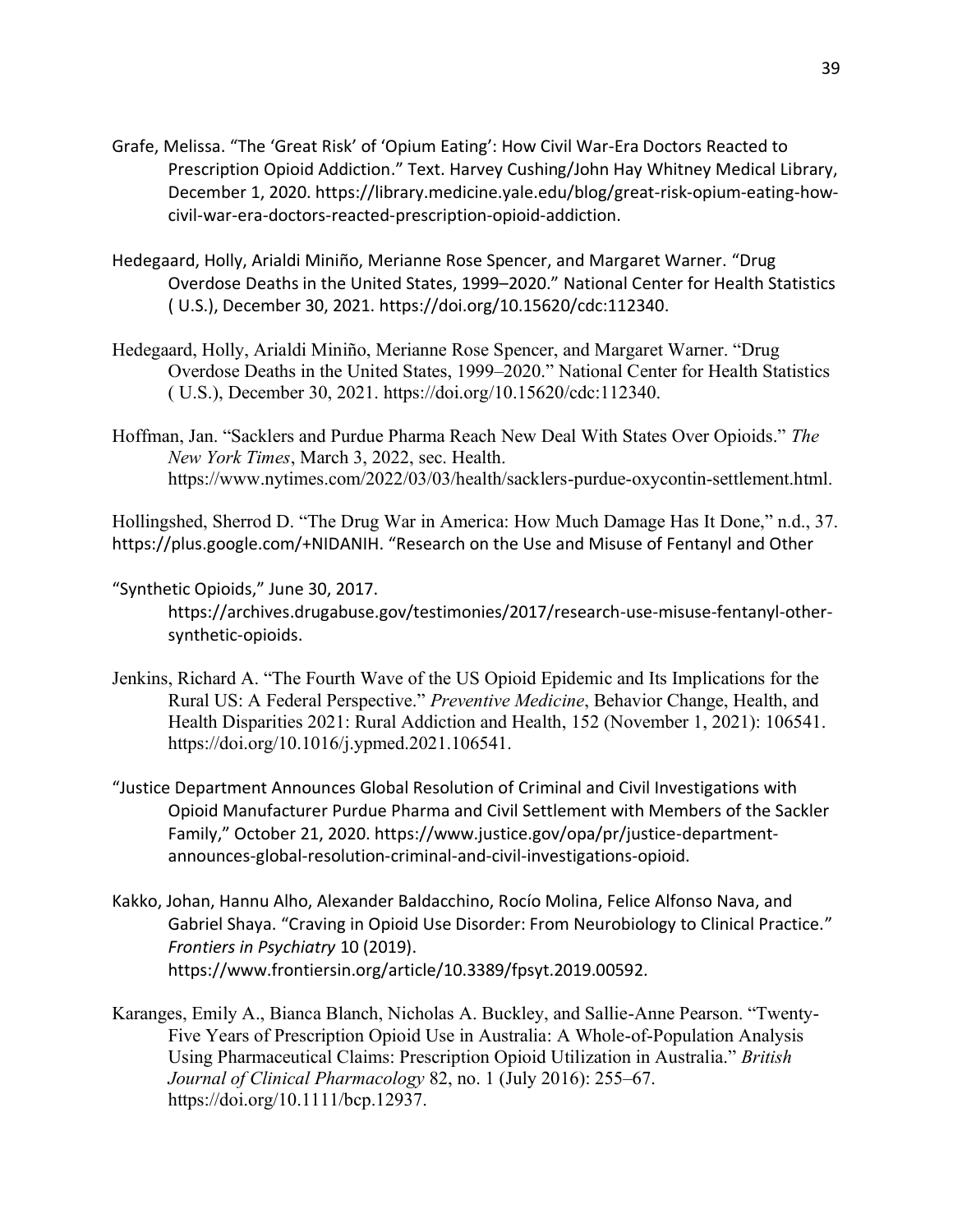- Kosten, Thomas, and Tony George. "The Neurobiology of Opioid Dependence: Implications for Treatment." *Science & Practice Perspectives* 1, no. 1 (July 2002): 13–20. https://doi.org/10.1151/spp021113.
- Mattson, Christine L., Lauren J. Tanz, Kelly Quinn, Mbabazi Kariisa, Priyam Patel, and Nicole L. Davis. "Trends and Geographic Patterns in Drug and Synthetic Opioid Overdose Deaths — United States, 2013–2019." *MMWR. Morbidity and Mortality Weekly Report* 70, no. 6 (February 12, 2021): 202–7. https://doi.org/10.15585/mmwr.mm7006a4.
- "New ASAM Definition of Addiction | The Academy." Accessed May 10, 2022. https://integrationacademy.ahrq.gov/news-and-resources/news/new-asam-definitionaddiction.
- Nolan, Michelle L., Sindhu Shamasunder, Cody Colon-Berezin, Hillary V. Kunins, and Denise Paone. "Increased Presence of Fentanyl in Cocaine-Involved Fatal Overdoses: Implications for Prevention." *Journal of Urban Health : Bulletin of the New York Academy of Medicine* 96, no. 1 (February 2019): 49–54. https://doi.org/10.1007/s11524-018-00343-z.
- Office, United States General Accounting. *Prescription Drugs OxyContin Abuse and Diversion and Efforts to Address the Problem : Report to Congressional Requesters.* DIANE Publishing, 2003.
- "Opioid Basics | CDC's Response to the Opioid Overdose Epidemic | CDC," March 17, 2022. https://www.cdc.gov/opioids/basics/index.html.
- "Opioid Data Analysis and Resources | CDC's Response to the Opioid Overdose Epidemic | CDC," October 15, 2021. https://www.cdc.gov/opioids/data/analysis-resources.html.
- "Opioid Summaries by State." National Institute on Drug Abuse, April 16, 2020. https://nida.nih.gov/drug-topics/opioids/opioid-summaries-by-state.
- "The Overdose Crisis: Interagency Proposal to Combat Illicit Fentanyl-Related Substances." National Institute on Drug Abuse, December 2, 2021. https://nida.nih.gov/aboutnida/legislative-activities/testimony-to-congress/2021/the-overdose-crisis-proposal-tocombat-illicit-fentanyl.
- "Overdose Death Rates." National Institute on Drug Abuse, January 20, 2022. https://nida.nih.gov/drug-topics/trends-statistics/overdose-death-rates.
- Pessar, Seema Choksy, Anne Boustead, Yimin Ge, Rosanna Smart, and Rosalie Liccardo Pacula. "Assessment of State and Federal Health Policies for Opioid Use Disorder Treatment